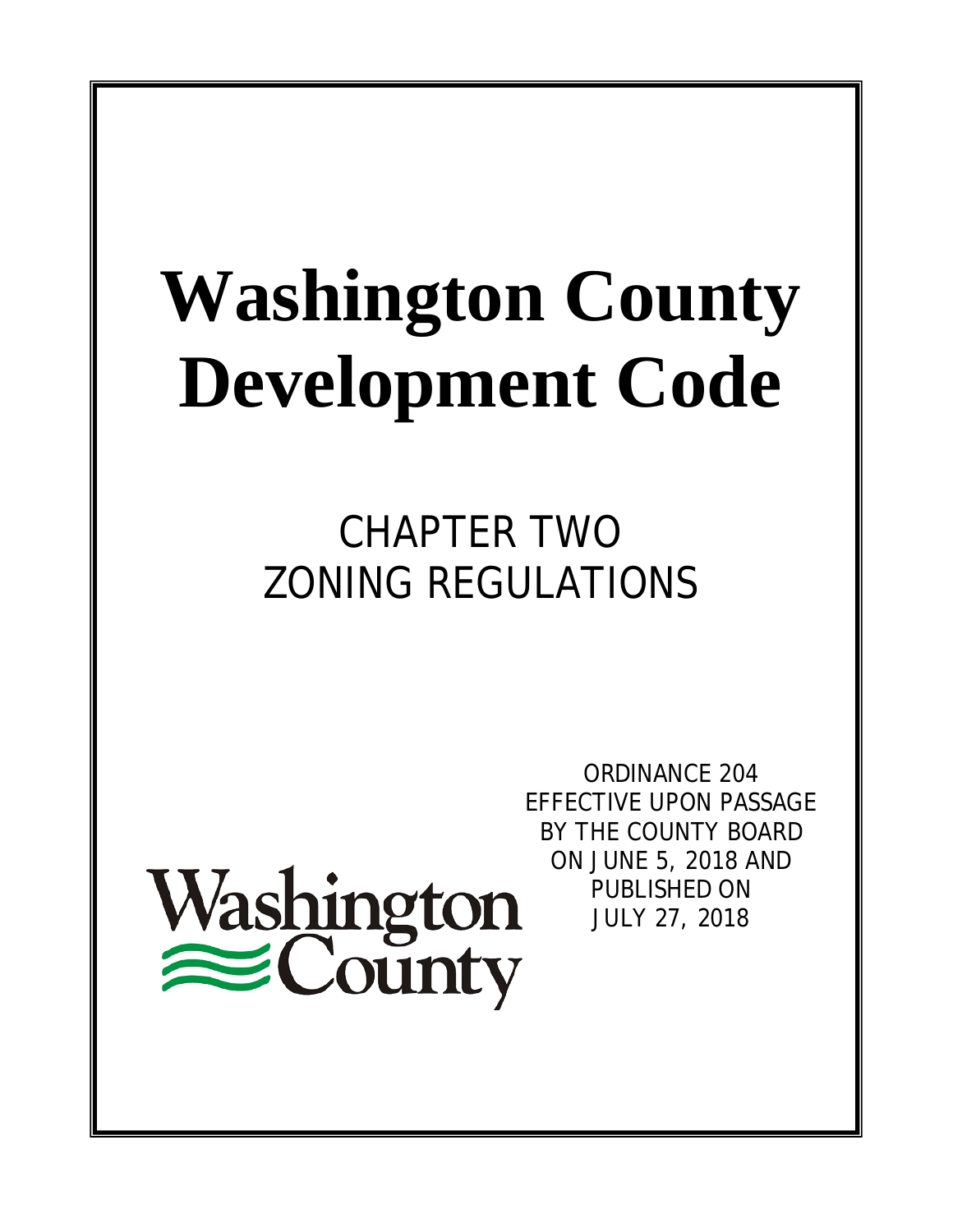### **REVISED WASHINGTON COUNTY DEVELOPMENT CODE**

### **CHAPTER TWO ZONING REGULATIONS**

#### **PART 1**

#### **ZONING OVERLAY DISTRICTS**

**PART 2**

#### **PERFORMANCE STANDARDS**

**ORDINANCE NO. 204**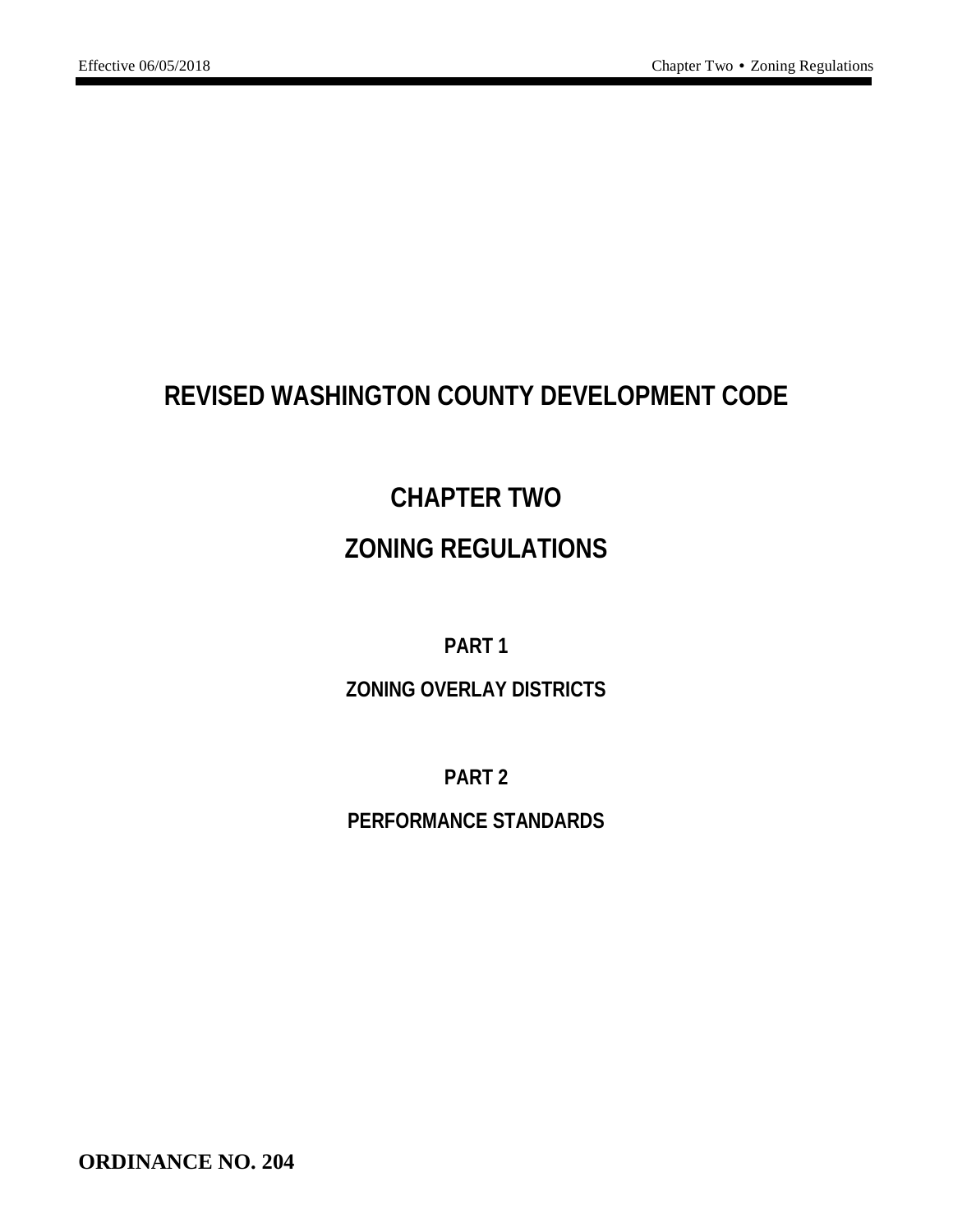#### **REVISED WASHINGTON COUNTY**

#### **DEVELOPMENT CODE**

Pursuant to MSA Ch 394, Washington County has adopted official controls for areas and activities enumerated below. These official controls are compiled into and hereafter known as the Revised Washington County Development Code which consists of the following chapters each adopted through Ordinance.

| (1)  | Chapter One          | Administration                                                       |
|------|----------------------|----------------------------------------------------------------------|
| (2)  | Chapter Two          | <b>Zoning Regulations</b>                                            |
| (3)  | <b>Chapter Three</b> | <b>Subdivision Regulations</b>                                       |
| (4)  | <b>Chapter Four</b>  | Subsurface Sewage Treatment System Regulations                       |
| (5)  | <b>Chapter Five</b>  | Lower St. Croix River Bluffland and Shoreland Management Regulations |
| (6)  | <b>Chapter Six</b>   | <b>Shoreland Management Regulations</b>                              |
| (7)  | <b>Chapter Seven</b> | <b>Mining Regulations</b>                                            |
| (8)  | <b>Chapter Eight</b> | <b>Buffer Regulations</b>                                            |
| (9)  | <b>Chapter Nine</b>  | <b>Floodplain Management Regulations</b>                             |
| (10) | Chapter Ten          | Official Map Regulation and Designation                              |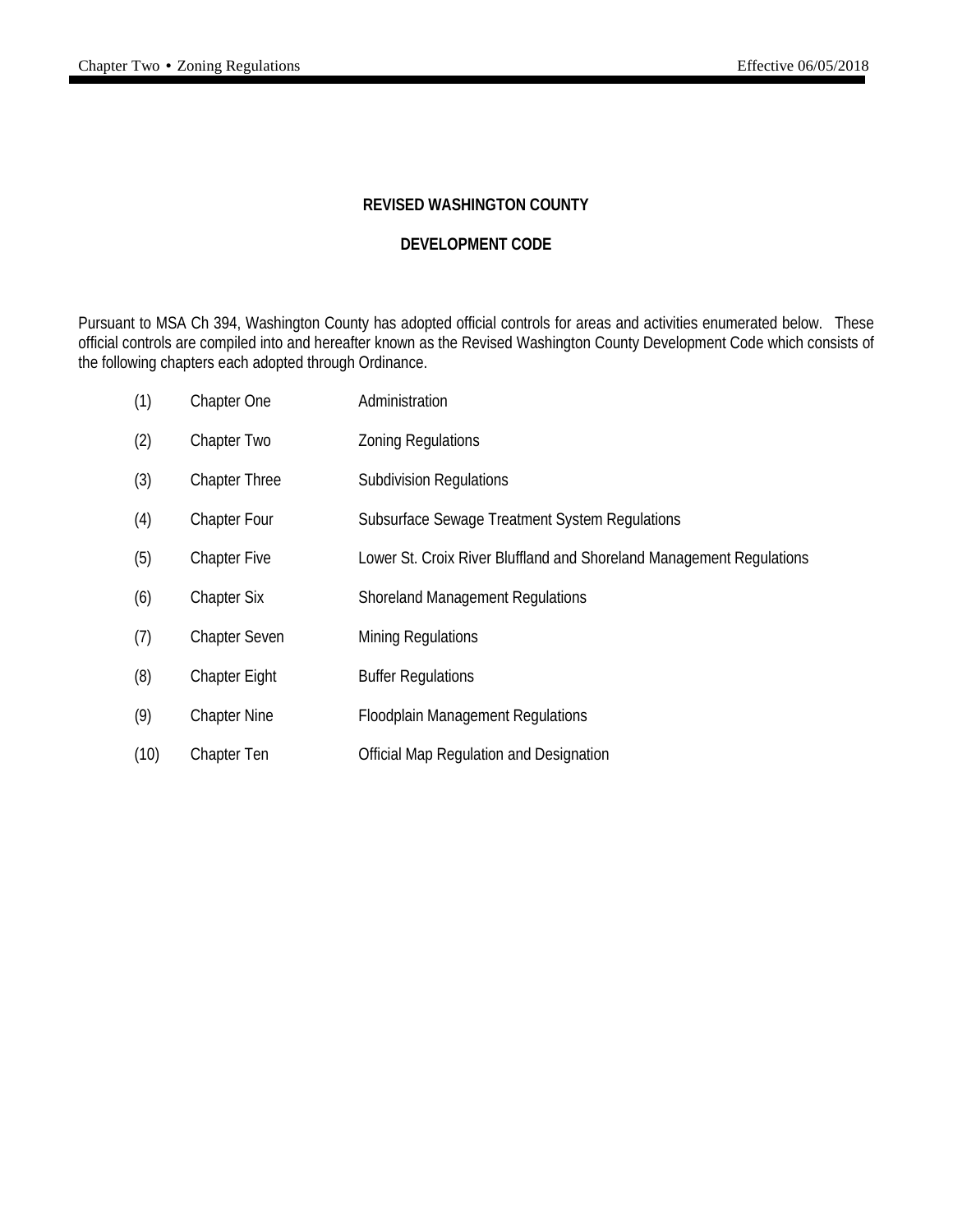#### REVISED WASHINGTON COUNTY DEVELOPMENT CODE

#### **CHAPTER TWO ZONING REGULATIONS**

#### **Table of Contents**

#### PART<sub>1</sub> **ZONING OVERLAY DISTRICTS**

#### PART<sub>2</sub> PERFORMANCE STANDARDS

| <b>SECTION 1.</b> |  |
|-------------------|--|
| 1.1               |  |
| 1.2               |  |
| 1.3               |  |
| 1.4               |  |
| 1.5               |  |
| 1.6               |  |
| 1.7               |  |
| 1.8               |  |
| 1.9               |  |
| 1.10              |  |
| <b>SECTION 2.</b> |  |
| 2.1               |  |
| 2.2               |  |
| 2.3               |  |
| 2.4               |  |
| 2.5               |  |
| 2.6               |  |
| 2.7               |  |
| 2.8               |  |
| 2.9               |  |
| 2.10              |  |
| <b>SECTION 3.</b> |  |
| 3.1               |  |
| 3.2               |  |
| <b>SECTION 4.</b> |  |
| 4.1               |  |
| 4.2               |  |
| 4.3               |  |
| 4.4               |  |
| 4.5               |  |
| 4.6               |  |
| 4.7               |  |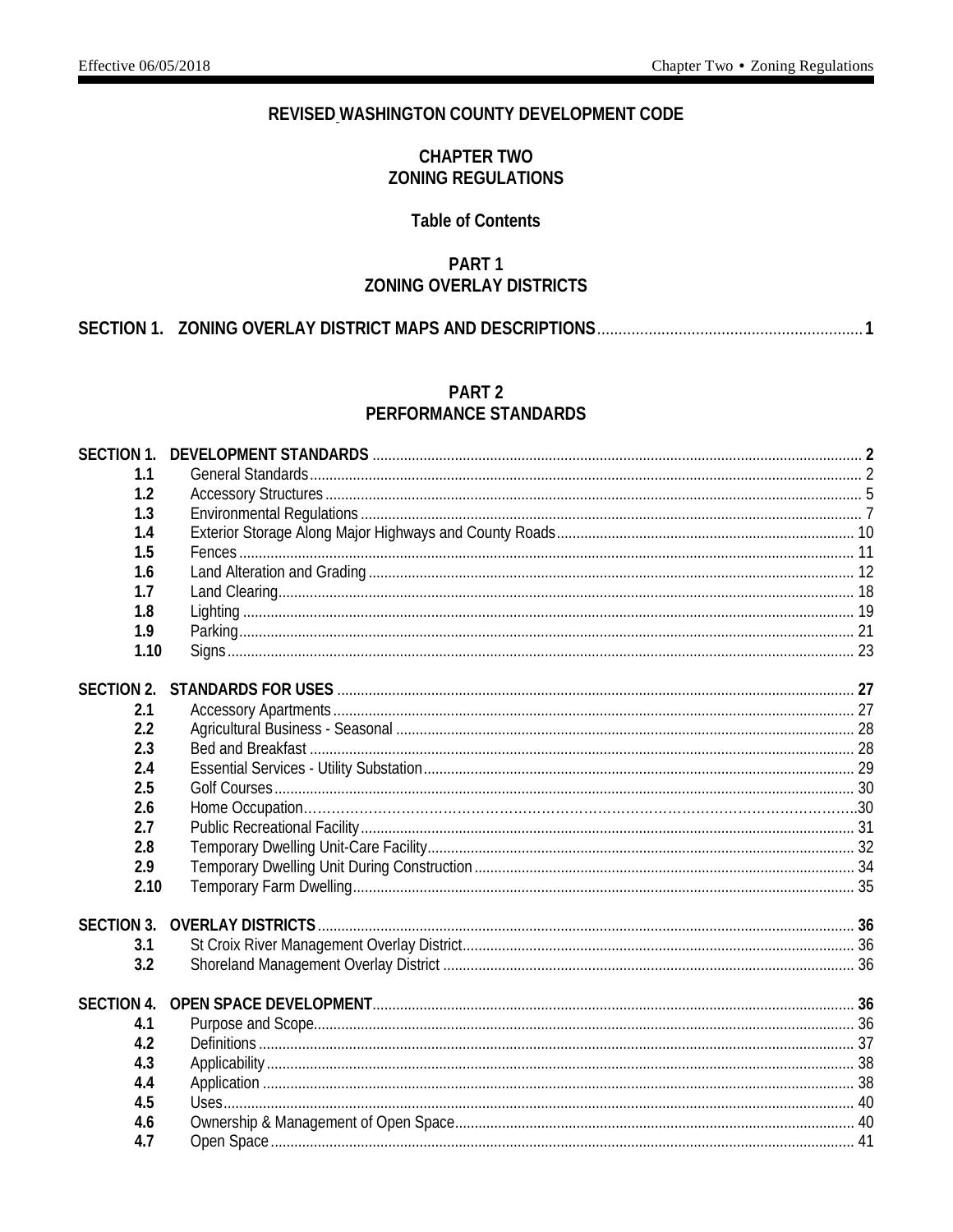| 4.9<br>4 1 0 |  |
|--------------|--|
|              |  |
|              |  |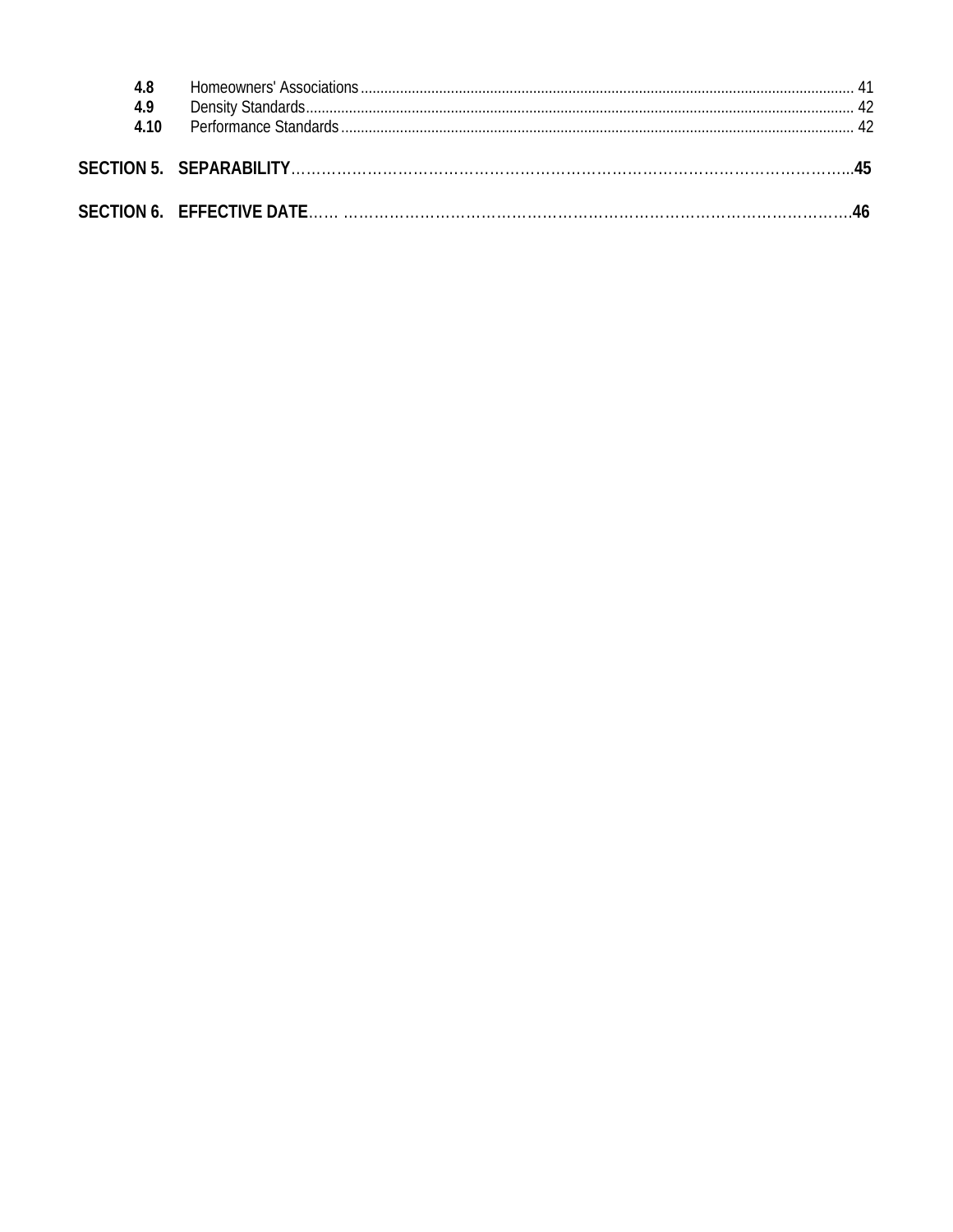*Summaries in this column are for commentary and/or interpretive purposes only.*

*Some land in the unincorporated areas of the County is within the Shoreland Management or St. Croix River Management zoning overlay districts. Allowed uses within these overlay districts are defined in Chapters Five and Six of the Development Code.*

*Boundaries of the zoning overlay districts are delineated on the official zoning map.*

#### **REVISED WASHINGTON COUNTY DEVELOPMENT CODE**

#### **CHAPTER TWO ZONING REGULATIONS**

#### **PART 1 ZONING OVERLAY DISTRICTS**

This Chapter of the Washington County Development Code shall be known as Chapter Two, Zoning Regulations and may be referred to within this chapter as, "this Ordinance" or "this chapter". This zoning regulation is adopted by Washington County Ordinance No. 204 pursuant to the planning and zoning enabling legislation in Minnesota Statutes, Chapter 394.

The Shoreland Management District and the St. Croix River Management District are zoning overlay districts located within portions of the unincorporated areas of the County. These districts allow: a) primary uses; b) uses allowed with a Certificate of Compliance; and c) uses allowed with a Conditional Use Permit as defined in the Development Code, Chapter Five, Lower St. Croix River Bluffland & Shoreland Management Regulations and Chapter Six, Shoreland Management Regulations.

Unless a use is specifically defined as a primary use or allowed with a Certificate of Compliance or a Conditional Use Permit, it is a prohibited use.

#### **SECTION 1. ZONING OVERLAY DISTRICT MAPS AND DESCRIPTIONS**

- **1.1** The boundaries of the Shoreland Management District are as shown and described on the zoning maps published and made a part hereof. The boundaries of the St. Croix River Management District coincide with the Lower St. Croix National Scenic Riverway boundary and are as shown on the maps published and made part hereof. These maps are designated as the Official Zoning Map of the County, and shall be maintained by the Zoning Administrator. All notations, references and other information shown thereon have the same force and effect as if fully set forth herein and are made a part of this Part by reference and incorporated herein fully as if set forth herein at length.
- **1.2** If uses in a district are listed as both primary, permitted with a Certificate of Compliance, Conditional Use Permit, or if any other conflict is contained in the Development Code with respect to uses, the more restrictive provisions apply.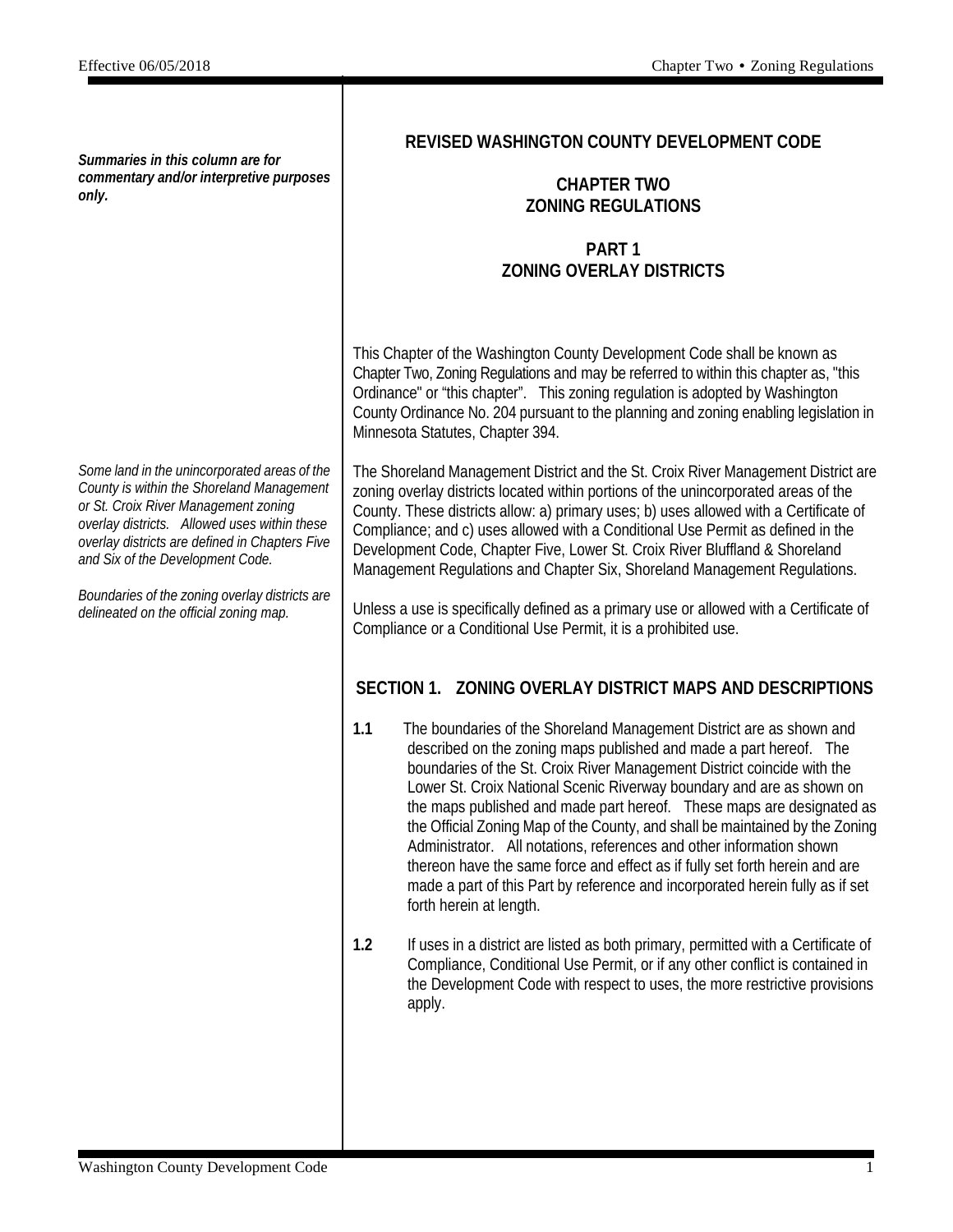*General Standards apply to all lots or uses within those portions of the unincorporated areas of the County that are subject to the Development Code. These regulations must be met in addition to other specific regulations which may apply to the individual lot or proposed use.*

*The Development Code applies in the unincorporated areas of the County only in regard to the following:*

- *Subdivision of land in any areas that are subject to Chapter Three.*
- *Subsurface Sewage Treatment Systems*
- *St. Croix River Management Overlay District*
- *Shoreland Management Overlay District*
- *Mining operations*
- *201 Sewer Use*
- *Floodplains*
- *Official Map areas*

#### **REVISED WASHINGTON COUNTY DEVELOPMENT CODE**

#### **CHAPTER TWO ZONING REGULATIONS**

#### **PART 2 PERFORMANCE STANDARDS**

The performance standards established in this Chapter apply within the unincorporated areas of the County to the functions, areas and overlay districts identified in subsection 3.1 of Chapter One. The standards are designed to prevent and eliminate those conditions that cause blight and to assure that neighboring land uses are compatible. All future development in any district subject to the Development Code is required to meet these standards which also apply to existing development where so stated.

#### **SECTION 1. DEVELOPMENT STANDARDS**

#### **1.1 General Standards**

- (1) All lots or uses are subject to these general standards as well as other specific regulations which apply to the lot or the proposed use.
- (2) All agricultural and livestock operations being conducted in compliance with the terms of this Development Code shall not be deemed a violation of this Development Code notwithstanding the fact that there may have been changes in the surrounding character of the area.
- (3) Sloping or Erodible Building Sites. Structures shall not be constructed on sites with slopes of greater than twenty-five (25) percent or on easily erodible soils as defined on the community soils maps and compiled by the Washington Conservation District.
- (4) Permitted Encroachments into Required Setbacks. The following are permitted encroachments into setback requirements:
	- (A) Flues, eaves and awnings up to three (3) feet in width;
	- (B) Steps, chimneys, sidewalks, and stoops up to three (3) feet in width;
	- (C) Exposed wheelchair ramps, bay windows and doors up to three (3) feet in width.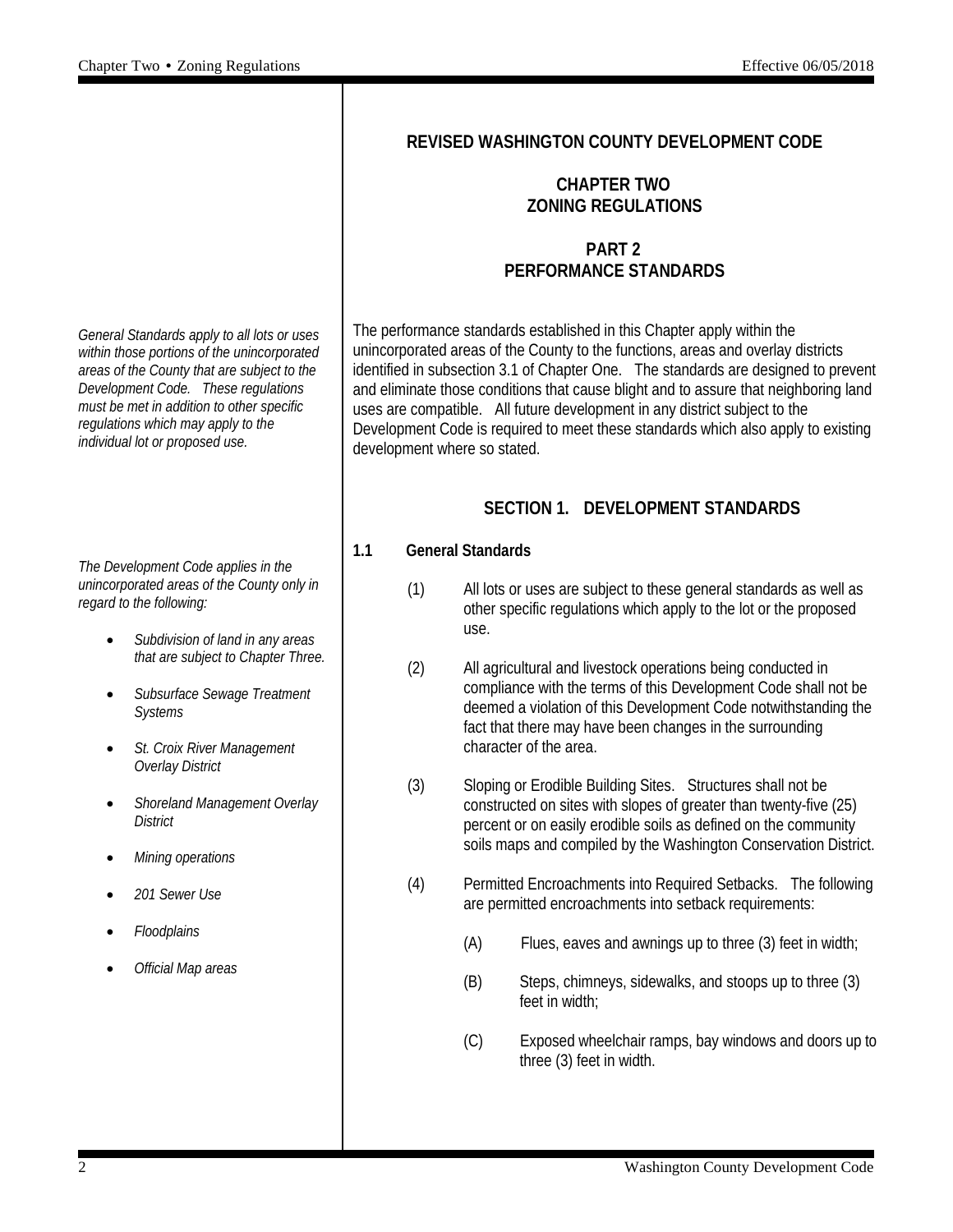|                                           | (5) |       | Corner Lots - Sight Corners. In order to maintain a clear line of<br>vision through sight corners, nothing other than seasonal crops<br>shall be placed or allowed to grow, which impedes vision between<br>a height of two and one-half (2 1/2) and ten (10) feet above the<br>intersecting street centerline grades, within the triangular sight<br>corner which is encompassed within the area between the right of<br>way lines of intersecting streets and a line connecting points that<br>are a distance of fifty (50) feet as measured along said right of way<br>lines from the point of intersection of said right of way lines. |
|-------------------------------------------|-----|-------|--------------------------------------------------------------------------------------------------------------------------------------------------------------------------------------------------------------------------------------------------------------------------------------------------------------------------------------------------------------------------------------------------------------------------------------------------------------------------------------------------------------------------------------------------------------------------------------------------------------------------------------------|
|                                           | (6) |       | Setbacks Along Arterials. The minimum setback for all structures<br>is one hundred fifty (150) feet from the centerline, or seventy five<br>(75) feet from the right-of-way (whichever is greater), along roads<br>designated as "Arterials" in the Comprehensive Plan.                                                                                                                                                                                                                                                                                                                                                                    |
|                                           | (7) | Code: | Minimum Width and Foundations. In districts where single family<br>dwellings are permitted, the following standards apply for single<br>family dwellings, except for temporary dwellings permitted by<br>Chapter Two, Sections 2.8 and 2.9 and 2.10 of this Development                                                                                                                                                                                                                                                                                                                                                                    |
|                                           |     | (A)   | The minimum width of the main portion of the structure is<br>twenty (20) feet, as measured across the narrowest<br>portion.                                                                                                                                                                                                                                                                                                                                                                                                                                                                                                                |
|                                           |     | (B)   | All dwellings shall be placed on a permanent foundation<br>and anchored to resist overturning, uplift and sliding in<br>compliance with the Minnesota State Building Code.                                                                                                                                                                                                                                                                                                                                                                                                                                                                 |
| Code Compliance                           | (8) |       | Code Compliance. All principal buildings shall meet or exceed the<br>minimum standards of the Minnesota Building Code, the<br>Minnesota State Uniform Fire Code, the Minnesota Department of<br>Health, the Minnesota Pollution Control Agency, and the<br>Washington County Subsurface Sewage Treatment System<br>Regulations, except that manufactured homes shall meet or<br>exceed the requirements of the State of Minnesota Manufactured<br>Home Building Code in lieu of the Minnesota State Building Code.                                                                                                                         |
| <b>Buildable Land</b>                     | (9) |       | Buildable Land. All new parcels created, which are not served by<br>public sanitary sewer and not part of an approved Open Space<br>Development, must have at least one (1) contiguous acre of<br>accessible buildable land. Buildable land is defined as:                                                                                                                                                                                                                                                                                                                                                                                 |
|                                           |     | (A)   | Land with a slope less than twenty five (25) percent, and                                                                                                                                                                                                                                                                                                                                                                                                                                                                                                                                                                                  |
|                                           |     | (B)   | Outside of any required setbacks, except that on a natural<br>environment lake where a two hundred (200) foot<br>structure setback is required, the buildable area<br>calculation would be measured from a one hundred fifty<br>(150) foot setback rather than the required two hundred<br>(200) foot setback; and                                                                                                                                                                                                                                                                                                                         |
| <b>Washington County Development Code</b> |     |       | 3                                                                                                                                                                                                                                                                                                                                                                                                                                                                                                                                                                                                                                          |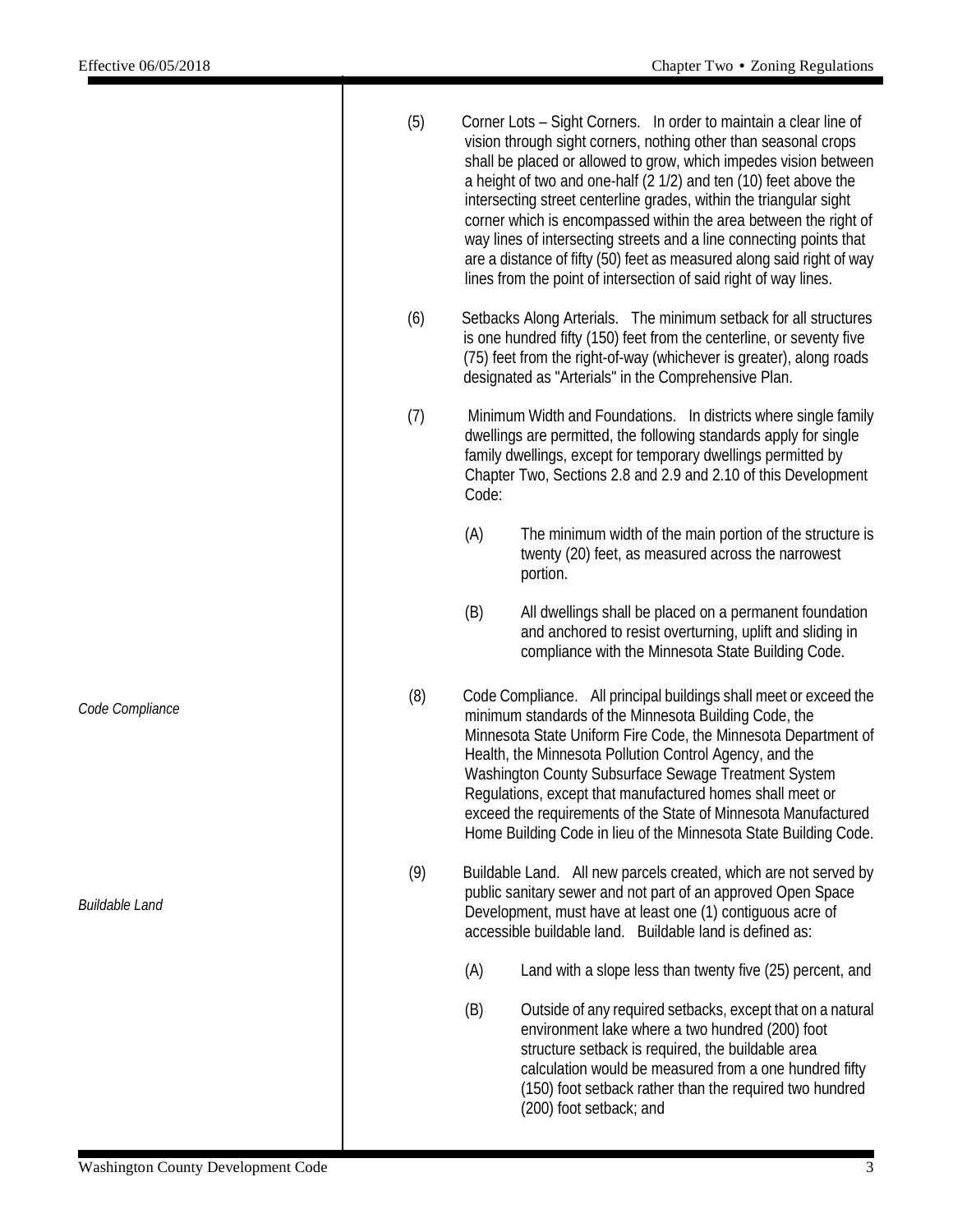|                                       |      | (C)<br>Above any 100-year floodplain, drainageway, or drainage<br>easement.                                                                                                                                                                                                                                                                                                                                                                                                                                                                                                                                         |
|---------------------------------------|------|---------------------------------------------------------------------------------------------------------------------------------------------------------------------------------------------------------------------------------------------------------------------------------------------------------------------------------------------------------------------------------------------------------------------------------------------------------------------------------------------------------------------------------------------------------------------------------------------------------------------|
|                                       |      | All new lots created which are served by public sewer must contain<br>at least three thousand two hundred (3,200) square feet of<br>buildable area as defined above. Property located within the St.<br>Croix River Management Overlay District or the Shoreland<br>Management Overlay District are also subject to the requirements<br>of Chapters Five and Six of the Development Code, respectively.                                                                                                                                                                                                             |
| <b>Number of Structures</b>           | (10) | Number of Structures. No more than one (1) principal structure is<br>permitted on any one (1) parcel of land, unless otherwise<br>authorized by the Development Code.                                                                                                                                                                                                                                                                                                                                                                                                                                               |
| Dwelling Unit - Use Prohibited        | (11) | Dwelling Unit - Use Prohibited. The use of a cellar, garage,<br>recreational vehicle, trailer, basement with unfinished exterior<br>above or accessory building as a dwelling unit is prohibited.                                                                                                                                                                                                                                                                                                                                                                                                                   |
| Occupancy of Single Family Dwelling   | (12) | Occupancy of a Single Family Residential Dwelling. No more<br>than six (6) persons not related by blood, marriage or adoption may<br>reside in a single family residential dwelling.                                                                                                                                                                                                                                                                                                                                                                                                                                |
| <b>Traffic Control</b>                | (13) | Traffic Control. The traffic generated by any use shall be<br>controlled to prevent congestion of the public streets, traffic<br>hazards and excessive traffic through residential areas, including<br>truck traffic. Internal traffic shall be regulated to ensure safe and<br>orderly flow. Traffic into and out of business areas shall be<br>forward moving with no backing into streets.                                                                                                                                                                                                                       |
| <b>Vacated Streets</b>                | (14) | Vacated Streets. Whenever any street, alley, easement or public<br>way is vacated by official action, the zoning district abutting the<br>centerline of the said vacated area shall not be affected by such<br>proceedings.                                                                                                                                                                                                                                                                                                                                                                                         |
| Access Drives, Access & Service Roads | (15) | Access Drives, Access and Service Roads. Access drives onto<br>County roads require an access permit from the County Engineer.<br>This permit shall be issued prior to the issuance of any building<br>permits. The County Engineer shall determine the appropriate<br>location, size and design of such access drives and may limit the<br>number of access drives in the interest of public safety and efficient<br>traffic flow. A request for an access drive permit onto a County<br>road may, at the County Engineer's discretion be referred to the<br>Planning Advisory Commission for its recommendations. |
| Private Roads                         | (16) | Private Roads. Private roads are prohibited in any new<br>subdivision created after the effective date of the Development<br>Code. Existing lots of record on private roads are subject to the<br>Standards contained in Chapter One, Section 13.4 (1) (A).                                                                                                                                                                                                                                                                                                                                                         |
| Maximum Height                        | (17) | Structures shall not exceed the maximum height permitted, except                                                                                                                                                                                                                                                                                                                                                                                                                                                                                                                                                    |
|                                       |      |                                                                                                                                                                                                                                                                                                                                                                                                                                                                                                                                                                                                                     |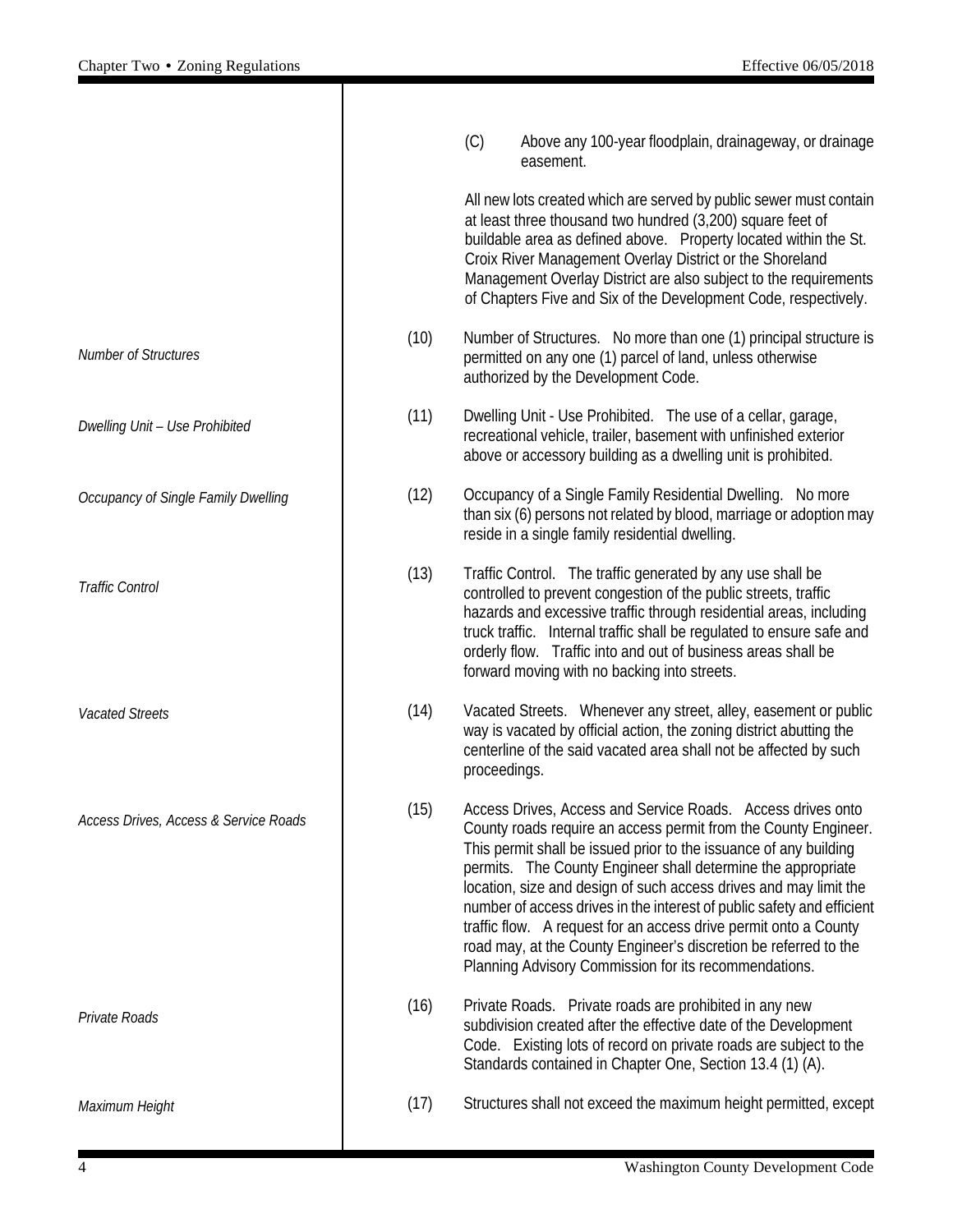*Setbacks from Underground Pipelines*

*Setbacks from Unclassified Water Bodies*

*The purpose of these standards is to regulate the size, use and location of accessory structures.*

*Accessory Structure Definition: A detached single story structure greater than 120 square feet in size used or intended to be used for the storage of personal property or for agricultural purposes.*

church spires, chimneys, flag poles and wind generators which have a maximum height of forty five (45) feet.

- (18) Structures must be setback a minimum of fifty (50) feet from underground pipeline easements.
- (19) Unclassified water bodies. All lots having frontage on or containing an unclassified water body as defined in Chapter Six, Shoreland Management Regulations, Washington County Development Code shall be subject to the setback regulations for unclassified water bodies as established in Chapter Six.

#### **1.2 Accessory Structures**

(1) Required Permits. A building permit is required for all accessory structures except agricultural buildings on a farm as defined in Minnesota Statute 16B.61. A Certificate of Compliance is required for all agricultural buildings and accessory structures in the Shoreland Management Overlay District and the St. Croix River Management Overlay District.

#### (2) Performance Standards.

- (A) Accessory structures shall not be constructed prior to construction of the principal structure unless the property is a rural farm containing forty (40) acres or more.
- (B) An accessory structure is considered attached to the principal building if it is within six feet of the principal building.
- (C) Detached accessory structures shall not be located closer to the road right-of-way than the principal building unless all of the following conditions are met:
	- 1. The local unit of government approves the building location; and
	- 2. All setbacks are met.
- (3) The following standards apply within the Shoreland Management Overlay District and the St. Croix River Management Overlay District:
	- (A) On parcels less than two and one half (2 1/2) acres, one (1) accessory structure is allowed. On parcels greater than two and one half (2 1/2) acres and less than twenty (20) acres, a maximum of two (2) accessory structures are allowed. On parcels greater than twenty (20) acres, there is no limit on the number of accessory structures, provided the accessory structure is an agricultural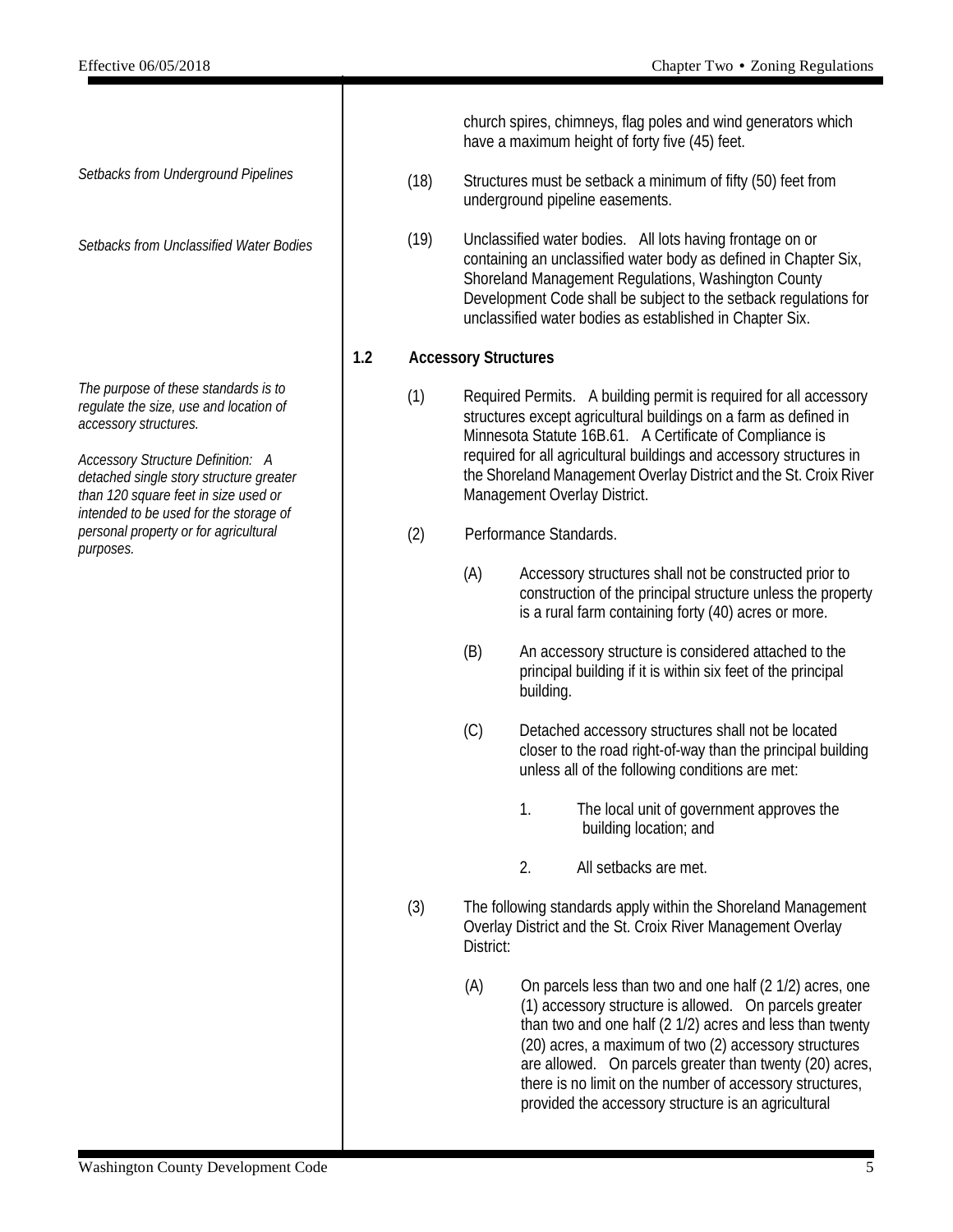building. One (1) single story shed of one hundred twenty (120) square feet or less is permitted in addition to the accessory structures. All accessory structures are limited to one (1) story in height.

(B) The permitted sizes of accessory structures are as follows:

| Lot Area                 | <b>Structure Size</b> |
|--------------------------|-----------------------|
| Parcels less than 1 acre | <u>720 sq. ft.</u>    |
| 1 acre $-$ 2.49 acres    | $1,000$ sq. ft.       |
| $2.5 - 5$ acres          | 2,000 sq. ft.         |
| $5.01$ acres $-20$ acres | $2,500$ sq. ft.       |
| $20.01 + \text{acres}$   | *unlimited            |

\*provided they are agricultural structures

(C) All detached accessory structures are to be used for personal or agricultural use only. Commercial use and/or commercial related storage is prohibited in these structures.

> Land may be subdivided with a minor subdivision into parcels of no less than five (5) acres and retain the existing number and square footage of accessory structures on the site if the accessory structures were part of the farmstead as it existed on January 1, 2001, subject to the following conditions:

- 1. Construction of additional accessory structures on the property is prohibited.
- 2. Any existing accessory structures that become "Hazardous Buildings" shall be repaired or removed by the owner.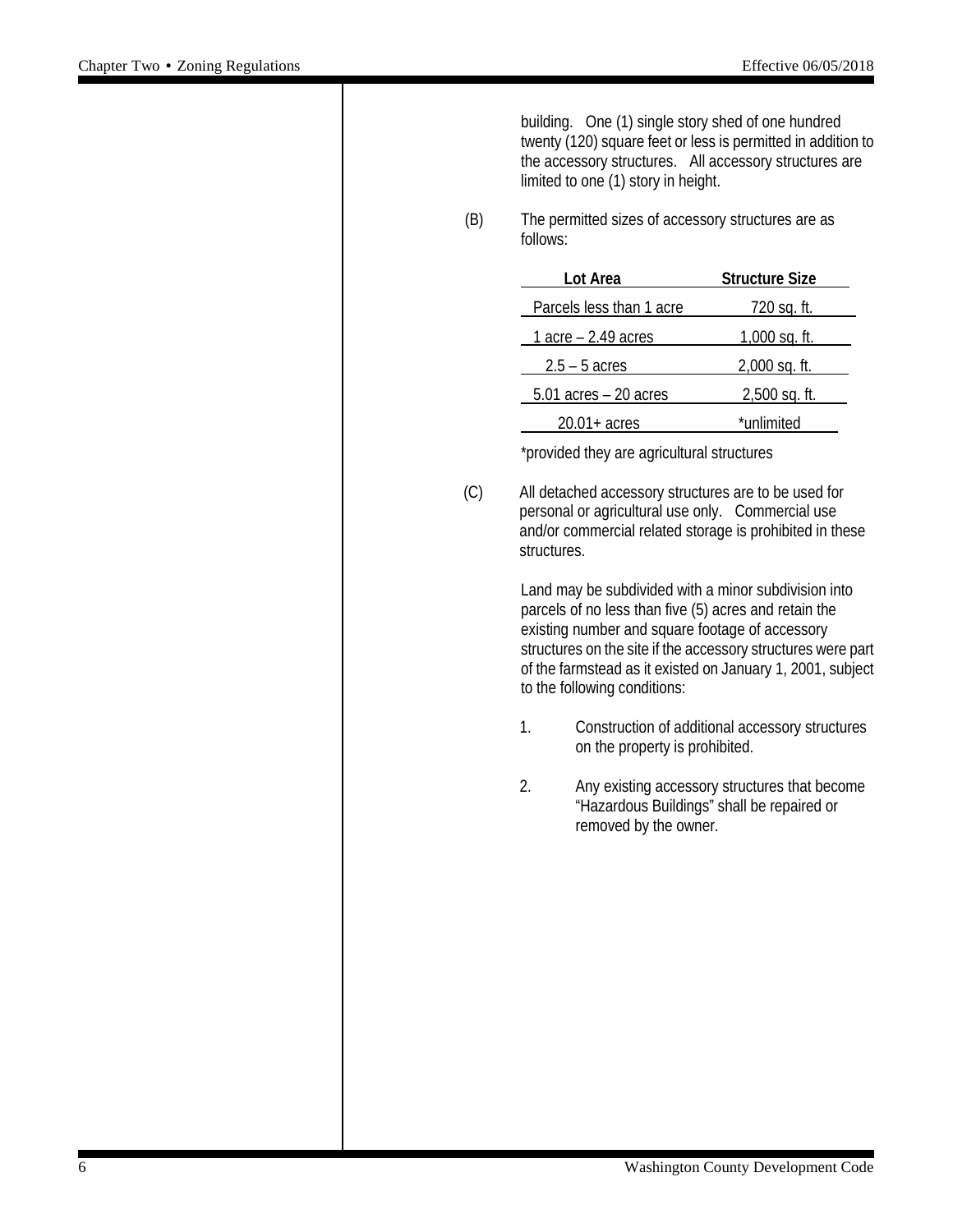*Accessory structures used to house domestic farm animals are subject to additional regulations.*

- (D) Domestic Farm Animals. Accessory structures used to shelter domestic farm animals shall meet the following requirements:
	- 1. All domestic farm animal structures, feedlots and manure storage sites shall be setback as follows:

|     |     |                                  |    | Natural/<br>Man-Made Features                                                                                                                                                                                                                                                                                                                                | Horizontal<br><b>Setback</b> |
|-----|-----|----------------------------------|----|--------------------------------------------------------------------------------------------------------------------------------------------------------------------------------------------------------------------------------------------------------------------------------------------------------------------------------------------------------------|------------------------------|
|     |     |                                  |    | Any property line                                                                                                                                                                                                                                                                                                                                            | 100 feet                     |
|     |     |                                  |    | Any existing well or residential<br>Structure on the same parcel                                                                                                                                                                                                                                                                                             | 50 feet                      |
|     |     |                                  |    | Any existing well or residential<br>Structure on adjacent or nearby parcel                                                                                                                                                                                                                                                                                   | 200 feet                     |
|     |     |                                  |    | Any body of seasonal or year-round<br>surface water                                                                                                                                                                                                                                                                                                          | 200 feet                     |
|     |     |                                  | 2. | Said structure, feedlot or manure storage shall not<br>be placed on slopes which exceed thirteen (13)<br>percent.                                                                                                                                                                                                                                            |                              |
|     |     |                                  | 3. | Evidence of seasonally high ground water level or<br>mottled soil (as established by six (6) foot borings)<br>shall not be closer than four (4) feet to the natural<br>ground surface grade in any area within one<br>hundred (100) feet of the proposed structure and/or<br>feedlot.                                                                        |                              |
|     |     |                                  | 4. | Marshes and wetlands (as indicated by the<br>predominant wetland vegetation and/or soils) shall<br>not be utilized for placement of the proposed<br>structure, feedlot or grazing area.                                                                                                                                                                      |                              |
| 1.3 |     | <b>Environmental Regulations</b> |    |                                                                                                                                                                                                                                                                                                                                                              |                              |
|     | (1) |                                  |    | Hazardous Materials.                                                                                                                                                                                                                                                                                                                                         |                              |
|     |     | (A)                              |    | All uses associated with the bulk storage of over two<br>thousand (2,000) gallons of oil, gasoline, liquid fertilizer,<br>chemicals and similar liquids shall require a Conditional<br>Use Permit.                                                                                                                                                           |                              |
|     |     | (B)                              |    | All existing, above ground liquid storage tanks having a<br>capacity in excess of two thousand (2,000) gallons shall<br>secure a Conditional Use Permit within twelve (12)<br>months following enactment of the Development Code,<br>unless the tank(s) is located on agricultural property. A<br>Certificate of Compliance is required for all above ground |                              |

storage tanks having a capacity of two thousand (2,000)

*The purpose of these standards is to protect the environment.*

*Hazardous Materials include oil, gasoline, liquid fertilizer, chemicals and similar liquids.*

*Above Ground Storage Tanks*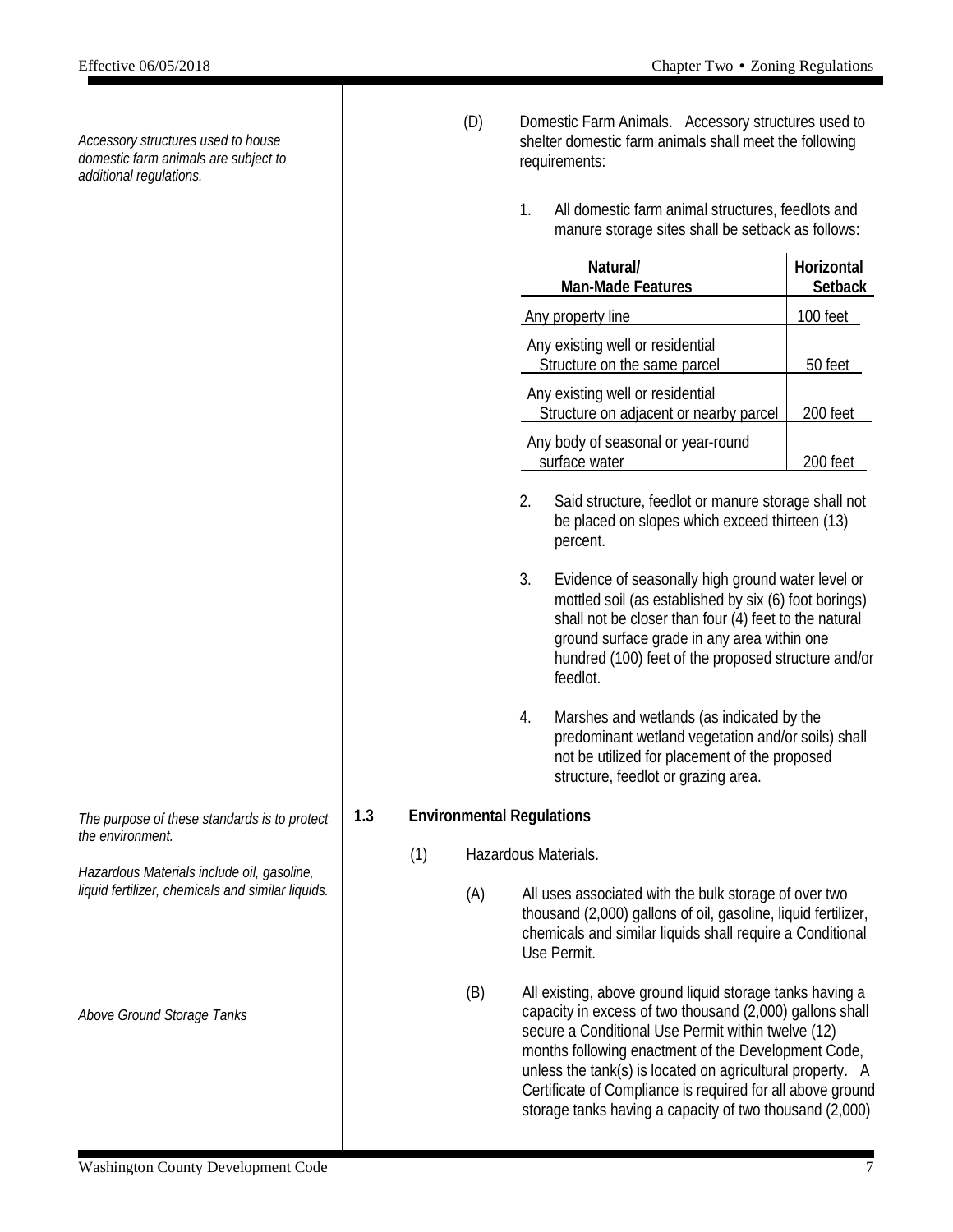|                                               |                   | gallons that are located on agricultural properties                                                                                                                                                                                                                                                                                                           |
|-----------------------------------------------|-------------------|---------------------------------------------------------------------------------------------------------------------------------------------------------------------------------------------------------------------------------------------------------------------------------------------------------------------------------------------------------------|
| Secondary Containment                         | (C)               | Secondary containment shall be provided for hazardous<br>materials that are stored above ground and for all areas<br>where hazardous materials are loaded or unloaded.<br>Above ground liquid storage tanks shall have secondary<br>containment, suitably sealed with a leakage capacity<br>equal to one hundred ten (110) percent of the tank's<br>capacity. |
| <b>Floor Drains</b>                           | (D)               | Any area used for the storage of hazardous materials<br>shall not contain interior floor drains. If floor drains are<br>essential to business operation the facility shall:                                                                                                                                                                                   |
|                                               |                   | 1.<br>Connect the floor drain to a closed holding tank,<br>or;                                                                                                                                                                                                                                                                                                |
|                                               |                   | 2.<br>Obtain a groundwater discharge permit from the<br>Minnesota Department of Natural Resources.                                                                                                                                                                                                                                                            |
| Setbacks From Wells                           | (E)               | The storage and/or preparation area for hazardous<br>materials with more than twenty five (25) gallons or one<br>hundred (100) pounds dry weight shall be set back a<br>minimum of one hundred fifty (150) feet from a water<br>supply well.                                                                                                                  |
|                                               | (F)               | Hazardous materials stored in an above ground storage<br>tank with containment shall be setback a minimum of one<br>hundred (100) feet from a water supply well.                                                                                                                                                                                              |
| <b>Dry Fertilizers</b>                        | (G)               | Dry commercial fertilizers shall not be located in areas<br>where stormwater runoff from stockpiles could enter<br>storm sewers, sanitary sewer or other surface or ground<br>water.                                                                                                                                                                          |
| Dry Bulk Pesticides                           | (H)               | Dry bulk pesticides with a dry weight of one hundred<br>(100) pounds or more shall be stored under a roof or<br>tarpaulin that prevents precipitation from contacting the<br>pesticide.                                                                                                                                                                       |
| Wash Water Collection                         | (1)               | Closed holding tanks shall be used for the collection of<br>wash water from vehicle maintenance and other related<br>operations.                                                                                                                                                                                                                              |
| <b>Primary Containment</b>                    | $\left( 1\right)$ | Primary containment of hazardous materials shall be<br>product-tight and all hazardous materials shall be stored<br>in compliance with the rules and regulations of Federal,<br>State, County and local agencies.                                                                                                                                             |
| MPCA and Federal Requirements must be<br>met. | (K)               | The Minnesota Pollution Control Agency and Federal<br>agency requirements for storage leak detection, record                                                                                                                                                                                                                                                  |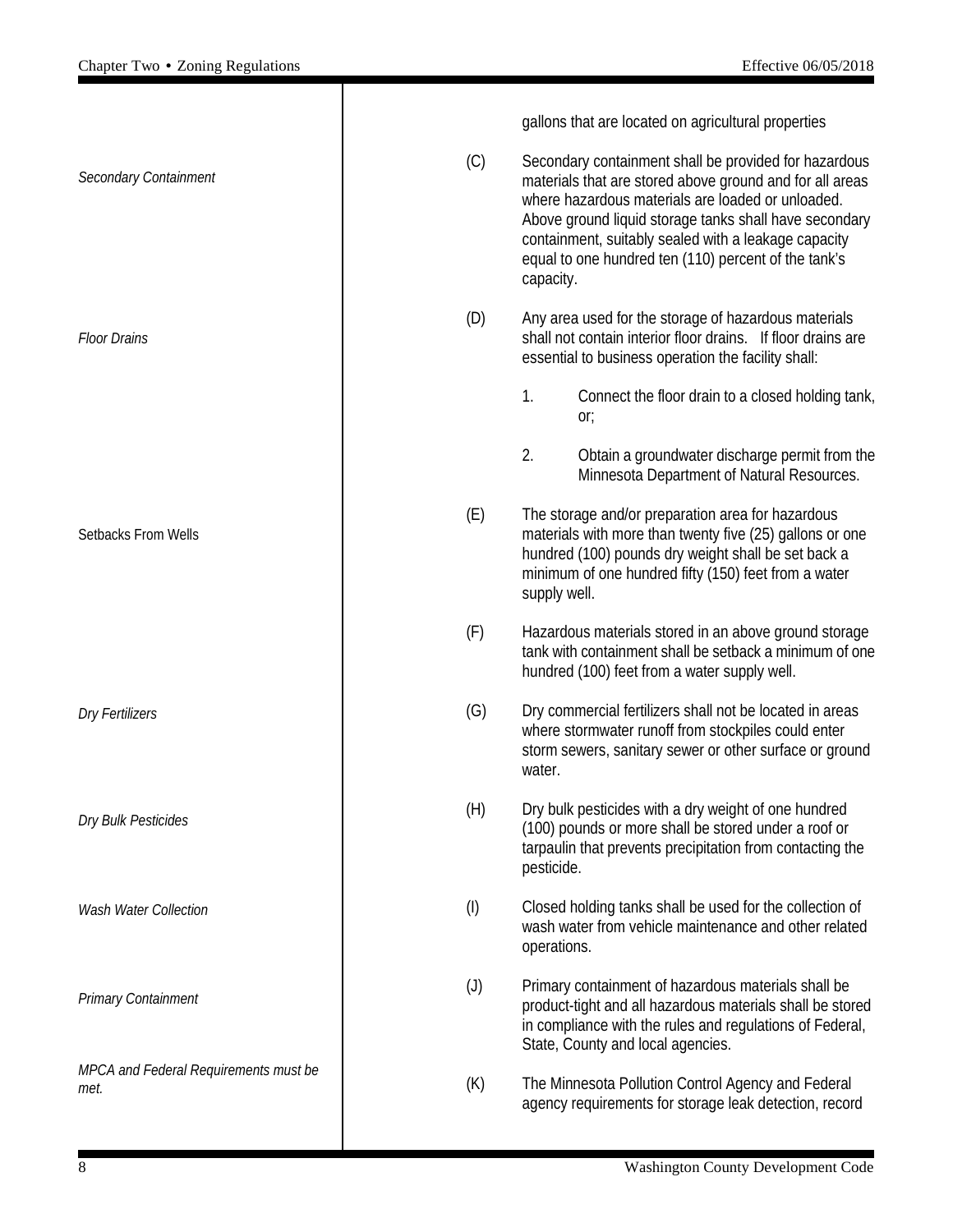*Underground Storage Tanks*

*Explosives*

*Radiation and Electrical Interference*

*Nuisances including noise, air, water pollution, vibration, public health nuisances, refuse, and inoperable vehicles.*

keeping, spill prevention, emergency response, transport, and disposal shall be met.

- (L) Underground storage tanks shall comply with the requirements of the Minnesota Pollution Control Agency and Federal agencies.
- (2) Explosives. Uses involving the commercial storage, use or manufacture of materials or products which could detonate by decomposition are prohibited.
- (3) Radiation and Electrical Interference. Activities that emit dangerous radioactivity beyond enclosed areas are prohibited. Electrical disturbance (except from domestic household appliances) adversely affecting the operation of ordinary business or household equipment and appliances is prohibited. Any such emissions are hereby declared to be a nuisance.
- (4) Nuisances. Noise, odors, vibration, smoke, air pollution, liquid or solid wastes, heat, glare, dust and other such adverse conditions that have an objectionable effect upon adjacent or nearby property owners and residents are prohibited . Minimum standards are as follows:
	- (A) Noise, Air and Water Pollution. Notwithstanding anything contained herein to the contrary, the standards of the Minnesota Pollution Control Agency for noise, air, and water pollution are the applicable standards.
	- (B) Vibration. The following vibrations are prohibited:
		- 1. Any vibration discernible (beyond the property line) to the human sense of feeling for three (3) minutes or more duration in any one (1) hour.
		- 2. Any vibration on any structure resulting in any combination of amplitudes and frequencies beyond the "safe" range of the most current standards of the United States Bureau of Mines. These standards do not apply to vibrations created during the process of construction.
	-
	- (C) Public Health. The following are declared to be nuisances endangering public health and are prohibited:
		- 1. Causing or allowing the effluent from any cesspool, septic tank, drainfield or human sewage disposal system to discharge upon the surface of the ground or dumping the contents thereof at any place except as authorized by the Minnesota Pollution Control Agency.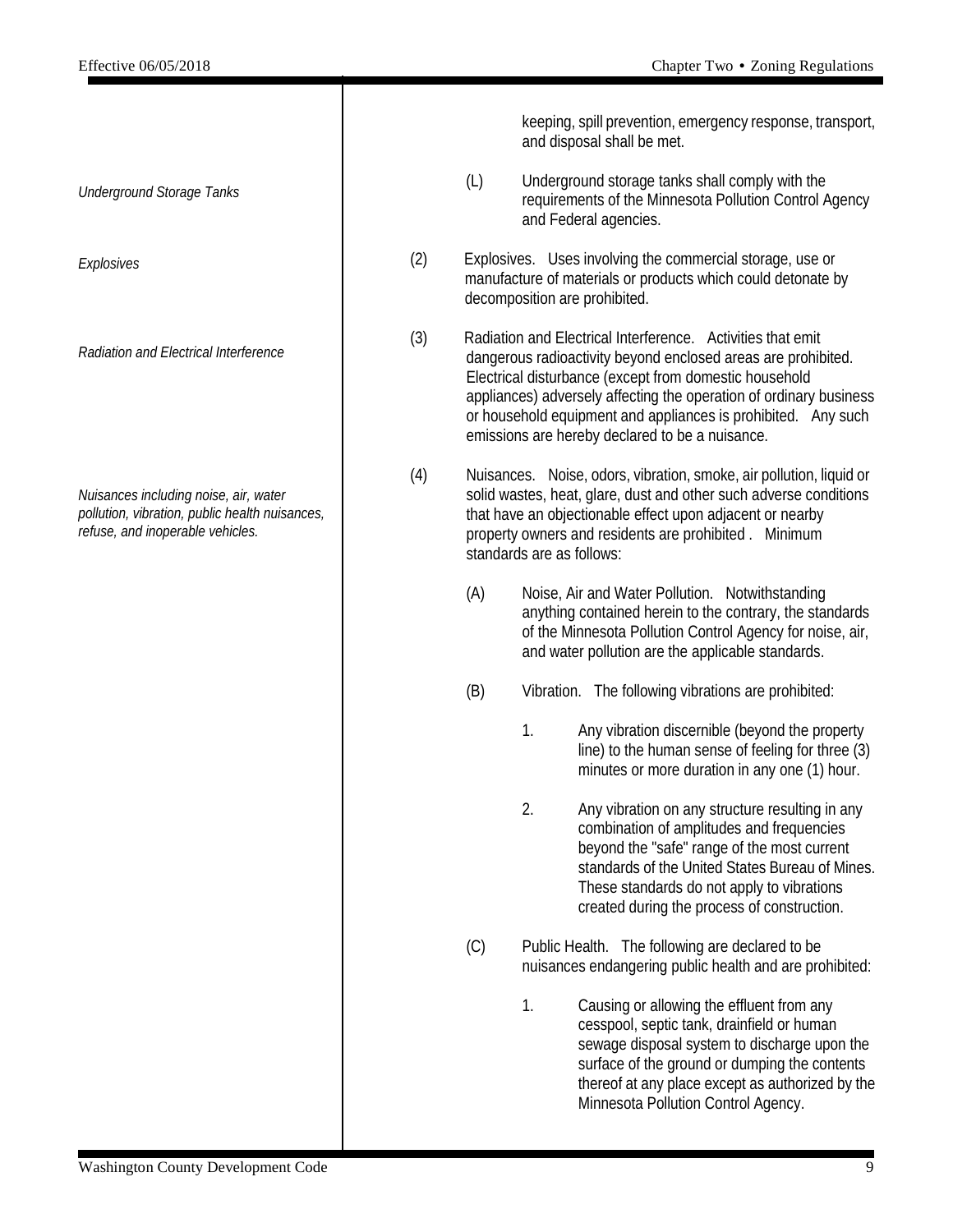|     | 2. | Causing or allowing sewage, industrial waste or<br>other substances to pollute any public well,<br>cistern, stream or lake, canal or body of water.                                                                                                                                                                                                                                         |
|-----|----|---------------------------------------------------------------------------------------------------------------------------------------------------------------------------------------------------------------------------------------------------------------------------------------------------------------------------------------------------------------------------------------------|
|     | 3. | Failing to dispose of carcasses of animals within<br>twenty-four (24) hours after death.                                                                                                                                                                                                                                                                                                    |
|     | 4. | Any use that results in the discharge of toxic or<br>noxious matter in a concentration detrimental<br>or dangerous to public health, safety or welfare,<br>or that causes injury or damage to property or<br>business, across the boundaries of the lot,<br>through evaporation into the atmosphere or into<br>the subsoil beyond the boundaries of the lot<br>wherein such use is located. |
|     | 5. | The ownership, possession or control of any<br>unused refrigerator or other container with<br>doors which fasten automatically when closed,<br>and of sufficient size to retain any person, and<br>which is exposed and accessible to the public,<br>without removing the doors, lids, hinges or<br>latches, or providing locks to prevent access by<br>the public.                         |
| (D) |    | Refuse. All waste material, debris, refuse, or garbage<br>(with the exception of agricultural uses and crop residue)<br>shall be kept in an enclosed building or properly<br>contained in a closed container designed for such<br>purposes. Landowners are responsible for keeping<br>their land free of refuse.                                                                            |

- (E) Inoperable Vehicles. Inoperable passenger vehicles and trucks shall not be parked outside of an enclosed building on any property other than an authorized vehicle reduction yard for a period exceeding seven (7) consecutive days.
- (5) Hazardous Waste. Any use which generates, processes or disposes of hazardous waste shall comply with the standards and regulations of the County's Hazardous Waste Management Ordinance, Minnesota Pollution Control Agency and any other federal, state and local agencies.

#### **1.4 Exterior Storage Along Major Highways and County Roads**

(1) Applicability. The following standards are applicable within the Shoreland Management Overlay District and the St. Croix River Management Overlay District.

#### *Hazardous Waste*

*The purpose of these standards is to preserve the aesthetics of roadsides along major highways and County roads.*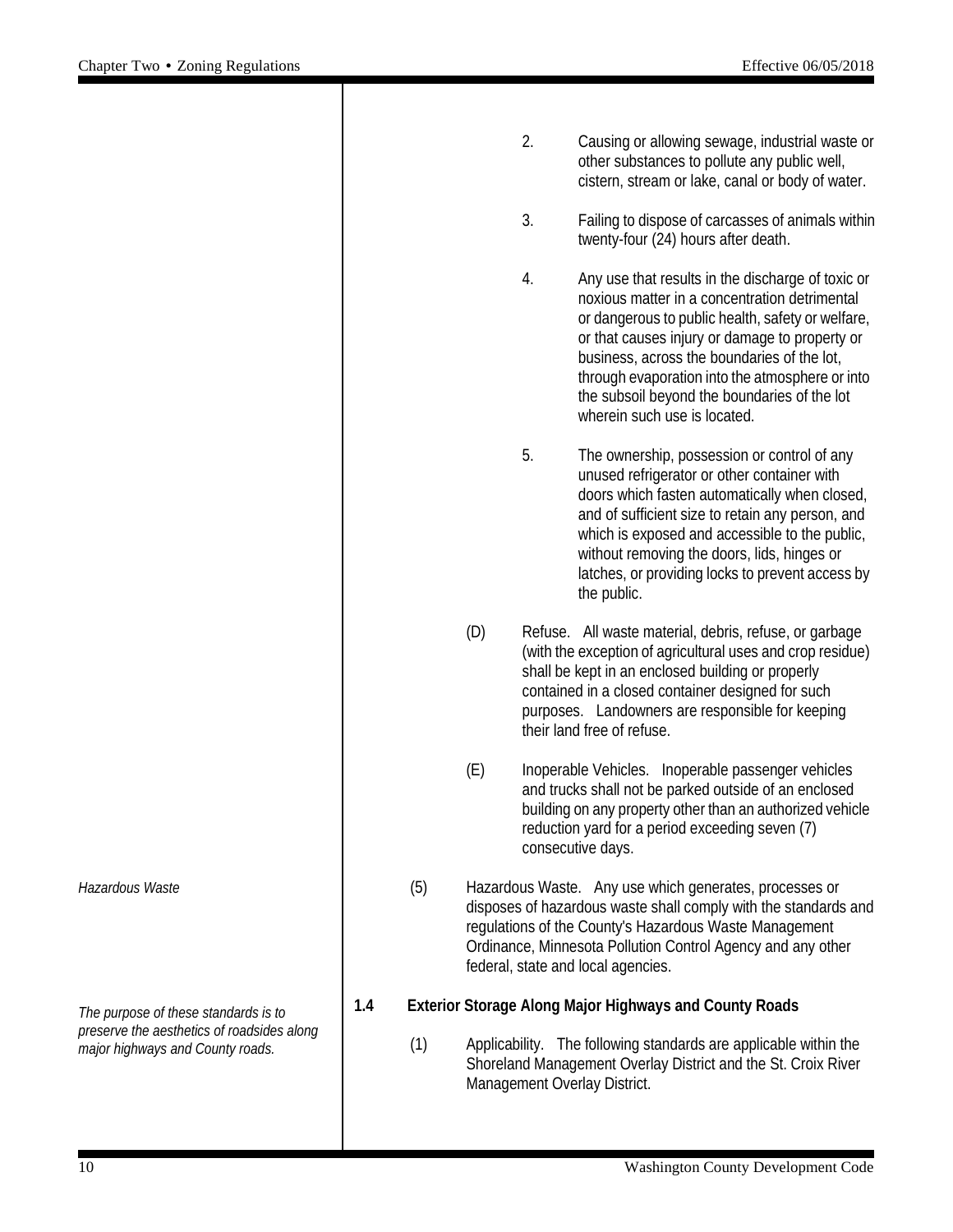|                          |     | (2)    |     | Performance Standards.                                                                                                                                   |                                                                                                                                                                                                                                                                                                                                                                                                                                                                                                                                                                                                                                                       |
|--------------------------|-----|--------|-----|----------------------------------------------------------------------------------------------------------------------------------------------------------|-------------------------------------------------------------------------------------------------------------------------------------------------------------------------------------------------------------------------------------------------------------------------------------------------------------------------------------------------------------------------------------------------------------------------------------------------------------------------------------------------------------------------------------------------------------------------------------------------------------------------------------------------------|
|                          |     |        | (A) |                                                                                                                                                          | In the Shoreland Management Overlay District and the<br>St. Croix River Management Overlay District, all useable<br>personal property shall be stored within a building or fully<br>screened so as not to be visible from major highways<br>and County roads, except for the following: recreational<br>equipment, construction and landscaping materials and<br>equipment currently (within a period of twelve (12)<br>months) being used on the premises, agricultural<br>equipment and materials if these are used or intended for<br>use on the premises, off-street parking of licensed and<br>operable passenger automobiles and pickup trucks. |
|                          | 1.5 | Fences |     |                                                                                                                                                          |                                                                                                                                                                                                                                                                                                                                                                                                                                                                                                                                                                                                                                                       |
| <b>Fence Regulations</b> |     | (1)    |     | Applicability. The following standards apply within the Shoreland<br>Management Overlay District and the St. Croix River<br>Management Overlay District. |                                                                                                                                                                                                                                                                                                                                                                                                                                                                                                                                                                                                                                                       |
|                          |     | (2)    |     | Performance Standards.                                                                                                                                   |                                                                                                                                                                                                                                                                                                                                                                                                                                                                                                                                                                                                                                                       |
|                          |     |        | (A) | regulations:                                                                                                                                             | Fences are permitted in accordance with the following                                                                                                                                                                                                                                                                                                                                                                                                                                                                                                                                                                                                 |
|                          |     |        |     | 1.                                                                                                                                                       | Solid walls in excess of four (4) feet above<br>adjacent ground grades are prohibited.                                                                                                                                                                                                                                                                                                                                                                                                                                                                                                                                                                |
|                          |     |        |     | 2.                                                                                                                                                       | That side of the fence considered to be the face<br>(finished side as opposed to the structural<br>supports) shall face the abutting property.                                                                                                                                                                                                                                                                                                                                                                                                                                                                                                        |
|                          |     |        |     | 3.                                                                                                                                                       | Construction of fences on public right-of-way is<br>prohibited.                                                                                                                                                                                                                                                                                                                                                                                                                                                                                                                                                                                       |
|                          |     |        |     | 4.                                                                                                                                                       | Fences shall not impede vision of the roadway<br>from a driveway providing access to the road.                                                                                                                                                                                                                                                                                                                                                                                                                                                                                                                                                        |
|                          |     |        |     | 5.                                                                                                                                                       | Where a property line is not clearly defined, a<br>Certificate of Survey may be required by the<br>Zoning Administrator to establish the location of<br>the property line prior to constructing the fence.                                                                                                                                                                                                                                                                                                                                                                                                                                            |
|                          |     |        |     | 6.                                                                                                                                                       | Fences may be placed along a property line<br>provided no physical damage results to abutting<br>property.                                                                                                                                                                                                                                                                                                                                                                                                                                                                                                                                            |
|                          |     |        | (B) |                                                                                                                                                          | On properties located in the Shoreland Management<br>Overlay District or St. Croix River Management Overlay<br>District that have lake or river frontage, fences must<br>comply with the following standards:                                                                                                                                                                                                                                                                                                                                                                                                                                         |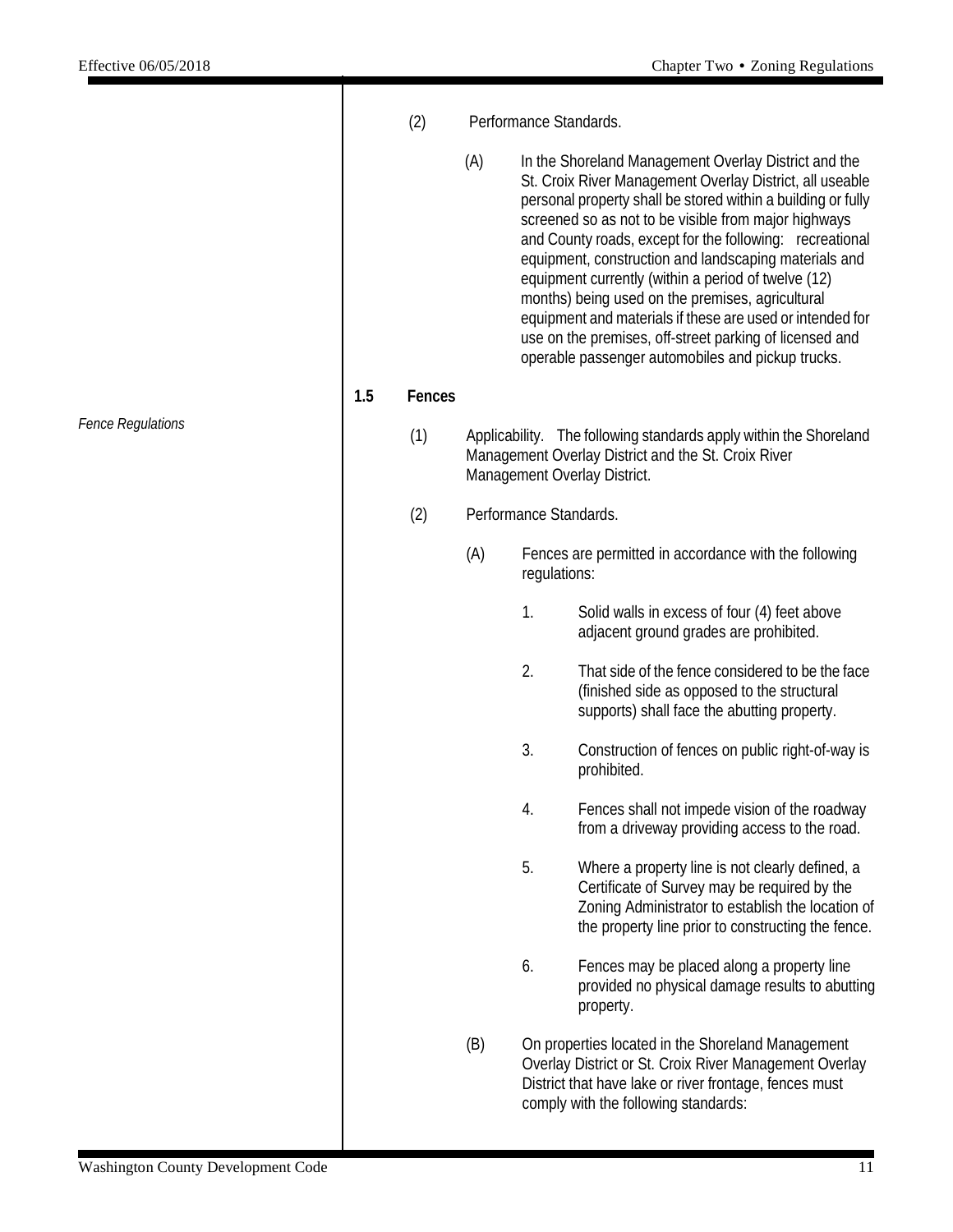|     |     |                                    | 1. | A Certificate of Compliance is required prior to<br>the construction of any fence.                                                                                                                                                                                     |
|-----|-----|------------------------------------|----|------------------------------------------------------------------------------------------------------------------------------------------------------------------------------------------------------------------------------------------------------------------------|
|     |     |                                    | 2. | Within the non-buildable setback area, fences<br>are allowed along the side lot lines, but shall not<br>exceed six (6) feet in height from the finished<br>ground grade.                                                                                               |
|     |     |                                    | 3. | Within the buildable area of the property,<br>fences shall have a maximum height of six (6)<br>feet from the finished ground grade.                                                                                                                                    |
|     |     | (C)                                |    | Fences are permitted along a property line abutting a<br>road right-of-way in accordance with the following:                                                                                                                                                           |
|     |     |                                    | 1. | On properties that are being used for<br>agriculture, a fence may be constructed up to<br>six (6) feet in height provided the fence is a wire<br>strand or wood rail fence.                                                                                            |
|     |     |                                    | 2. | On properties where the primary use is<br>residential, fences shall not exceed four (4) feet<br>in height. Fences within the non-buildable<br>setback area and less than twenty (20) feet<br>from the front property line shall not exceed<br>four (4) feet in height. |
|     |     |                                    | 3. | Fences on all other parts of the property are<br>subject to the regulations of the local unit of<br>government.                                                                                                                                                        |
| 1.6 |     | <b>Land Alteration and Grading</b> |    |                                                                                                                                                                                                                                                                        |
|     | (1) |                                    |    | Permit Required: Grading Permit. Land alteration and grading of<br>fifty (50) cubic yards or more and/or the disturbance of land area<br>of one thousand (1,000) square feet or more is permitted with a                                                               |

- grading permit. A permit is not required for agricultural activities, grading activities associated with a construction project provided a building permit is issued and there is a minimal amount of land disturbance, subdivisions that have received final plat approval and driveways permitted in conjunction with a building permit.
	- (A) The application for a permit shall include an existing and finished grade plan. The finished grade plan shall show no adverse effects on adjacent land. The Zoning Administrator may require information in addition to this plan, including but not limited to, a plan for fire control, general maintenance of site, control of vehicle ingress and egress, drainage and control of material disbursed from wind or hauling of material to or from the site.

*Land Alteration and Grading Regulations.*

*Land alteration and grading: The reclaiming of land by depositing or moving material so as to alter the grade.*

*Public Waters: All lakes, ponds, swamps, streams, drainageways, floodplains, floodways, natural water courses, underground water resources, and similar features directly or indirectly involving the use of water within the community.*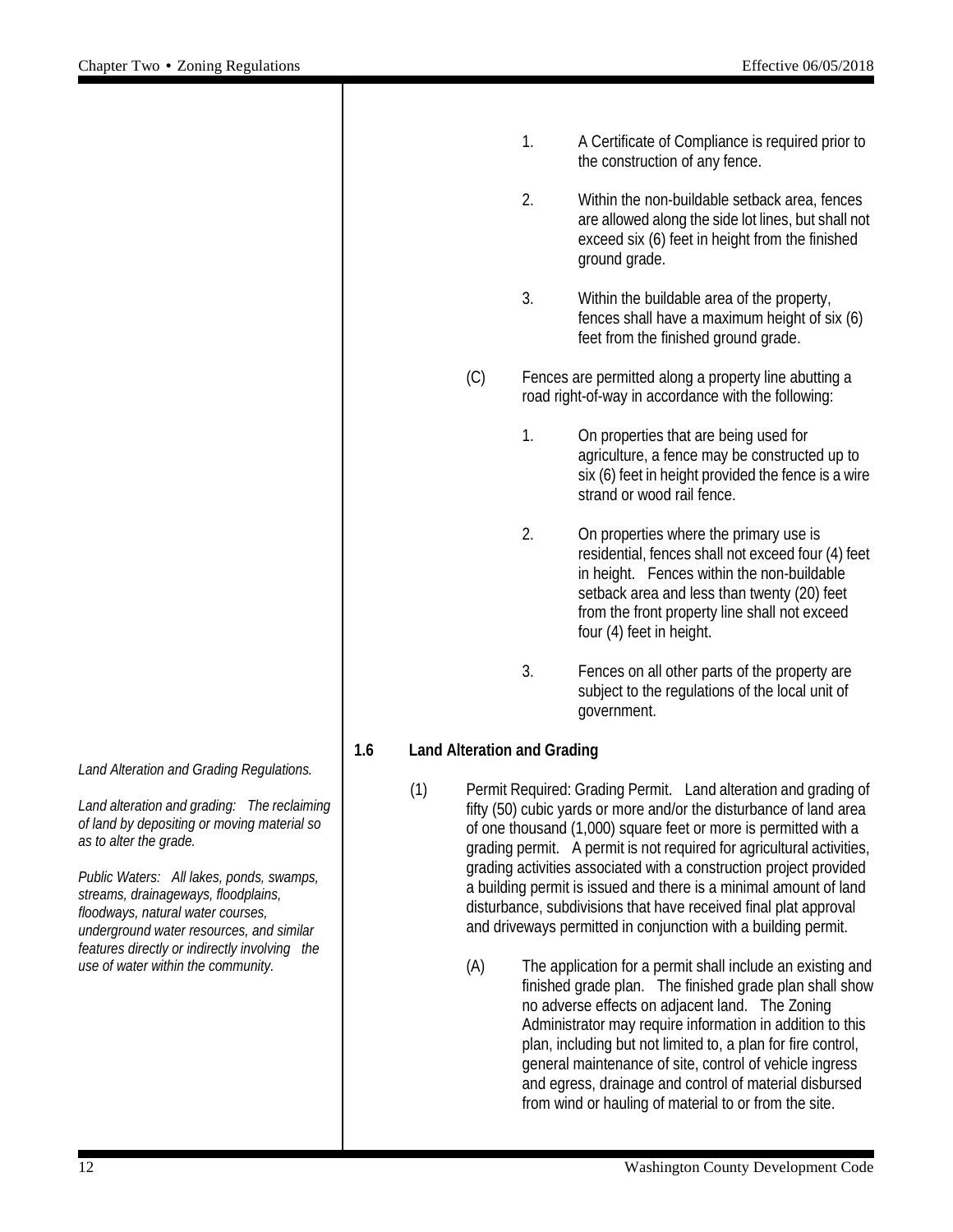|     | (B) | Grading permit applications will be reviewed by the<br>Washington Conservation District and may be reviewed,<br>at the discretion of the Zoning Administrator or in<br>accordance with other rules, by the Minnesota<br>Department of Natural Resources, the Community<br>Engineer, and the appropriate Watershed Management<br>Organization.                                                                                                                                           |
|-----|-----|-----------------------------------------------------------------------------------------------------------------------------------------------------------------------------------------------------------------------------------------------------------------------------------------------------------------------------------------------------------------------------------------------------------------------------------------------------------------------------------------|
|     | (C) | A grading, drainage and erosion control plan may be<br>required at the discretion of the Zoning Administrator, if<br>significant soil erosion, vegetation destruction or drainage<br>damage may occur during the land alteration process.<br>This plan shall be prepared by the Washington<br>Conservation District and shall contain specific<br>recommendations regarding soil protection, preservation<br>of vegetation and drainage patterns during the land<br>alteration process. |
|     | (D) | At the discretion of the Zoning Administrator, the<br>applicant may be required to post a bond or other<br>financial guarantee to ensure compliance with the<br>grading permit.                                                                                                                                                                                                                                                                                                         |
| (2) |     | General Standards. The following general standards apply for<br>grading, drainage and erosion control:                                                                                                                                                                                                                                                                                                                                                                                  |
|     | (A) | All development shall conform to the natural limitations<br>of the topography and soil to reduce the potential for soil<br>erosion.                                                                                                                                                                                                                                                                                                                                                     |
|     | (B) | Slopes over twenty five (25) percent shall not be altered.                                                                                                                                                                                                                                                                                                                                                                                                                              |
|     | (C) | Development on slopes with a grade between thirteen<br>(13) percent and twenty five (25) percent shall be<br>carefully reviewed to insure adequate measures have<br>been taken to prevent soil erosion, sedimentation,<br>vegetative and structural damage.                                                                                                                                                                                                                             |
|     | (D) | Erosion and siltation control measures shall be<br>coordinated throughout the stages of development.<br>Appropriate control measures shall be installed prior to<br>development when necessary to control erosion.                                                                                                                                                                                                                                                                      |
|     | (E) | Land shall be developed in increments of workable size<br>such that erosion and siltation controls can be provided<br>as construction progresses. Only the smallest practical<br>area of land shall be exposed at any one period of time.                                                                                                                                                                                                                                               |
|     | (F) | The drainage system shall be constructed and<br>operational as soon as practical during construction.                                                                                                                                                                                                                                                                                                                                                                                   |
|     |     |                                                                                                                                                                                                                                                                                                                                                                                                                                                                                         |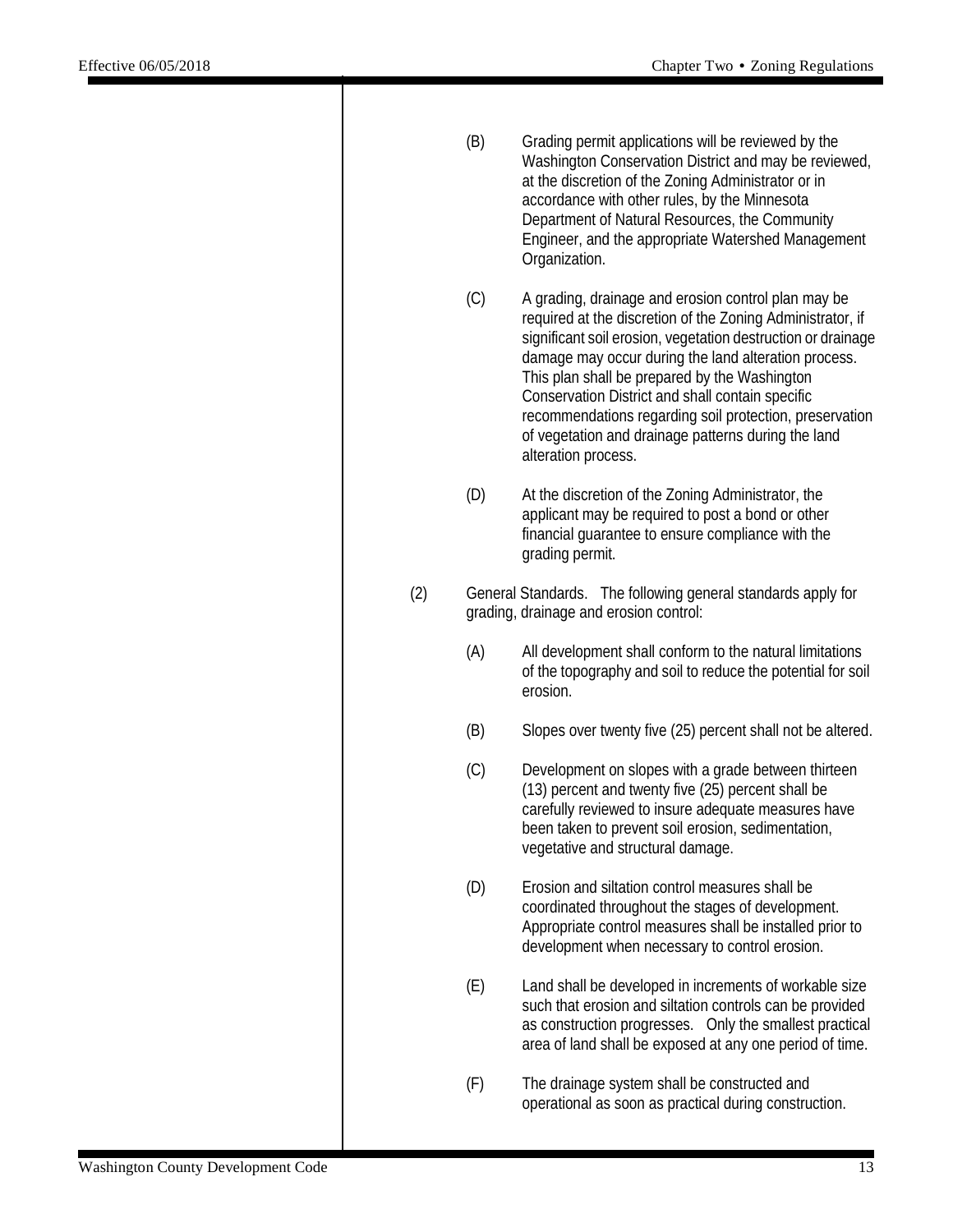| (G) | Natural vegetation shall be retained and protected to the |
|-----|-----------------------------------------------------------|
|     | greatest extent practical.                                |

(H) Where the topsoil is removed, sufficient arable soil shall be set aside for re-spreading over the disturbed area. The soil shall be restored to a depth of four (4) inches and shall be of quality at least equal to the soil quality that existed prior to development.

(I) Soil exposure shall be for the shortest period of time necessary. Planned exposure exceeding sixty (60) days is prohibited. Said limit may be extended by the Zoning Administrator provided erosion and sedimentation control measures have been established.

(J) The natural drainage system shall be used to the extent feasible for the storage and flow of runoff. Storm water drainage shall be discharged to sediment detention or retention basins or other treatment facilities. Prior to discharge to wetlands, the diversion of stormwater to marshlands or swamps shall be considered for existing and planned surface drainage. Wetlands used for stormwater retention shall have adequate natural or artificial water level control. Creation of storage areas or retention basins scattered throughout developed areas is encouraged to reduce peak flow, erosion damage and construction cost.

- (3) Erosion Control. The following measures shall be taken to control erosion during the construction process:
	- (A) The grade of exposed slopes shall not be steeper than twenty five (25) percent.
	- (B) Exposed slopes shall be protected to prevent erosion, taking into consideration the degree of the slope, soil material, and expected length of exposure. Slope protection may consist of mulch, sheets of plastic, burlap or jute netting, sod blankets, fast growing grasses or temporary seeding of annual grasses.
	- (C) Control measures in lieu of those stated above may be used if it can be demonstrated that they will protect exposed slopes as effectively.
- (4) Sediment Control. The following measures shall be taken to prevent sediment from leaving the construction site:
	- (A) Temporary barriers shall be constructed to prevent sediment from leaving the site. These barriers may

*Erosion Control*

*Sediment Control*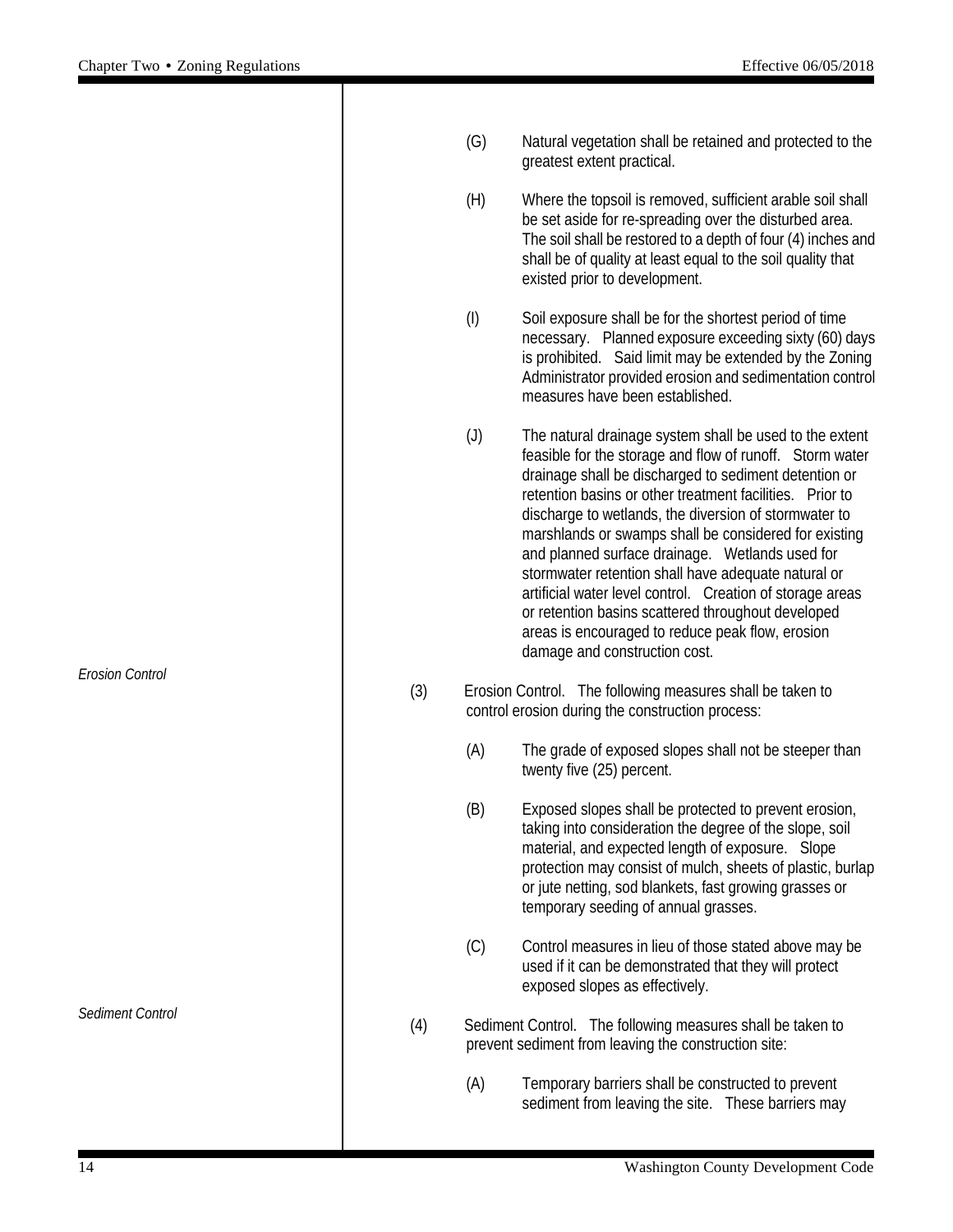consist of silt fences or straw bale sediment traps.

|                      |     | (B)       | Temporary sediment basins or traps to remove medium<br>and large sized sediment particles from runoff and<br>reduce discharge velocity may be required.                                                                                                                                                                                       |
|----------------------|-----|-----------|-----------------------------------------------------------------------------------------------------------------------------------------------------------------------------------------------------------------------------------------------------------------------------------------------------------------------------------------------|
|                      |     | (C)       | The Zoning Administrator may require a temporary rock<br>driveway at the site entrance to prevent sediment from<br>leaving the site on vehicle tires.                                                                                                                                                                                         |
| Restoration          | (5) |           | Restoration. All permits shall include a restoration plan providing<br>for the use of land after project completion. The following are<br>minimum standards for restoration.                                                                                                                                                                  |
|                      |     | (A)       | All disturbed areas shall be restored at the completion of<br>the project.                                                                                                                                                                                                                                                                    |
|                      |     | (B)       | All restoration shall include the application of a minimum<br>of four (4) inches of topsoil or similar material that will<br>support plant growth.                                                                                                                                                                                            |
|                      |     | (C)       | Final grades shall be in conformity with the permit and<br>topography of the surrounding land.                                                                                                                                                                                                                                                |
|                      |     | (D)       | If the land is to be restored to crop production, slopes<br>shall not exceed twenty (20) percent.                                                                                                                                                                                                                                             |
|                      |     | (E)       | If the restoration is not for crop production, grades shall<br>not exceed twenty five (25) percent.                                                                                                                                                                                                                                           |
|                      |     | (F)       | All restored areas shall be seeded with a mixture<br>recommended by the Washington Conservation District<br>or returned to crop production.                                                                                                                                                                                                   |
|                      |     | (G)       | The requirements in $(B)$ , $(C)$ , $(D)$ and $(E)$ above may be<br>increased or modified to accommodate a specific<br>restoration plan.                                                                                                                                                                                                      |
| Floodplains          | (6) |           | Floodplains. Land alteration in floodplains shall also be in<br>accordance with Floodplain regulations.                                                                                                                                                                                                                                       |
| <b>Public Waters</b> | (7) |           | Public Waters. Any filling, partial filling, dredging, altering by<br>grading, mining or disturbing in any manner of any public water<br>without first securing a permit from the Minnesota Department of<br>Natural Resources, the United States Army Corp of Engineers and<br>a Grading Permit from the Zoning Administrator is prohibited. |
|                      | (8) | Drainage. |                                                                                                                                                                                                                                                                                                                                               |
| Drainage             |     | (A)       | Any development, alteration or use of land that result in<br>surface water runoff causing significant flooding, erosion                                                                                                                                                                                                                       |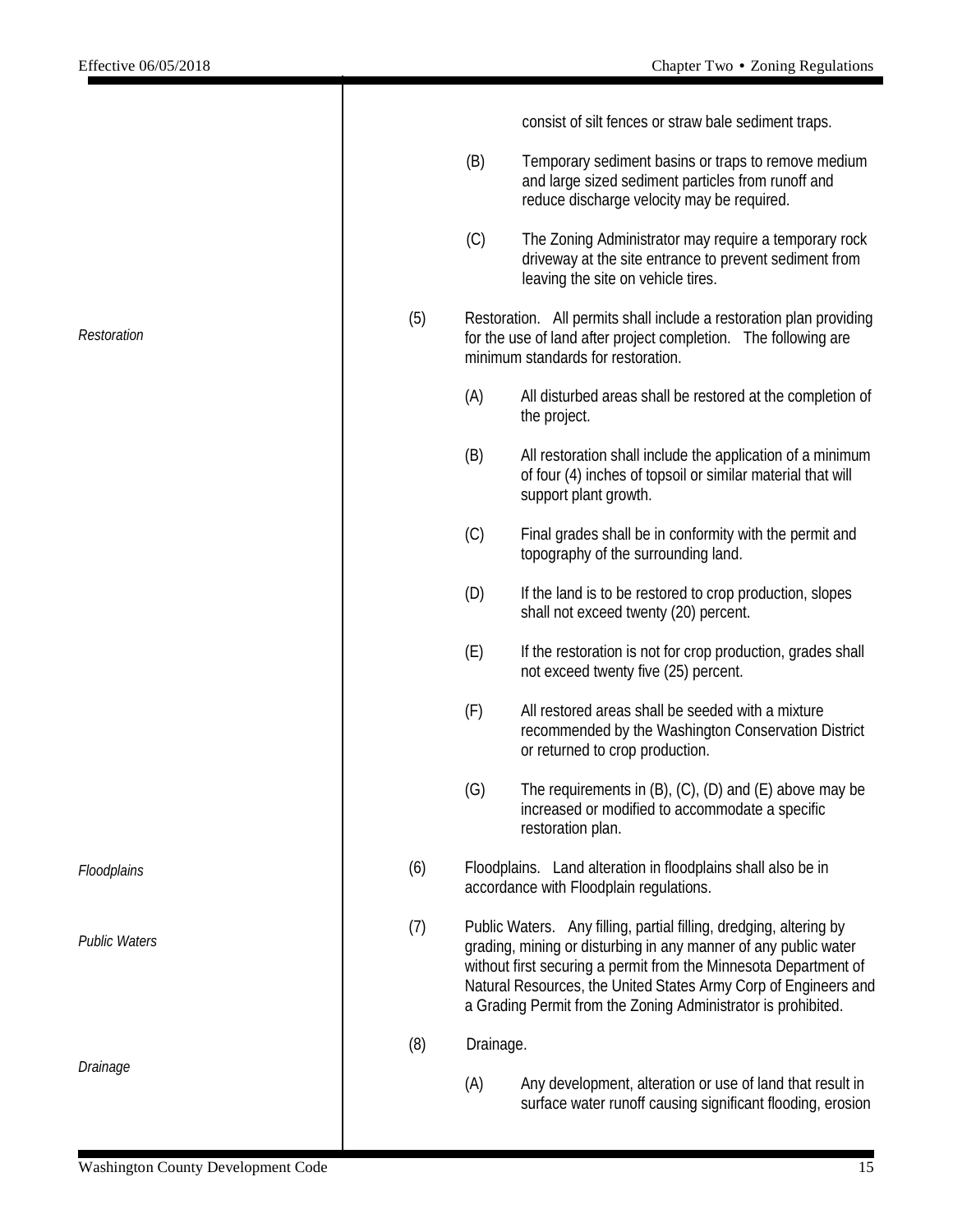or deposit of materials on adjacent properties or waterbodies is prohibited. Runoff shall be properly channeled into a storm drain, a natural watercourse or drainageway, a ponding area or other public facility.

- (B) The owner, developer or contractor of any proposed development site which has created or could create drainage problems may be required to complete a grading plan and apply for a Grading Permit.
- (C) The owner, developer or contractor of any natural drainage improvement or alteration may be required to obtain a Grading Permit.
- (D) The owner, developer or contractor may be required to obtain a grading permit on any slope in excess of thirteen (13) percent where the natural drainage pattern may be disturbed or altered.
- (9) Wetland Preservation. The alteration of wetlands shall comply with the rules and regulations of Federal, State and local agencies.
- (10) Preservation of Natural Drainageways/Waterways. The regulation of this subsection shall be administered by the Zoning Administrator unless the Watershed Management Organization has permitting authority. In that event, the regulations of the Watershed Management Organization shall take precedence.
	- (A) Storm sewers may be used where it can be demonstrated that the use of the above-ground natural drainage system will not adequately dispose of runoff. Surface water drainage systems may be constructed to augment the natural drainage system.
	- (B) The width of a constructed waterway shall be large enough to adequately channel runoff from a ten (10) year storm. Adequacy shall be determined by the expected runoff when full development of the drainage area is reached.
	- (C) The construction of fences or structures across the waterway that will reduce or restrict the flow of water is prohibited.
	- (D) The banks of the waterway shall be protected with permanent turf vegetation.
	- (E) The slope of the banks of the waterway shall not exceed twenty (20) percent.
	- (F) The gradient of the waterway bed shall not be at a grade

*Wetland Preservation*

*Preservation of Natural Drainageways/Waterways*

*Natural Drainageway is defined as a depression in the earth's surface, such as ravines, draws and hollows, that has definable beds and banks capable or conducting surface water runoff from adjacent lands.*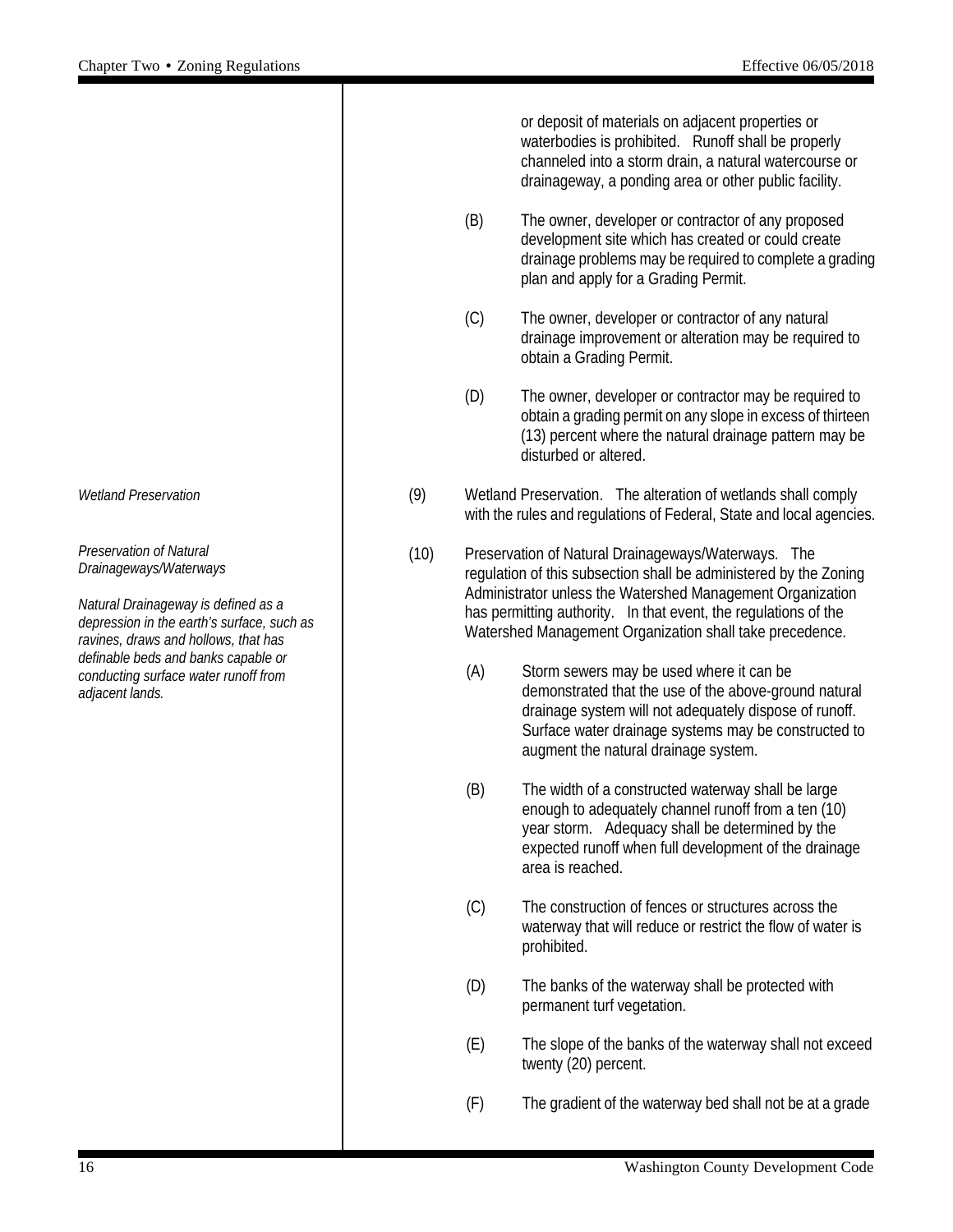that will result in a water velocity that will cause erosion of the banks and waterway.

- (G) The bed of the waterway shall be protected with turf or sod. Rip rap may be used if it is determined that turf or sod will not function properly. Rip rap shall consist of quarried limestone or field stone (if random rip rap is used). The rip rap shall be no smaller than two (2) inches square and no larger than two (2) feet square.
- (H) The flow velocity of runoff waterways shall be controlled to a velocity that will not cause erosion of the waterway. Materials other than turf may be used on sidewalls if it is determined that flow velocity in the waterway will be such that erosion of the turf sidewall will occur and said velocity cannot be decreased via velocity control structures. Rip rap is allowed to prevent erosion at these locations.
- (I) Flow velocity shall be controlled through the installation of diversions, berms, slope drains and other similarly effective velocity control structures.
- (J) Pervious and impervious sediment traps and other sediment control structures shall be incorporated throughout the contributing watershed to prevent sedimentation of waterways.
- (K) Temporary pervious sediment traps may consist of a construction of hay bales with a low spillway embankment section of sand and gravel that permits slow movement of water while filtering sediment. Such structures may serve as temporary sediment control features during the construction stage of the development. Development of housing and other structures shall be restricted from the area on either side of the waterway to channel a twenty five (25) year storm.
- (L) Permanent impervious sediment control structures consisting of sediment basins (debris basins, desiltation basins or silt traps) shall be utilized to remove sediment from runoff prior to its disposal in any permanent body of water.
- (M) The erosion and velocity control structures shall be maintained in a condition that will insure continuous functioning according to the provisions of the Development Code.
- (N) Sediment basins shall be maintained as necessary to insure continuous desilting action.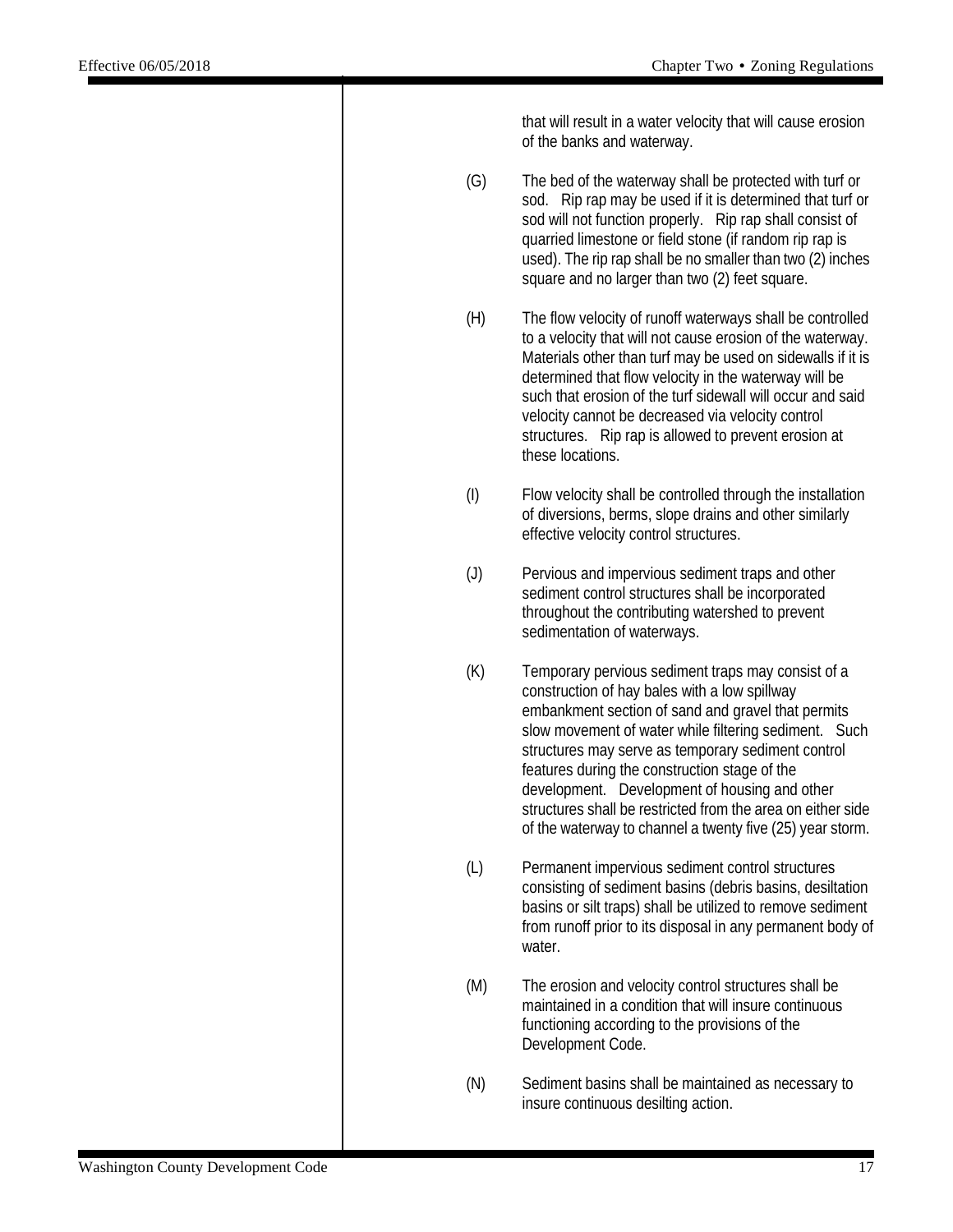*Land Clearing Regulations.*

*Land Clearing: The removal of a contiguous group of trees and other woody plants in an area of 20,000 square feet or more within any 12 month period.*

- (O) The areas utilized for runoff waterways and sediment basins shall not be allowed to exist in an unsightly condition. The banks of the sediment basin shall be landscaped.
- (P) Prior to the approval of a plat for development, the developer shall make provisions for continued maintenance of the erosion and sediment control system.

#### **1.7 Land Clearing**

- (1) Required Permit: Certificate of Compliance. Land clearing of twenty thousand (20,000) square feet or more is permitted provided that a Certificate of Compliance is issued. A permit is not required for clearing trees and other woody plants in an area less than twenty thousand (20,000) square feet, for clearing activities associated with a construction project provided a building permit is issued and there is minimal amount of clearing, and subdivisions that have received final plat approval.
- (2) Other Requirements. Land Clearing must comply with all rules and regulations of Federal, State, County and local agencies.
- (3) Performance Standards. Land clearing shall comply with the following:
	- (A) Removal of trees located on slopes greater than twenty five (25) percent, in wooded floodplains, in wooded wetlands, and in stream corridors is prohibited. Trees and woodlands within the Shoreland Management Overlay District and the St. Croix River Management Overlay District are subject to the requirements as stated in Chapter Six, Shoreland Management Regulations and Chapter Five, Lower St. Croix River Bluffland and Shoreland Management Regulations in addition to the regulations of this Chapter.
	- (B) Construction fences or barricades placed at the perimeter of the area to be cleared may be required.
	- (C) Erosion and siltation measures shall be coordinated with the different stages of clearing. Appropriate control measures shall be installed prior to land clearing when necessary to control erosion.
	- (D) Land shall be cleared in increments of a workable size such that erosion and siltation controls can be provided as the clearing progresses. The smallest practical area of land shall be exposed at any one period of time.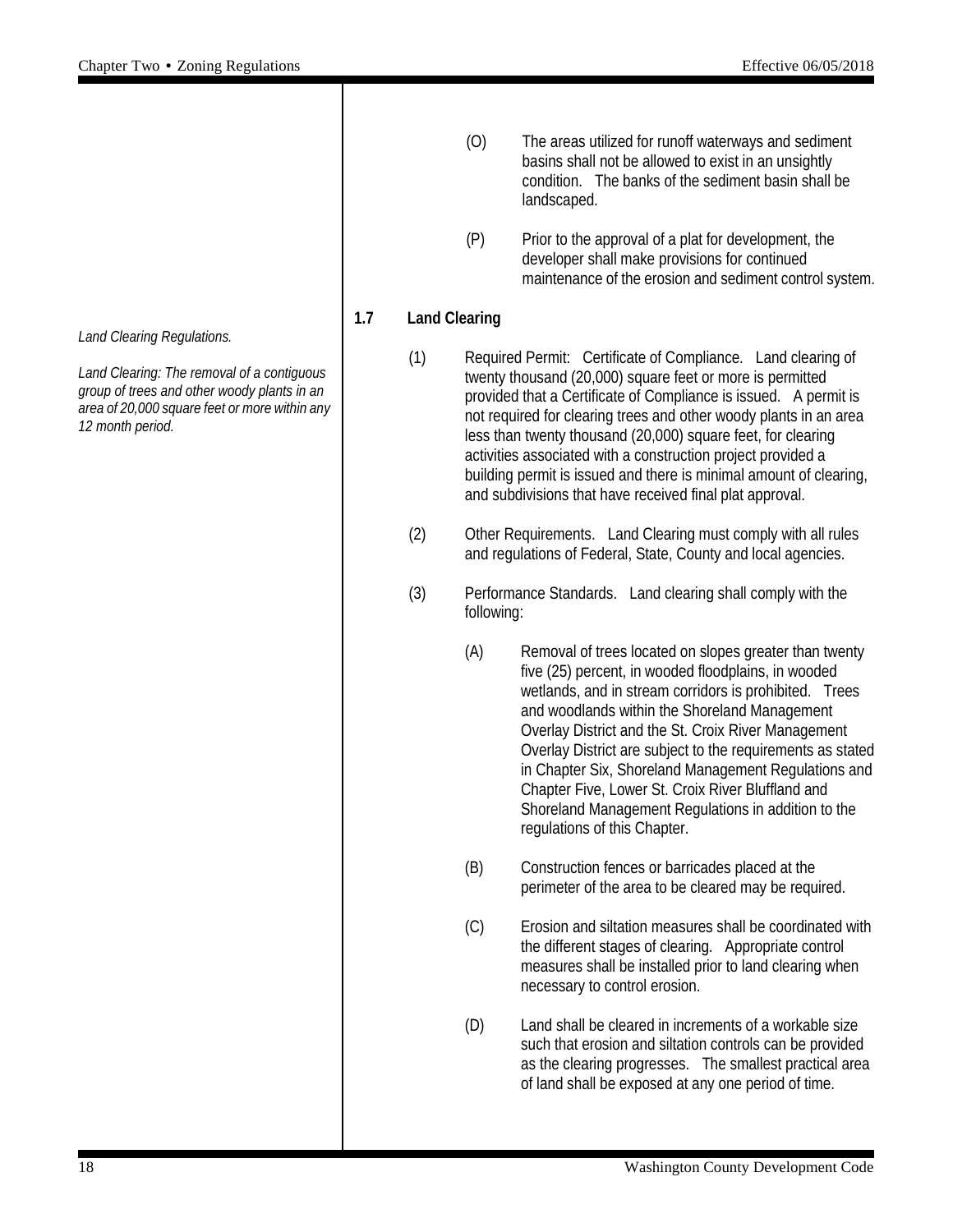|     |          | (E)                       |    | Restoration. All permits shall contain a restoration plan<br>providing for the use of the land after project completion.<br>The following are minimum standards for restoration: |
|-----|----------|---------------------------|----|----------------------------------------------------------------------------------------------------------------------------------------------------------------------------------|
|     |          |                           | 1. | All disturbed areas shall be restored at the<br>completion of the project.                                                                                                       |
|     |          |                           | 2. | All restoration shall include the application of a<br>minimum of four (4) inches of top soil or similar<br>material that will support plant growth.                              |
|     |          |                           | 3. | All restored areas shall be seeded with a<br>mixture recommended by the Washington<br>Conservation District unless it is put into forest<br>or row crop production.              |
|     |          |                           | 4. | Final grades shall be in conformity with the<br>permit and topography of the surrounding land.                                                                                   |
|     |          |                           | 5. | The standards above may be increased or<br>modified to accommodate a specific restoration<br>plan.                                                                               |
|     |          | (F)                       |    | The Zoning Administrator may require the applicant to<br>post a bond or other financial guarantee to ensure<br>compliance with the Certificate of Compliance.                    |
| 1.8 | Lighting |                           |    |                                                                                                                                                                                  |
|     | (1)      | Exemptions.<br>following: |    | The standards of this section shall not apply to the                                                                                                                             |
|     |          | (A)                       |    | Temporary holiday lighting. The Development Code<br>does not prohibit the use of temporary outdoor lighting<br>used during customary holiday seasons.                            |
|     |          | (B)                       |    | Civic Event Lighting. The Development Code does not<br>prohibit the use of temporary outdoor lighting used for<br>civic celebrations and promotions.                             |

- (C) Airport Lighting required for the safe operation of aircraft.
- (D) Emergency Lighting by police, fire and rescue authorities.
- (2) Nonconforming Uses.
	- (A) All outdoor lighting fixtures lawfully existing and legally installed prior to the effective date of this Section of the Development Code are exempt from the regulations contained in this Section.

*The purpose of this section is to create standards for outdoor lighting to prevent interference with astronomical observations and the reasonable use and enjoyment of property within the County. It is the intent of the Development Code to encourage, through regulation of types, kind, construction, installations and use of outdoor electrically powered illuminating devices, lighting practices and systems which will reduce light pollution while increasing nighttime safety, utility, security and productivity.*

*Cutoff: the point at which all light rays emitted by a lamp, light source or luminaire are completely eliminated at a specific angle above the ground.*

*Cutoff Angle: the angle formed by a line drawn from the direction of light rays at the light source and a line perpendicular to the ground from the light source above which no light is emitted (See Figure 1).*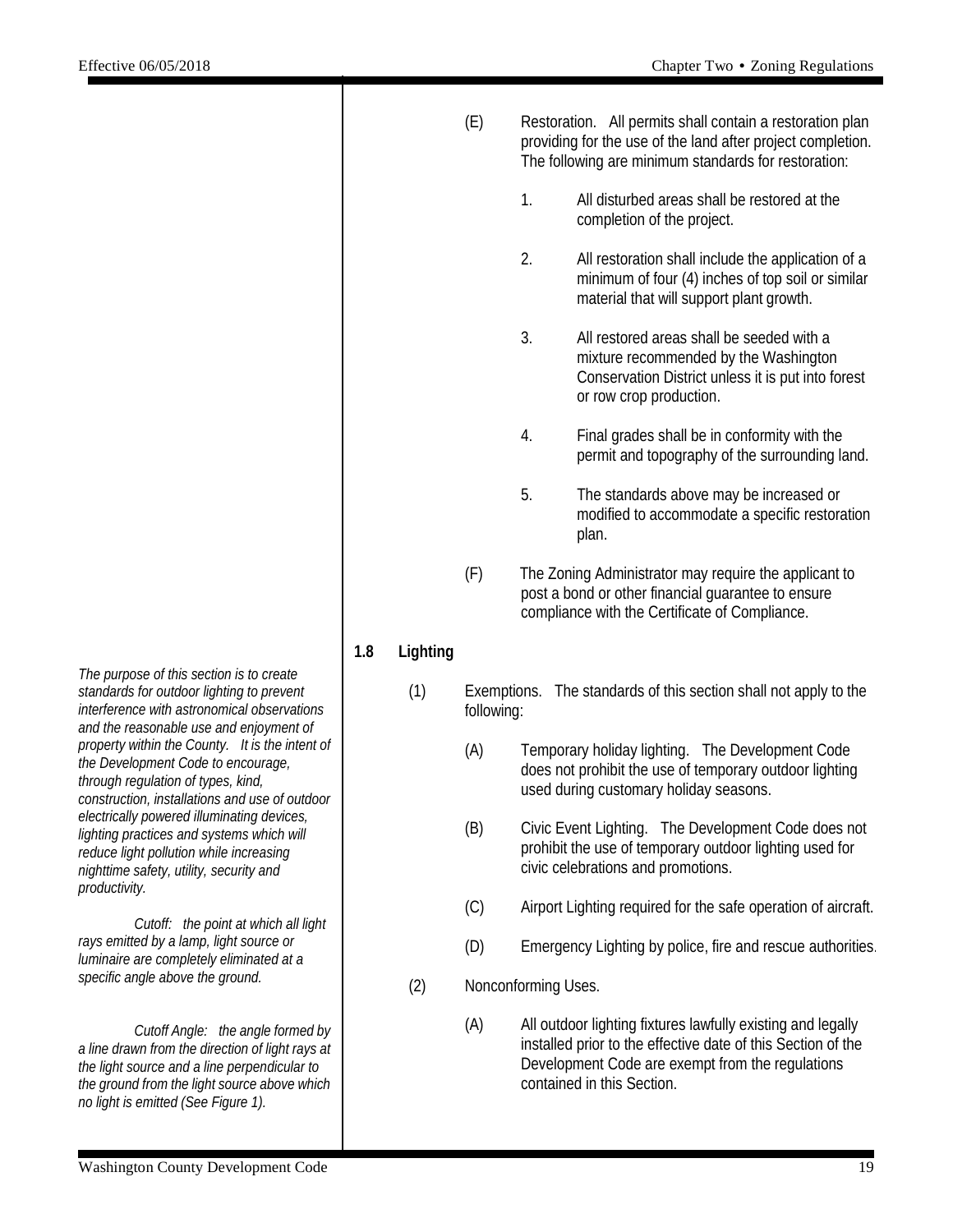

*Cutoff Type Luminaire: a luminaire with elements such as shields, reflectors, or refractor panels which direct and cut off the light at a cutoff angle that is less than ninety (90) degrees.*

*Flashing Light: a light source which is not constant in intensity or color at all times while in use.*

*Light Source: a single artificial point source of luminescence that emits measurable radiant energy in or near the visible spectrum.*

*Luminaire: a complete lighting unit consisting of a light source and all necessary mechanical, electrical and decorative parts.*

*Outdoor Lighting: Any light source or collection of light sources, located outside a building, including but not limited to, light sources attached to any part of a structure, located on the surface of the ground or located on free standing poles.* 

*Outdoor Light Fixture: Outdoor electrically powered illuminating devices, outdoor lighting or reflective surfaces, lamps and similar devices, permanently installed or portable, used for illumination or advertisement. The fixture includes the hardware that houses the illumination source and to which the illumination source is attached including but not limited to the hardware casing. Such devices include, but are not limited to search, spot, and flood lights for: buildings and structures;* 

- (B) Whenever an outdoor light fixture that existed on the effective date of the Development Code is replaced by a new outdoor light fixture, the new fixture must meet the standards of the Development Code.
- (3) Method of Measuring Light Intensity. The foot candle level of a light source shall be taken after dark with the light meter held six (6) inches above the ground with the meter facing the light source. A reading shall be taken with the light source on, then with the light source off. The difference between the two readings will be identified as the illumination intensity.
- (4) Performance Standards.
	- (A) Any lighting used to illuminate an off-street parking area or other structure or area shall be arranged as to deflect light away from any adjoining residential property or from the public street.
		- 1. Shielding. The light source shall be hooded or controlled to prevent lighting of adjacent property in excess of the maximum intensity defined in Section 1.8 (4) (A) 2. Bare light bulbs that are visible from adjacent property or public right of way are prohibited.
		- 2. Intensity. Any light source or combination thereof which cast light on a public street exceeding one (1) foot candle meter reading as measured from the centerline of said street and any light source or combination thereof which cast light on adjacent property exceeding four tenths (0.4) foot candle as measured at the property line is prohibited.
	- (B) Outdoor Recreation: Outdoor recreational uses including but not limited to baseball fields, football fields, tennis courts and snow skiing areas have special requirements for night time lighting. Due to these unique circumstances, a Conditional Use Permit is required for all new outdoor lighting fixtures.
		- 1. Illumination of outdoor recreation facilities whether public or private is prohibited after 11:00 PM unless the lighting conforms to the Development Code.
		- 2. Illuminated off street parking areas for outdoor recreation uses shall meet the requirements stated in Section 1.8 (4) (A) 2.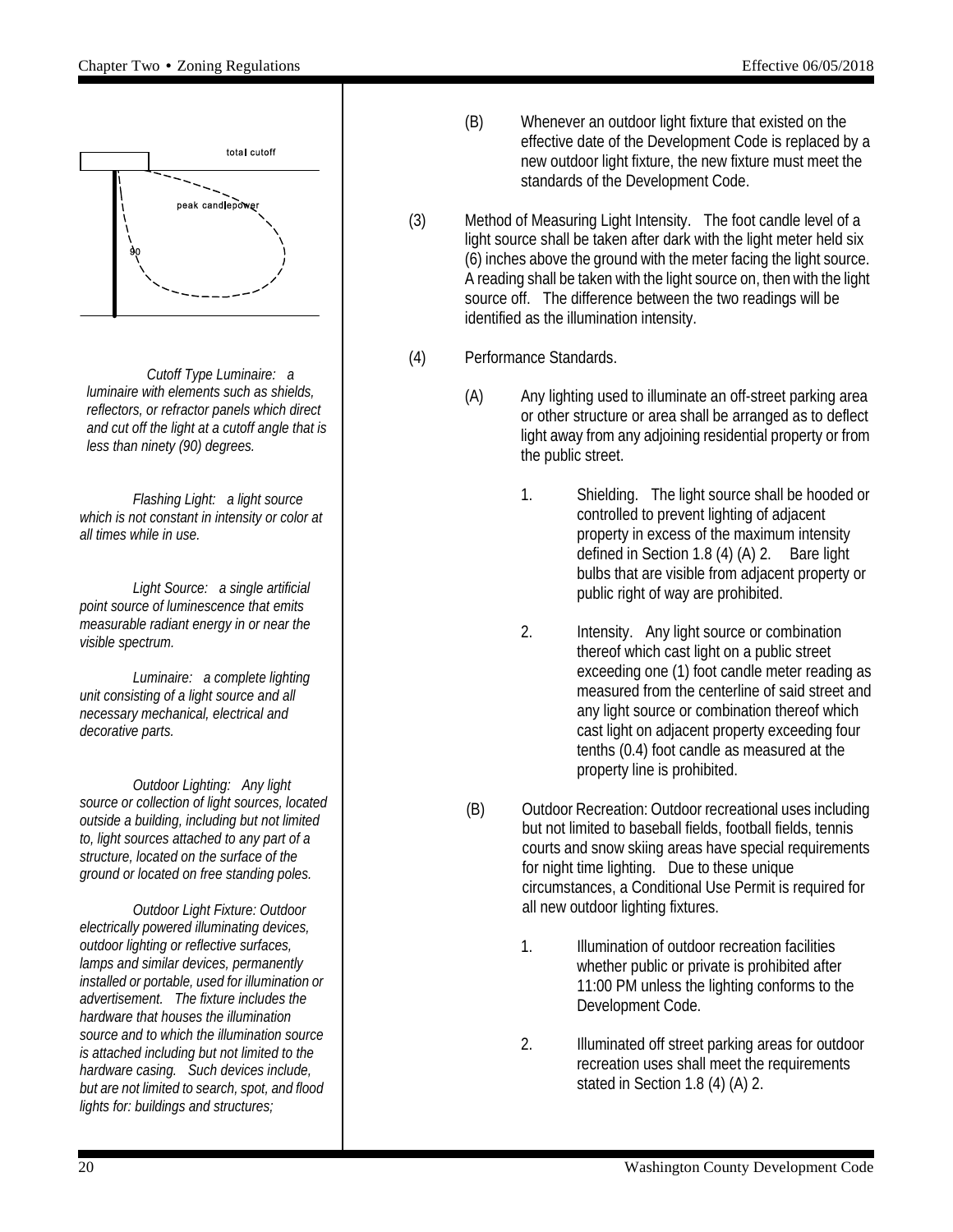*recreational areas; parking lot lighting; landscape lighting; billboards and other signs (advertising or other); street lighting; product display area lighting; building overhangs and open canopies.*

*Security Lighting: outdoor lighting fixtures installed exclusively as a measure to reduce the possible occurrence of a crime on the property.*

*Shielding: a technique or method of construction permanently covering the top and sides of a light source by a material which restricts the light emitted to be projected below an imaginary horizontal plane passing through the light fixture (See Figure 2).*



*Spillage: is any reflection, glare or other artificial light emission onto any adjoining property or right of way and is above a defined maximum illumination.*

*Parking Regulations.*

*Surface & Drainage*

*Location*

- 
- (5) Prohibitions. The following outdoor light fixtures are prohibited:
	- (A) Search Lights used between 11:00 PM and sunrise.
	- (B) Flashing Lights.
- (6) Submission of Plans. The applicant for any permit requiring outdoor lighting must submit evidence that the proposed outdoor lighting will comply with the Development Code. The submission shall contain the following in addition to other required data for the specific permit:
	- (A) Plans indicating the location on the premises, and the type of illuminating devices, fixtures, lamps, supports, reflectors and other devices.
	- (B) Description of illuminating devices, fixtures, lamps, supports, reflectors and other devices and the description may include, but is not limited to, catalog cuts by manufacturers and drawings (including sections where required)
	- (C) Photometric data, such as that furnished by manufacturers, or similar showing the angle of the cutoff or light emissions.

#### **1.9 Parking**

- (1) Surface and Drainage. Off-street parking areas shall be improved with a durable and dustless surface. Such areas shall be graded and drained so as to dispose of all surface water accumulation within the parking area. Durable and dustless surfaces may include crushed rock and similar treatment for parking accessory to residential structures up to and including four (4) units; all other uses shall utilize asphalt, concrete or a reasonable substitute surface as approved by the community engineer. All surfacing must be completed prior to occupancy of the structure unless other arrangements have been made with the community.
- (2) Location. All accessory off-street parking facilities required herein shall be located as follows:
	- (A) Spaces accessory to one and two family dwellings shall be on the same lot as the principal use served.
	- (B) Spaces accessory to multiple family dwelling shall be on the same lot as the principal use served and within two hundred (200) feet of the main entrance to the principal building served. Parking as required by the Americans with Disabilities Act (ADA) for the disabled shall be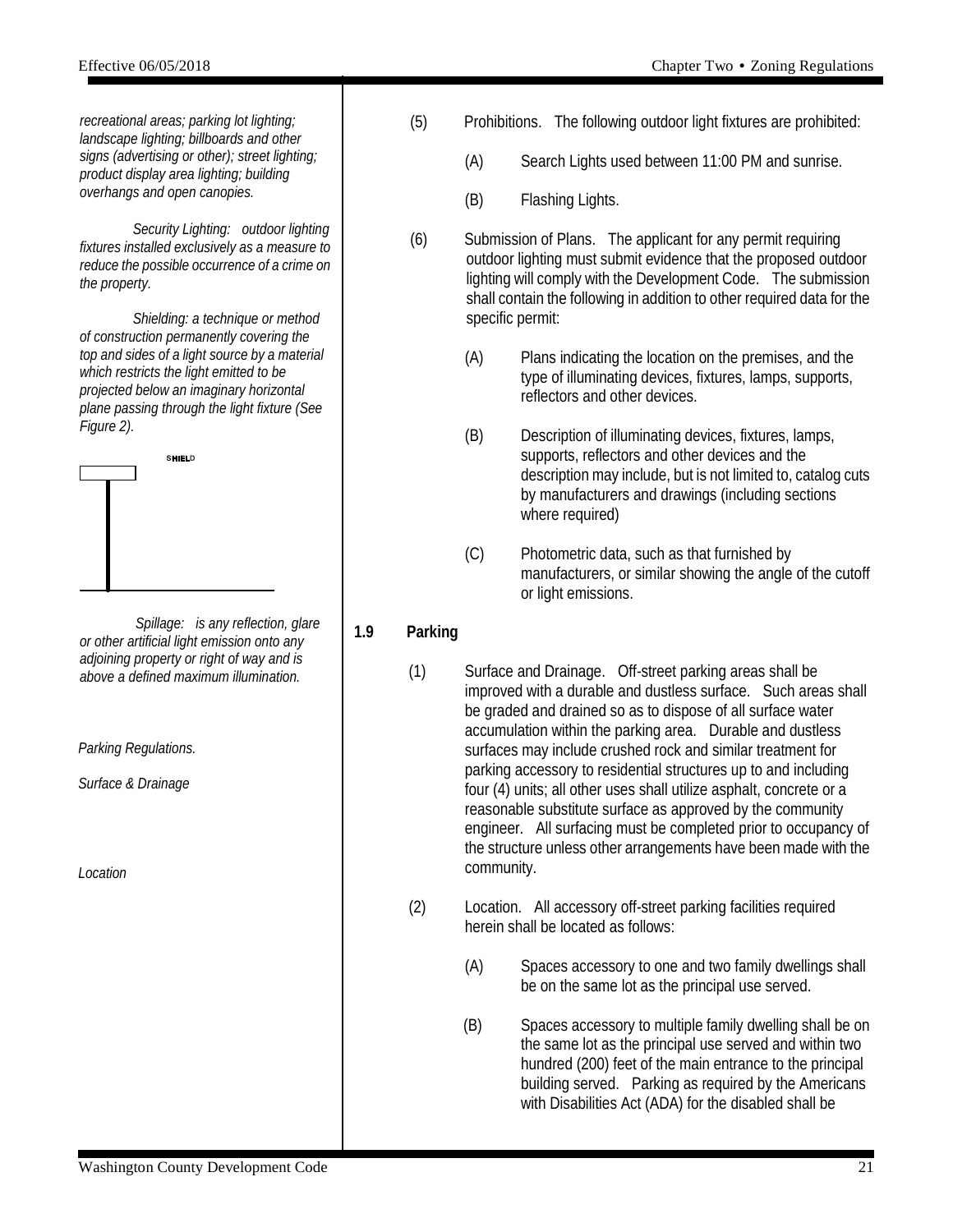|     |     | provided.                                                                                                                                                                                                                                                                                                                                                                                                                                                                                                                                                                                                                                                                                                                                                                                                                                                          |
|-----|-----|--------------------------------------------------------------------------------------------------------------------------------------------------------------------------------------------------------------------------------------------------------------------------------------------------------------------------------------------------------------------------------------------------------------------------------------------------------------------------------------------------------------------------------------------------------------------------------------------------------------------------------------------------------------------------------------------------------------------------------------------------------------------------------------------------------------------------------------------------------------------|
| (3) |     | <b>General Provisions.</b>                                                                                                                                                                                                                                                                                                                                                                                                                                                                                                                                                                                                                                                                                                                                                                                                                                         |
|     | (A) | Existing off-street parking spaces and loading spaces<br>upon the effective date of the Development Code shall<br>not be reduced in number unless said number exceeds<br>the requirements set forth herein for a similar use.                                                                                                                                                                                                                                                                                                                                                                                                                                                                                                                                                                                                                                      |
|     | (B) | Motor vehicles over one (1) ton capacity bearing a<br>commercial license and commercially licensed trailers<br>shall not be parked or stored on residential properties or<br>agricultural properties (with the exception of<br>trucks/tractors directly associated with the agricultural<br>use) except when loading, unloading or rendering service.                                                                                                                                                                                                                                                                                                                                                                                                                                                                                                              |
|     | (C) | A parking space shall be a minimum of nine (9) feet wide<br>and eighteen (18) feet in length exclusive of an<br>adequately designed system of access drives. Parking<br>lots that separate vehicles based on size may be<br>designed with parking spaces less than or greater than<br>nine (9) feet wide and eighteen (18) feet in length<br>provided there is adequate space for easy and safe<br>vehicle ingress and egress. Proposed reductions or<br>increases in parking space size shall be submitted for<br>review and approval together with a dimensioned site<br>plan indicating the size of vehicle intended to use the<br>parking spaces. Signs specifying the appropriate<br>vehicle size for the parking space shall be required.<br>Parking spaces for the handicapped shall be in<br>accordance with the Americans with Disabilities Act<br>(ADA). |
|     | (D) | Off-street parking facilities accessory to residential uses<br>shall be utilized solely for the parking of passenger<br>automobiles and/or one (1) truck not to exceed twelve<br>thousand pounds (12,000) gross weight for each<br>dwelling unit. Under no circumstances shall parking<br>facilities accessory to residential structures be used for<br>the storage of commercial vehicles or for the parking of<br>automobiles belonging to the employees, owners,<br>tenants or customers of nearby businesses or<br>manufacturing establishments.                                                                                                                                                                                                                                                                                                               |
|     | (E) | Off-street parking facilities for a combination of mixed<br>buildings, structures or uses may be provided collectively<br>in any "district" (except residential districts) in which<br>separate parking facilities for each separate building,<br>structure or use is required, provided that the total<br>number of spaces provided shall equal the sum of the<br>separate requirements of each use during any peak hour                                                                                                                                                                                                                                                                                                                                                                                                                                          |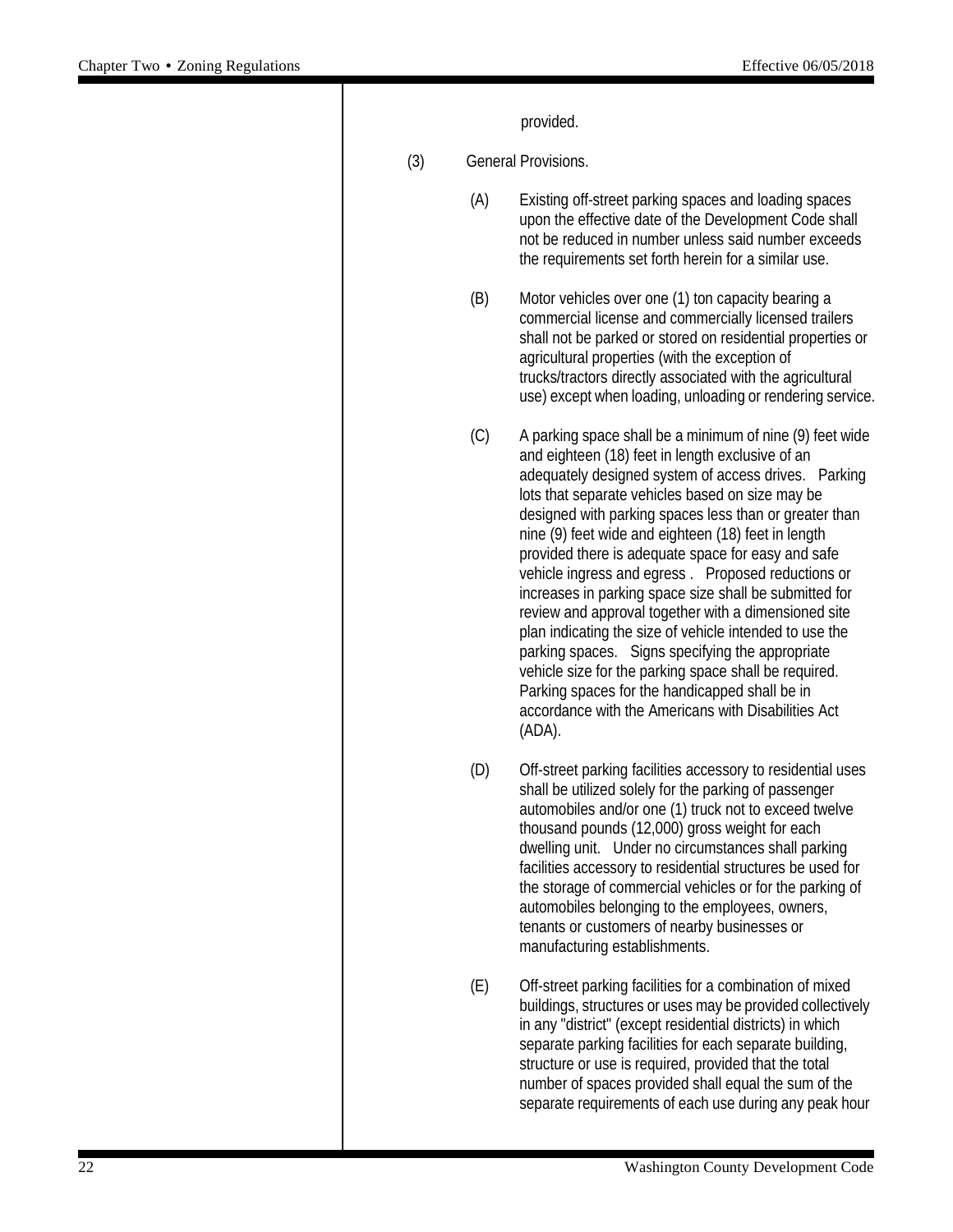parking period.

- (F) Off-street parking facilities that are provided on a lot other than the lot on which the principal use served is located shall be under the same ownership or control, either by deed or long-term lease, as the property occupied by such principal use. The owner of the principal use shall file a recordable document with Washington County requiring the owner and his or her heirs and assigns to maintain the required number of off-street parking spaces during the existence of said principal use.
- (G) Required off-street parking space shall not be utilized for open storage of goods or for the storage of vehicles which are inoperable, for sale or for rent.
- (H) Required off-street parking spaces are as follows:

| <b>Multiple Dwelling Units</b>     | Two (2) spaces per dwelling unit.<br>A minimum of one-half (1/2) of<br>the required spaces shall be<br>enclosed.                                                                     |
|------------------------------------|--------------------------------------------------------------------------------------------------------------------------------------------------------------------------------------|
| <b>Marinas</b>                     | One and one-half $(1 \frac{1}{2})$ spaces<br>per slip plus one (1) space per<br>employee and a minimum of<br>twenty (20), twelve by<br>twenty-five (12 x 25) foot trailer<br>stalls. |
| <b>Uses Not Specifically Noted</b> | As determined by the Zoning<br>Administrator.                                                                                                                                        |

Parking spaces for uses outlined above may be reduced if a detailed parking analysis is provided and approved by the Zoning Administrator.

#### **1.10 Signs**

- (1) Non-applicability. The regulations contained herein do not apply to signs painted, attached by adhesive or otherwise attached directly to or visible through windows and glass portions of doors.
- (2) Permit Required. Except as otherwise provided in the Development Code, signs shall not be erected, constructed,

*The purpose of this section is to protect the aesthetics of roadsides in Washington County.*

*Sign: A display, illustration, structure or device which directs attention to an object, product, place, activity, person, institution, organization or business.*

*Sign, Advertising: A sign that directs attention to a business or profession or to a commodity, service or entertainment not sold or offered upon the premises where such sign is located or to which it is attached.*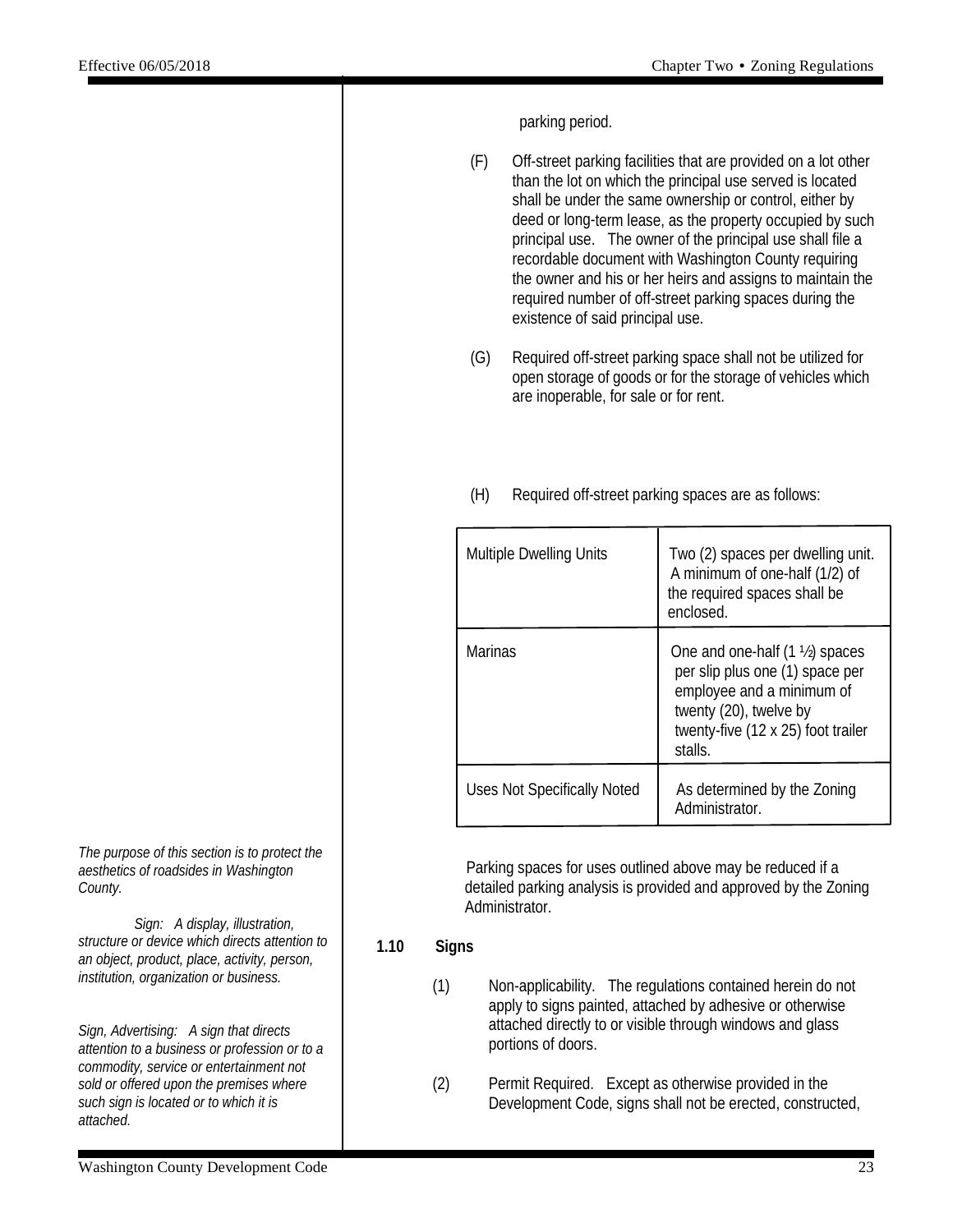*Sign Area: The entire area within a continuous perimeter enclosing the extreme limits of such sign. Such perimeter does not include any structural elements lying outside of such sign and not forming an integral part or border of the sign.*

*Sign, Flashing: An illuminated sign which has a light source not constant in intensity or color at all times while such sign is in use or a sign containing an electric reading board.*

*Sign, Nameplate: A sign which states the name and/or address of the business, industry or occupant of the site and is attached to said building or site.*

*Sign, Pedestal: A ground sign usually erected on one (1) central shaft or post which is solidly affixed to the ground.*

*Sign, Real Estate: A sign offering property (land and/or buildings) for sale, lease or rent.*

*Sign, Roof: A sign erected upon or above a roof or parapet of a structure.*

*Sign, Wall: A sign attached to or erected against the wall of a structure with the exposed face of the sign on a plane parallel to the plane of said wall.*

altered, rebuilt or relocated until a Sign Permit, Certificate of Compliance, or Conditional Use Permit for the sign has been issued. Application for a Sign Permit shall be accompanied by the established fee. A permit is not required by the Development Code for the following signs:

- (A) All signs under ten (10) square feet in area, except those that require a Conditional Use Permit.
- (B) Yard signs which do not exceed nine (9) square feet in area.
- (C) Utility Warning signs which do not exceed nine (9) square feet in area.

If the work authorized by a Sign Permit has not been completed within six (6) months after the date of issuance, the permit is null and void.

- (3) Signs by Conditional Use Permit. Where a use is permitted with a Conditional Use Permit, the sign for that use also requires a Conditional Use Permit unless the sign is otherwise provided for in the Development Code.
- (4) General Standards.
	- (A) Signs with a position, shape, movement, color or any other characteristic that interferes with the proper functioning of a traffic sign or signal or otherwise constitutes a traffic hazard or otherwise interferes with traffic control are prohibited.
	- (B) All signs, other than public utility warning signs, are prohibited on County property and within the public right-of-way of any major highway or County road.
	- (C) Yard signs are allowed on private property with the consent of the property owner. Such signs must be removed within seven (7) days after the completion of any process, situation or event to which they apply.
	- (D) Illuminated signs shall be diffused or indirect to prevent rays of light from being directed onto any major highway or County road. Illuminated signs and their support structures shall not be located closer than twenty-five (25) feet from a major highway or county roadway surface or closer than ten (10) feet from a road right-of-way line, notwithstanding more restrictive portions of this Section.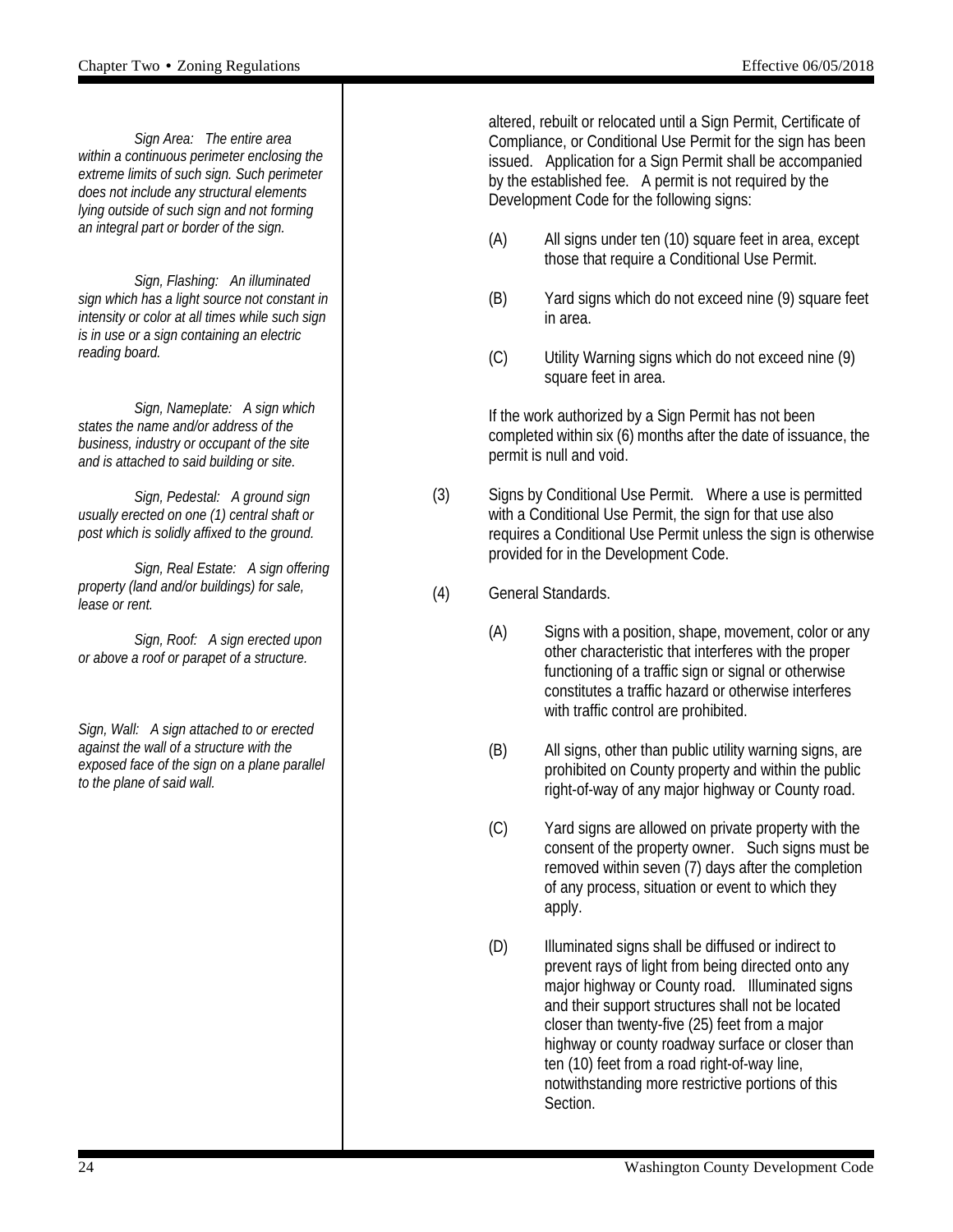| (E)       | Flashing signs are prohibited. Signs emitting<br>intermittent, rotating, or direct light which may be<br>confused with traffic, aviation, or emergency<br>signaling are prohibited.                                                                                                             |                                                                                                                                                                                                                              |  |  |
|-----------|-------------------------------------------------------------------------------------------------------------------------------------------------------------------------------------------------------------------------------------------------------------------------------------------------|------------------------------------------------------------------------------------------------------------------------------------------------------------------------------------------------------------------------------|--|--|
| (F)       | Yard signs may not be closer than ten (10) feet from<br>any property line.                                                                                                                                                                                                                      |                                                                                                                                                                                                                              |  |  |
| (G)       | The plat of a development must be recorded with the<br>Washington County Recorder and/or Registrar of<br>Titles prior to the erection of a development<br>identification sign. Signs are subject to the following<br>standards:                                                                 |                                                                                                                                                                                                                              |  |  |
|           | 1.                                                                                                                                                                                                                                                                                              | Signs shall not exceed one hundred (100)<br>square feet in area.                                                                                                                                                             |  |  |
|           | 2.                                                                                                                                                                                                                                                                                              | A sign permit is required for signs larger<br>than 32 square feet in size.                                                                                                                                                   |  |  |
|           | 3.                                                                                                                                                                                                                                                                                              | One (1) sign is permitted on each County<br>road frontage with a maximum of three (3)<br>signs per development.                                                                                                              |  |  |
|           | 4.                                                                                                                                                                                                                                                                                              | Signs shall be removed when the<br>development is eighty (80) percent<br>completed, sold or leased.                                                                                                                          |  |  |
|           | 5.                                                                                                                                                                                                                                                                                              | Signs must be located on the development<br>property. Off-site development signs are<br>prohibited.                                                                                                                          |  |  |
| (H)       | One development identification sign is allowed for<br>each street entrance to a development or municipality.<br>The sign shall not exceed thirty-two (32) square feet<br>per surface and signs shall not have more than two<br>surfaces. The sign shall not exceed eight (8) feet in<br>height. |                                                                                                                                                                                                                              |  |  |
| $($ l $)$ |                                                                                                                                                                                                                                                                                                 | Signs shall not be painted directly on the outside wall<br>of a building. Signs shall not be painted on a fence,<br>tree, stone or other similar objects.                                                                    |  |  |
| (J)       |                                                                                                                                                                                                                                                                                                 | Roof signs are prohibited.                                                                                                                                                                                                   |  |  |
| (K)       | prohibited.                                                                                                                                                                                                                                                                                     | All signs and displays using electric power shall have<br>a cutoff switch on the outside of the sign and on the<br>outside of the building or structure to which the sign<br>is attached. Electrically illuminated signs are |  |  |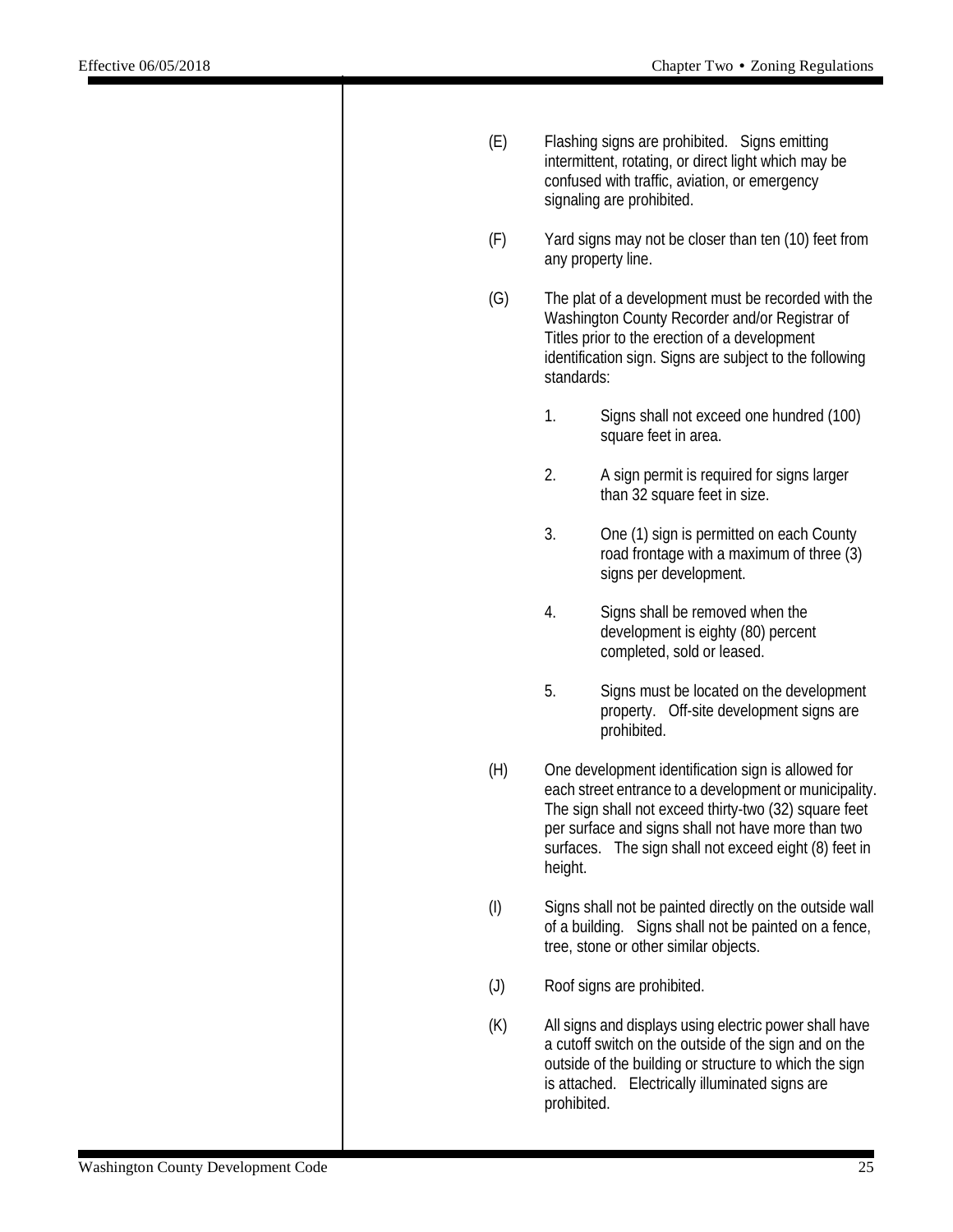|     | (L) | Multi-faced signs shall not exceed twice the allowed<br>square footage of single-faced signs.                                                                                                                                                 |                                                                                                                                                                                                                                                                                                                                                                                    |  |  |  |
|-----|-----|-----------------------------------------------------------------------------------------------------------------------------------------------------------------------------------------------------------------------------------------------|------------------------------------------------------------------------------------------------------------------------------------------------------------------------------------------------------------------------------------------------------------------------------------------------------------------------------------------------------------------------------------|--|--|--|
|     | (M) |                                                                                                                                                                                                                                               | Except for more restrictive parts of this Section,<br>signs that exceed one hundred (100) square feet in<br>area shall not be erected or maintained:                                                                                                                                                                                                                               |  |  |  |
|     |     | 1.                                                                                                                                                                                                                                            | Which would obstruct any traveler's view of<br>approaching vehicles on any road for a<br>distance of five hundred (500) feet.                                                                                                                                                                                                                                                      |  |  |  |
|     |     | 2.                                                                                                                                                                                                                                            | Which would be closer than one thousand<br>three hundred fifty (1,350) feet from a<br>national, state or local park, or historic site.                                                                                                                                                                                                                                             |  |  |  |
|     |     | 3.                                                                                                                                                                                                                                            | Which would partially or totally obstruct the<br>view of a lake, river, rocks, wooded area,<br>stream or other point of natural and/or<br>scenic interest.                                                                                                                                                                                                                         |  |  |  |
|     | (N) |                                                                                                                                                                                                                                               | Any sign for which a permit has not been issued<br>shall be removed by the owner, agent or person<br>having the beneficial use of the building or land<br>upon which the sign is located within thirty (30) days<br>after written notice from the Zoning Administrator.                                                                                                            |  |  |  |
|     | (0) |                                                                                                                                                                                                                                               | Any sign which becomes structurally unsafe or<br>endangers public safety or the safety of a building<br>or premises shall be removed or structurally<br>improved by the owner, agent or person having the<br>beneficial use of the building, structure or land upon<br>which the sign is located within ten (10) days after<br>written notification from the Zoning Administrator. |  |  |  |
|     | (P) |                                                                                                                                                                                                                                               | A sign permit is null and void if the authorized work<br>has not been completed within six (6) months after<br>the date of issuance.                                                                                                                                                                                                                                               |  |  |  |
| (5) |     | Yard signs, utility warning signs and development identification<br>signs erected within the development are the only signs<br>permitted in the Shoreland Management Overlay District and<br>the St. Croix River Management Overlay District. |                                                                                                                                                                                                                                                                                                                                                                                    |  |  |  |
|     | (A) |                                                                                                                                                                                                                                               | Signs with more than two (2) surfaces are prohibited.                                                                                                                                                                                                                                                                                                                              |  |  |  |
|     | (B) |                                                                                                                                                                                                                                               | One (1) yard sign for each purpose is permitted.                                                                                                                                                                                                                                                                                                                                   |  |  |  |
|     | (C) | Signs exceeding thirty-two (32) square feet in size<br>are prohibited.                                                                                                                                                                        |                                                                                                                                                                                                                                                                                                                                                                                    |  |  |  |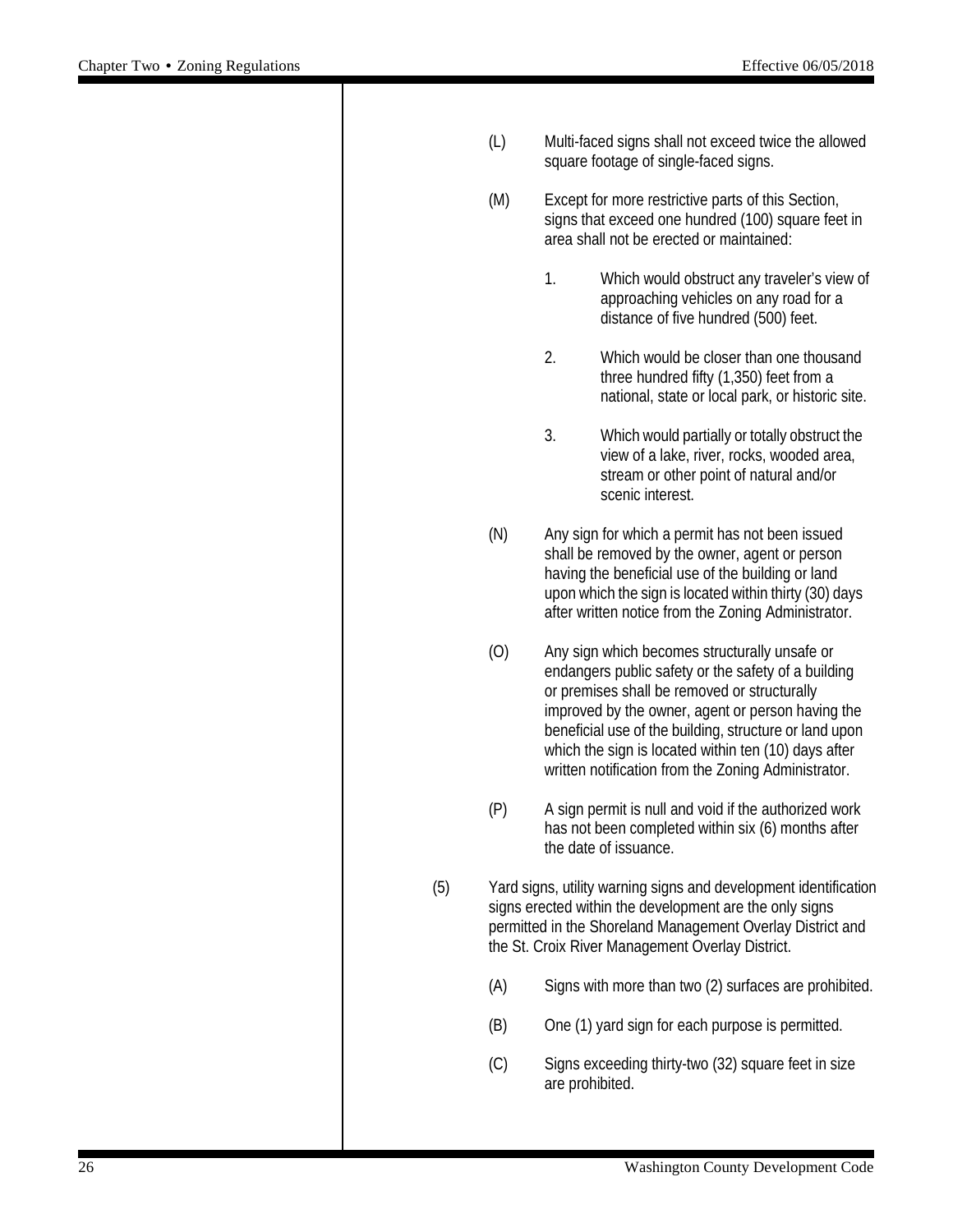- (D) The top of the Sign shall not exceed ten (10) feet above grade.
- (E) Any sign over two (2) square feet shall be setback at least ten (10) feet from any property line. Signs or any part of a sign shall not be closer than two (2) feet from a vertical line drawn at the property line.
- (6) Signs for uses requiring a Conditional Use Permit.
	- (A) The type, number, size, height and setback of signs shall be as specifically authorized by terms of the Conditional Use Permit. To the extent feasible and practicable, signs shall be regulated in a manner similar to that in the use district most appropriate to the principal use involved.
- (7) Home Occupation. A sign no greater than nine (9) square feet in size is permitted for any home occupation that is along a County road and permitted under Chapter Two, Section 2.6 of the Development Code.

#### **SECTION 2. STANDARDS FOR USES**

#### **2.1 Accessory Apartments**

- (1) Required Permit: Accessory Apartments are permitted within the Shoreland Management Overlay District with a Certificate of Compliance, provided that local ordinance allows Accessory Apartments within the underlying zoning district.
- (2) Other Requirements. The accessory apartment must comply with all rules and regulations of Federal, State, County and local agencies.
- (3) Performance Standards. An accessory apartment must comply with all of the following standards.
	- (A) More than one accessory apartment within a single family dwelling unit is prohibited.
	- (B) The structure in which an accessory apartment is located shall be owner occupied.
	- (C) A separate curb cut for the accessory apartment unit is prohibited.
	- (D) The Certificate of Compliance will be reviewed by the Zoning Administrator annually. The owner shall obtain

*The purpose of this section is to provide standards for the establishment and use of home accessory apartments, in owner-occupied single family homes located in agricultural and residential districts where a single family home is a permitted use.*

*An accessory apartment is defined as a secondary dwelling unit within an existing owner-occupied single family dwelling for the use as a complete independent living facility. A density unit is not attributed to this dwelling unit when calculating density.*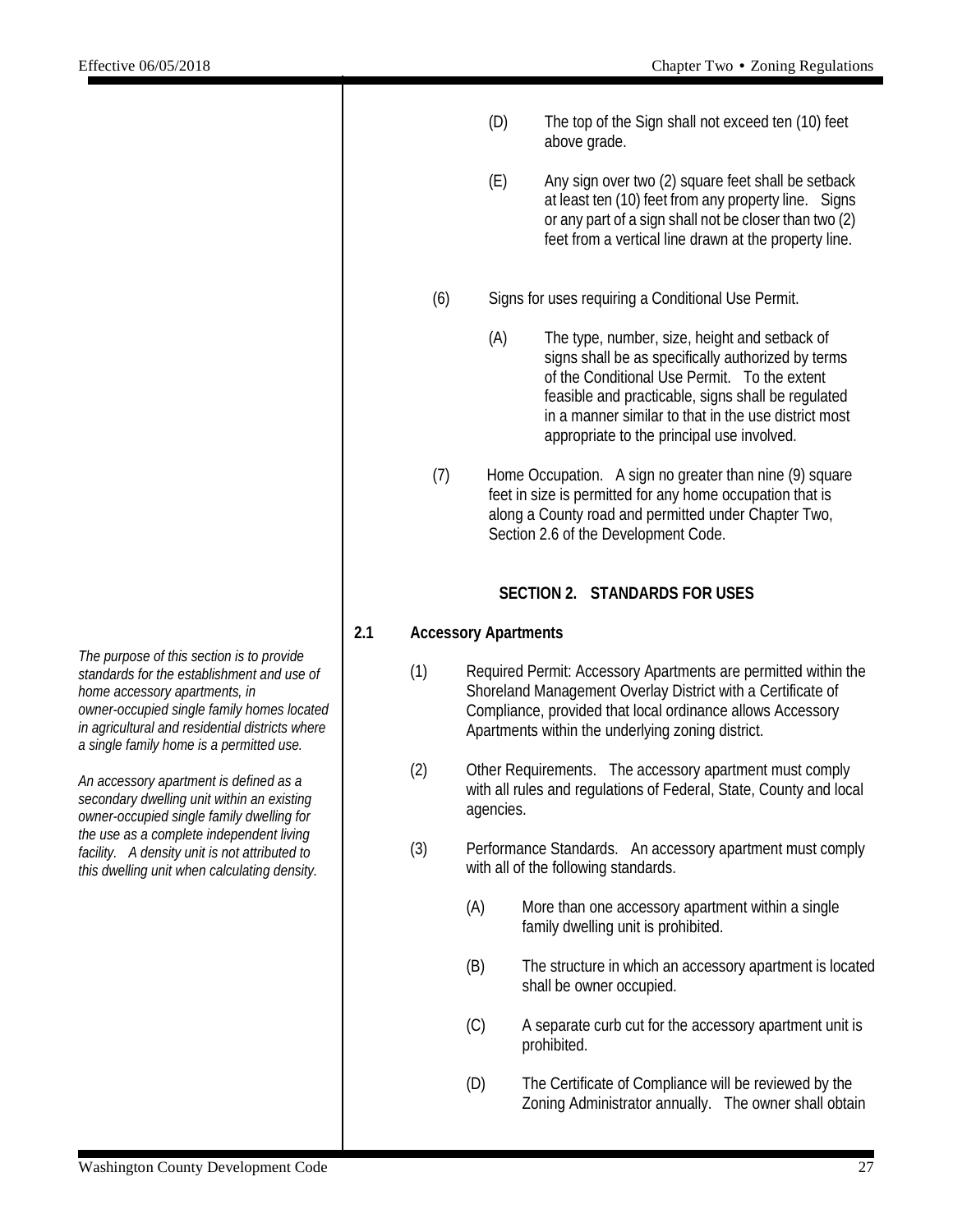*The purpose of this section is to enable seasonal agricultural businesses to be operated in the agricultural and rural areas.*

Agricultural Business - Seasonal is defined as a seasonal business not exceeding six months in any calendar year operated on a rural farm offering for sale to the general public, produce or any derivative thereof, grown or raised on the property.

*This section provides for the establishment of bed and breakfast facilities. The regulations are intended to allow for a more efficient use of residential areas if the neighborhood character is preserved to maintain both the residential neighborhood experience and the bed and breakfast experience. These regulations enable owners to maintain residential structures in a manner which keeps them primarily in residential uses.*

*A Bed and Breakfast is defined as an owner-occupied private home where accommodations are offered for one or more nights to transients; in addition, a breakfast meal is served on the premises to no more* 

a Certificate of Compliance each year during the month of January for the duration of the use, presenting at the time of such renewal, proof in the form of an affidavit that the circumstances for which the Certificate of Compliance was issued have not changed.

#### **2.2 Agricultural Business - Seasonal**

- (1) Required Permit: Seasonal Agricultural Business are permitted in the Shoreland Management Overlay District with a Certificate of Compliance, provided that local ordinance allows seasonal Agricultural Businesses within the underlying zoning district
- (2) Other Requirements. The business must comply with all rules and regulations of Federal, State, County and local agencies.
- (3) Performance Standards. Seasonal agricultural businesses must comply with all of the following standards.
	- (A) The majority of product sold on the property shall be grown or raised on the property. Sale of product is prohibited within any County Road right-of-way.
	- (B) Any temporary structure placed on the property for such sales must be removed at the end of the selling season. The size of the temporary structure shall not exceed one hundred (100) square feet.
	- (C) Off-street parking may be required if deemed necessary by the Zoning Administrator.
	- (D) All structures, including temporary structures shall meet minimum setback requirements.
	- (E) The Certificate of Compliance shall be reviewed annually.

#### **2.3 Bed and Breakfast**

- (1) Required Permit: Bed and Breakfasts are permitted in the Shoreland Management Overlay District with a Conditional Use Permit, provided that local ordinance allows Bed and Breakfasts within the underlying zoning district
- (2) Other Requirements. The Bed and Breakfast must comply with all rules and regulations of Federal, State, County and local agencies.
- (3) Performance Standards. Bed and breakfast facilities must comply with the following requirements:
	- (A) It is intended that bed and breakfast facilities be a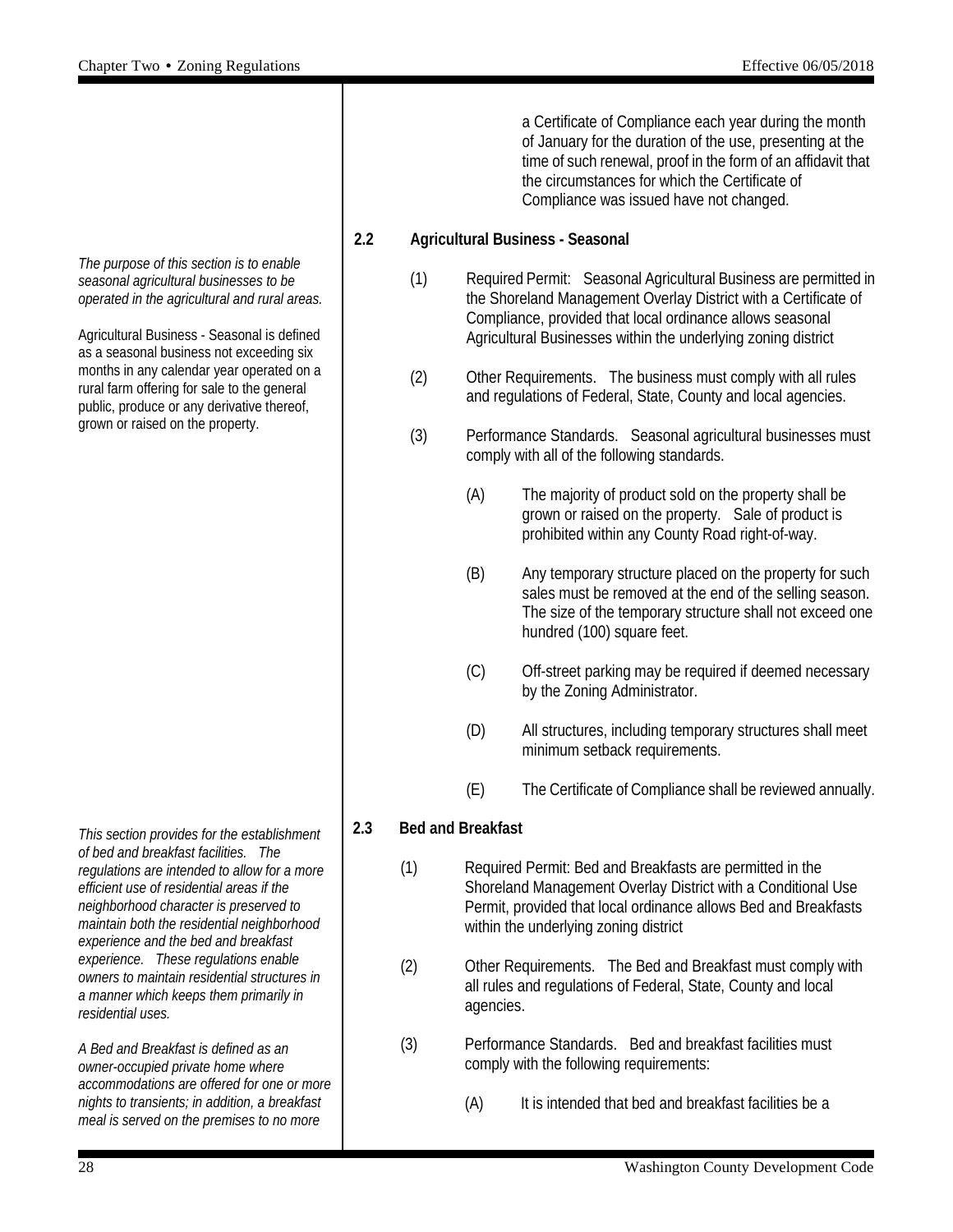*than ten (10) persons.*

converted or a renovated single family residences and that this principal function be maintained. A structure shall not be constructed for the sole purpose of being utilized as a bed and breakfast facility; an existing structure shall not be enlarged or expanded for the purpose of providing additional rooms for guests. The exterior appearance of the structure shall not be altered from its single family character.

- (B) Primary entrance to the guest rooms shall be from within the dwelling unit.
- (C) Guests are limited to a length of stay of no more than thirty consecutive days.
- (D) Food preparation or cooking shall not be conducted within any of the guest rooms. Morning breakfast shall be the only meal provided to guests and it shall only be served to guests lodging in the facility.
- (E) Activities including luncheons, banquets, parties, weddings, meetings, charitable fund raising, commercial or advertising activities, or other gatherings for direct or indirect compensation, are prohibited at a bed and breakfast facility.
- (F) On-site parking, sufficient to handle all guest and owner vehicles, shall be provided.

#### **2.4 Essential Services - Utility Substation**

- (1) Required Permits. Essential Services Utility Substations are allowed in Tier Two Open Space Developments in the Shoreland Management Overlay District with an additional Conditional Use Permit, provided that local ordinance allows Essential Services – Utility Substations within the underlying zoning district.
- (2) Other Requirements. The essential service must comply with all rules and regulations of Federal, State, County and local agencies.
- (3) Performance Standards. The essential service must comply with the following standards.
	- (A) Notwithstanding the prohibition against two or more uses on an individual parcel, the lot area for essential service-utility substation may be acquired by lease provided however, the lot shall is large enough so all structures/facilities comply with required setbacks.
	- (B) The applicant shall return the property to its original state if it is no longer needed or used by the utility. The zoning

*The purpose of this section is to establish regulations for utility substations. An Essential Service - Utility Substation is defined as a utility whose function is to reduce the strength, amount, volume, or configuration of utility flow from a bulk wholesale quantity in large size long distance transmission lines to small retail quantities in the neighborhood distribution system. These uses include electric substations, telephone switching and relay facilities, water and sewage pumps and lift stations. Business offices associated with these uses are not included as part of this definition.*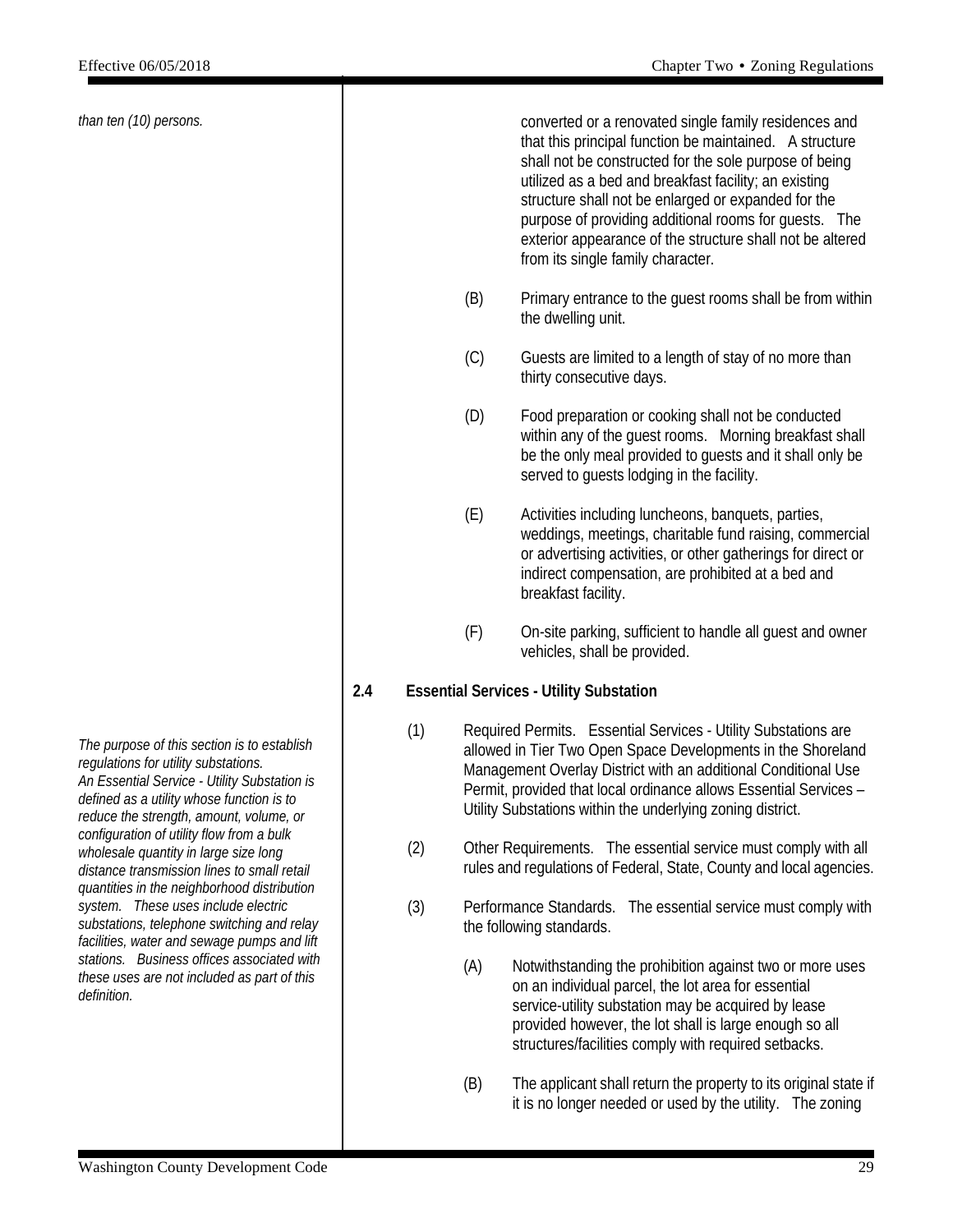*This section establishes provisions for the location of and design standards for golf courses within the county.*

*A Golf Course is defined as an area of land laid out for golf with a minimum series of nine (9) holes each including tee, fairway, and putting green and often one or more natural or artificial hazards.*

*The purpose of this section is to allow for home occupations that demonstrate compatibility with the neighborhoods in which they exist.*

administrator may require a bond to ensure compliance with this standard.

- (C) A Conditional Use Permit shall be recorded with the office of the County Recorder.
- (D) The site shall be landscaped to screen the facility from view from property lines and roads.

#### **2.5 Golf Courses**

- (1) Accessory Uses. Golf course accessory uses are limited to a driving range, putting greens, a pro shop, a club house, locker rooms, a restaurant and bar and maintenance buildings.
- (2) Required Permit: Golf Courses are allowed in designated open space within Tier Two Open Space Developments in the Shoreland Management Overlay District with an additional Conditional Use Permit, provided that local ordinance allows golf courses within the underlying zoning district
- (3) Other Requirements. All rules and regulations of federal, state, county and local agencies must be met.
- (4) Performance Standards. The golf course must meet the following standards:
	- (A) Landscaping shall be planted to buffer the use from adjacent residential land uses and to provide screening. A landscape plan shall be submitted to the Zoning Administrator at the time of application for a Conditional Use Permit.
	- (B) Storage and use of pesticides and fertilizers shall meet the standards of the State Department of Agriculture. A plan shall be submitted for pesticide and fertilizer use.
- (5) An Environmental Assessment Worksheet (EAW) is required for the development of a golf course facility. Washington County is the responsible governmental unit for the preparation of the Environmental Assessment Worksheet unless the local governmental unit previously required the EAW. Costs associated with the preparation of the Environmental Assessment Worksheet are the responsibility of the applicant.

#### **2.6 Home Occupations**

(1) Required Permit: Home Occupations are permitted in the Shoreland Management Overlay District with a Certificate of Compliance, provided that local ordinance allows Home Occupations within the underlying zoning district.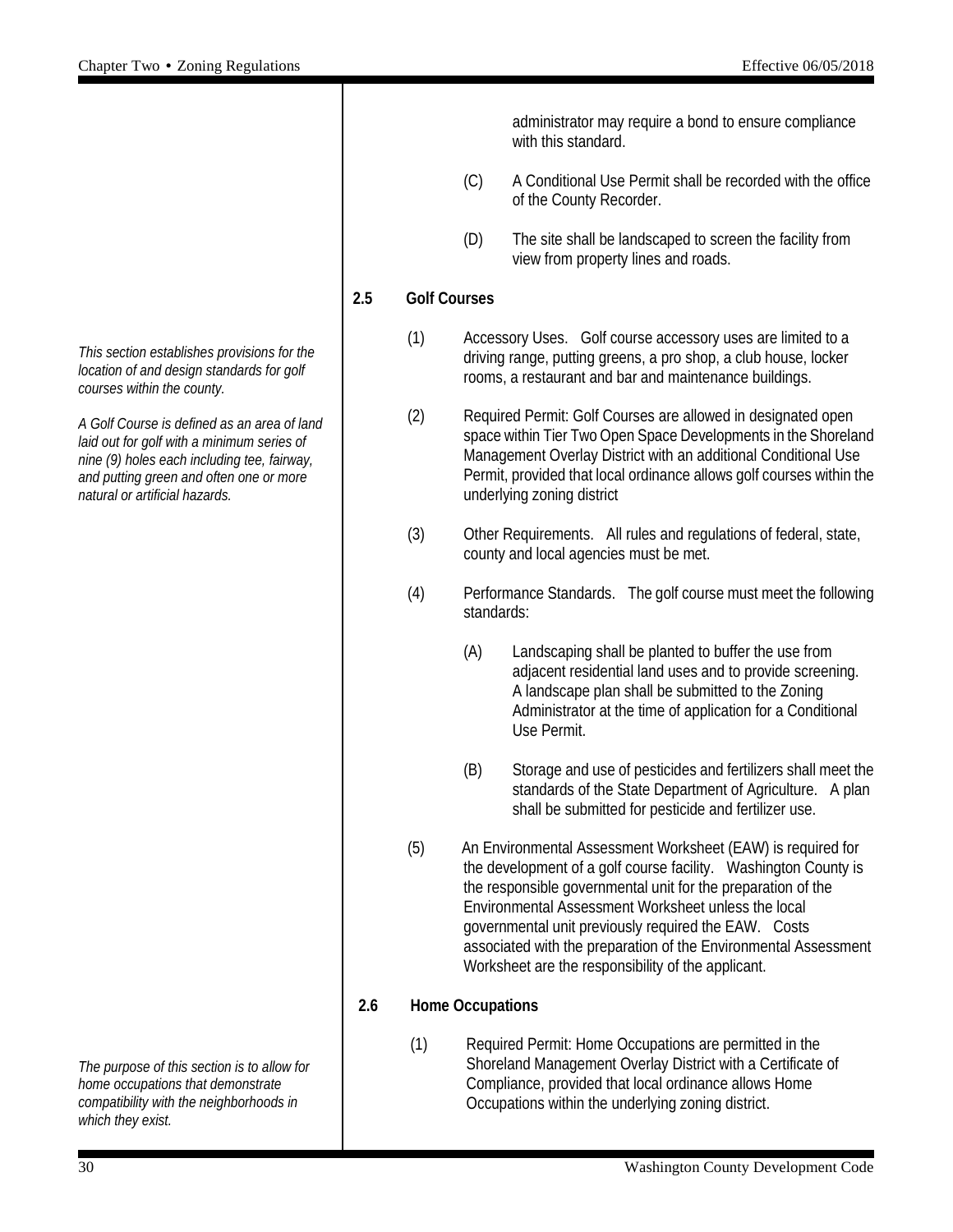*Home Occupation is defined as:* 

*A use of a residential or agricultural property for gainful employment which:*

*a) is clearly incidental and subordinate to the use of the property as residential or agricultural;* 

*b) is carried on solely within the main dwelling or accessory buildings and does not alter or change the exterior character or appearances of the property;* 

c) is created and operated by the occupant of the dwelling.

- (2) Other Requirements. The home occupation must comply with all rules and regulations of Federal, State, County and local agencies. Any required State or County license shall be obtained prior to authorization of the Certificate of Compliance. In the event the license cannot be obtained without zoning approval, the applicant shall provide documentation that the license has been applied for and provide the name of the licensing agency contact person.
- (3) Performance Standards. A home occupation must comply with the following standards:
	- (A) Home occupation by any persons other than the residents of the premises is prohibited.
	- (B) A home occupation shall not generate traffic in greater volume than would result from a single family residence.
	- (C) Any sign associated with a home occupation shall be in compliance with Chapter Two, Section 1.10 of the Development Code.
	- (D) A home occupation shall not generate hazardous waste unless a plan for off-site disposal of the waste is approved.
	- (E) A home occupation at a dwelling with an on-site sewage treatment system shall only generate normal domestic household waste unless a plan for off-site disposal of the waste is approved.
	- (F) A home occupation shall not constitute, create or increase a nuisance and shall comply with the criteria and standards established in Chapter Two, 1.3 (3) and (4) of the Development Code.
	- (G) Outdoor display or storage of goods, equipment or materials associated with the home occupation is prohibited.
	- (H) Parking needs generated by the home occupation shall be provided for on-site.

#### **2.7 Public Recreational Facility**

(1) Required Permit: Public Recreational Facilities are permitted in designated open space within Tier Two Open Space Developments in the Shoreland Management Overlay District with an additional Conditional Use Permit, provided that local ordinance allows Public Recreational Facilities within the underlying zoning district.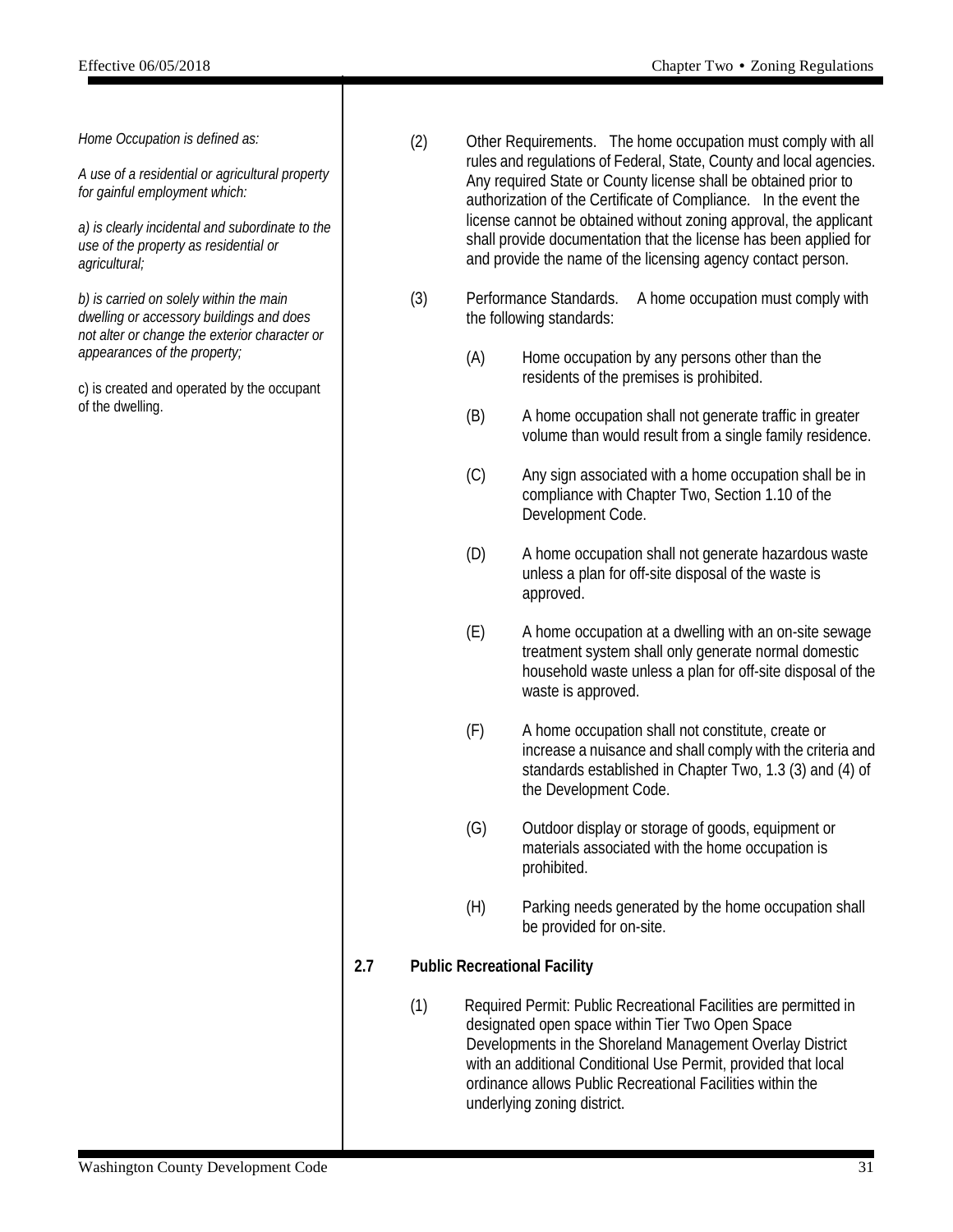(2) Other Requirements. Public recreational facilities must comply with all rules and regulations of federal, state, county and local agencies. (3) Performance Standards. (A) A minimum lot area of two (2) acres is required. (B) All structures (including backstops, goalposts, etc.) shall meet required setbacks. (C) Overnight accommodations are prohibited. (D) A concession or temporary food stand may be permitted provided it only serves food and refreshments to guests and visitors of the facility. (E) Information shall be submitted regarding the recreational activities available, number of members and participants in the recreation programs, sanitary facilities and waste disposal, security, lighting and hours of operation. The Planning Advisory Commission may restrict the operation of the facility as deemed necessary. (F) Screening may be required to buffer the facility from adjacent residential land use. (G) A transportation management plan shall be submitted to the Zoning Administrator at the time of application. This plan shall address off-street parking and traffic control, including the mitigation of overflow parking and traffic movement to the public street system and impact on the surrounding roadways. (H) A grading and drainage plan shall be submitted. The standards of the Watershed Management Organization or Watershed District and the Washington Conservation District must be met. **2.8 Temporary Dwelling Unit/Care Facility**  (1) Required Permit: A Temporary Dwelling Unit/Care Facility is permitted in the Shoreland Management Overlay District and St. Croix River Management Overlay District with a Certificate of Compliance, provided that local ordinance allows Temporary Dwelling Unit/Care Facilities within the underlying zoning district. (2) Other Requirements. Temporary dwelling units/care facilities must comply with all rules and regulations of federal, state, county and local government agencies.

*This section enables temporary dwelling units to be used as care facility for relatives of the occupant permanently residing on the property.*

*A temporary dwelling unit/care facility is defined as a manufactured home which temporarily serves as residence for a relative of the occupants residing in the primary single family residence on the*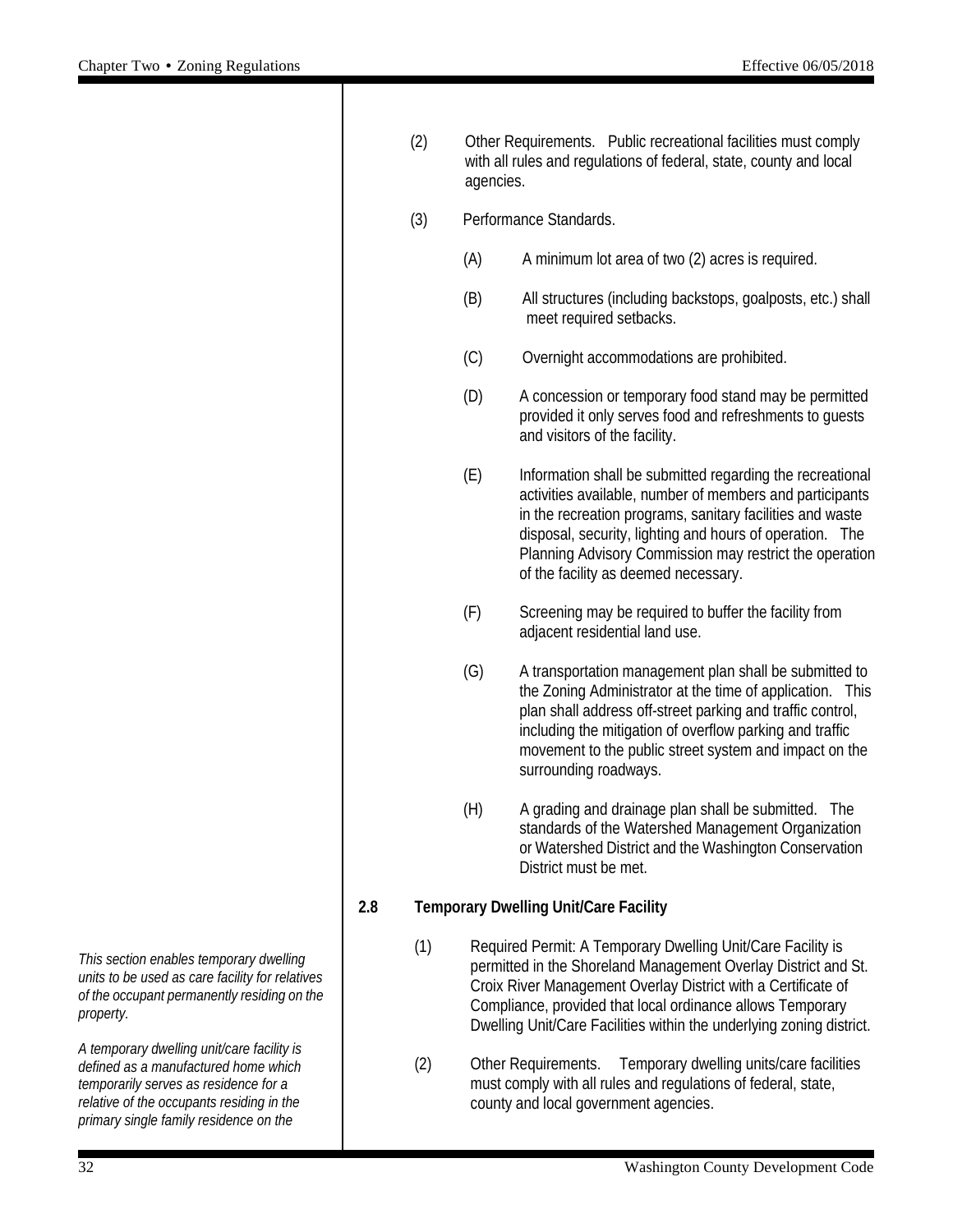*property.*

| (3) | Performance Standards. Temporary dwelling units/care<br>facilities must comply with the following requirements:                                                                                                                                                                                                                                                                                                           |                                                                                                                                                                                                                                                                                                                                                                                 |                                                                                                                                          |  |  |  |  |
|-----|---------------------------------------------------------------------------------------------------------------------------------------------------------------------------------------------------------------------------------------------------------------------------------------------------------------------------------------------------------------------------------------------------------------------------|---------------------------------------------------------------------------------------------------------------------------------------------------------------------------------------------------------------------------------------------------------------------------------------------------------------------------------------------------------------------------------|------------------------------------------------------------------------------------------------------------------------------------------|--|--|--|--|
|     | (A)                                                                                                                                                                                                                                                                                                                                                                                                                       | Each property is limited to one (1) temporary dwelling<br>unit/care facility.                                                                                                                                                                                                                                                                                                   |                                                                                                                                          |  |  |  |  |
|     | (B)                                                                                                                                                                                                                                                                                                                                                                                                                       | A temporary dwelling unit/care facility is an accessory<br>dwelling unit:                                                                                                                                                                                                                                                                                                       |                                                                                                                                          |  |  |  |  |
|     |                                                                                                                                                                                                                                                                                                                                                                                                                           | 1.                                                                                                                                                                                                                                                                                                                                                                              | Occupied by persons who are infirm to the<br>extent that extraordinary care is required; and                                             |  |  |  |  |
|     |                                                                                                                                                                                                                                                                                                                                                                                                                           | 2.                                                                                                                                                                                                                                                                                                                                                                              | Such care can be provided by family members<br>residing in the principal dwelling on the<br>premises; and                                |  |  |  |  |
|     |                                                                                                                                                                                                                                                                                                                                                                                                                           | 3.                                                                                                                                                                                                                                                                                                                                                                              | The infirmity and the need for care required by<br>items No. 1 and 2 above shall be verified by a<br>written statement from a physician. |  |  |  |  |
|     | (C)                                                                                                                                                                                                                                                                                                                                                                                                                       | The temporary dwelling unit shall use the existing road<br>access drive of the principal dwelling.                                                                                                                                                                                                                                                                              |                                                                                                                                          |  |  |  |  |
|     | (D)                                                                                                                                                                                                                                                                                                                                                                                                                       | The temporary dwelling unit is subject to the same<br>dimensional setbacks as the principal dwelling. The<br>temporary dwelling unit shall not be closer to the road<br>right-of-way than the principal dwelling. The<br>temporary dwelling unit shall be located to the side or<br>rear of the principal dwelling and shall be screened<br>from view of the road right-of-way. |                                                                                                                                          |  |  |  |  |
|     | (E)                                                                                                                                                                                                                                                                                                                                                                                                                       | The temporary dwelling unit must be connected to an<br>approved on-site waste disposal system.                                                                                                                                                                                                                                                                                  |                                                                                                                                          |  |  |  |  |
| (4) | The property owner shall submit a financial guarantee to the<br>Zoning Administrator to ensure the temporary dwelling unit will<br>be removed upon termination of the Certificate of Compliance.<br>The amount of guarantee shall be determined by the Zoning<br>Administrator.                                                                                                                                           |                                                                                                                                                                                                                                                                                                                                                                                 |                                                                                                                                          |  |  |  |  |
| (5) | The Certificate of Compliance expires and terminates at such<br>time as the temporary dwelling unit is no longer the residence of<br>the person or persons suffering from the infirmity which requires<br>such care, or at such time as such care is no longer required.<br>The temporary dwelling unit shall be removed from the premises<br>within thirty (30) days of termination of the Certificate of<br>Compliance. |                                                                                                                                                                                                                                                                                                                                                                                 |                                                                                                                                          |  |  |  |  |
| (6) |                                                                                                                                                                                                                                                                                                                                                                                                                           | The Certificate of Compliance shall be reviewed annually by the<br>Zoning Administrator.                                                                                                                                                                                                                                                                                        |                                                                                                                                          |  |  |  |  |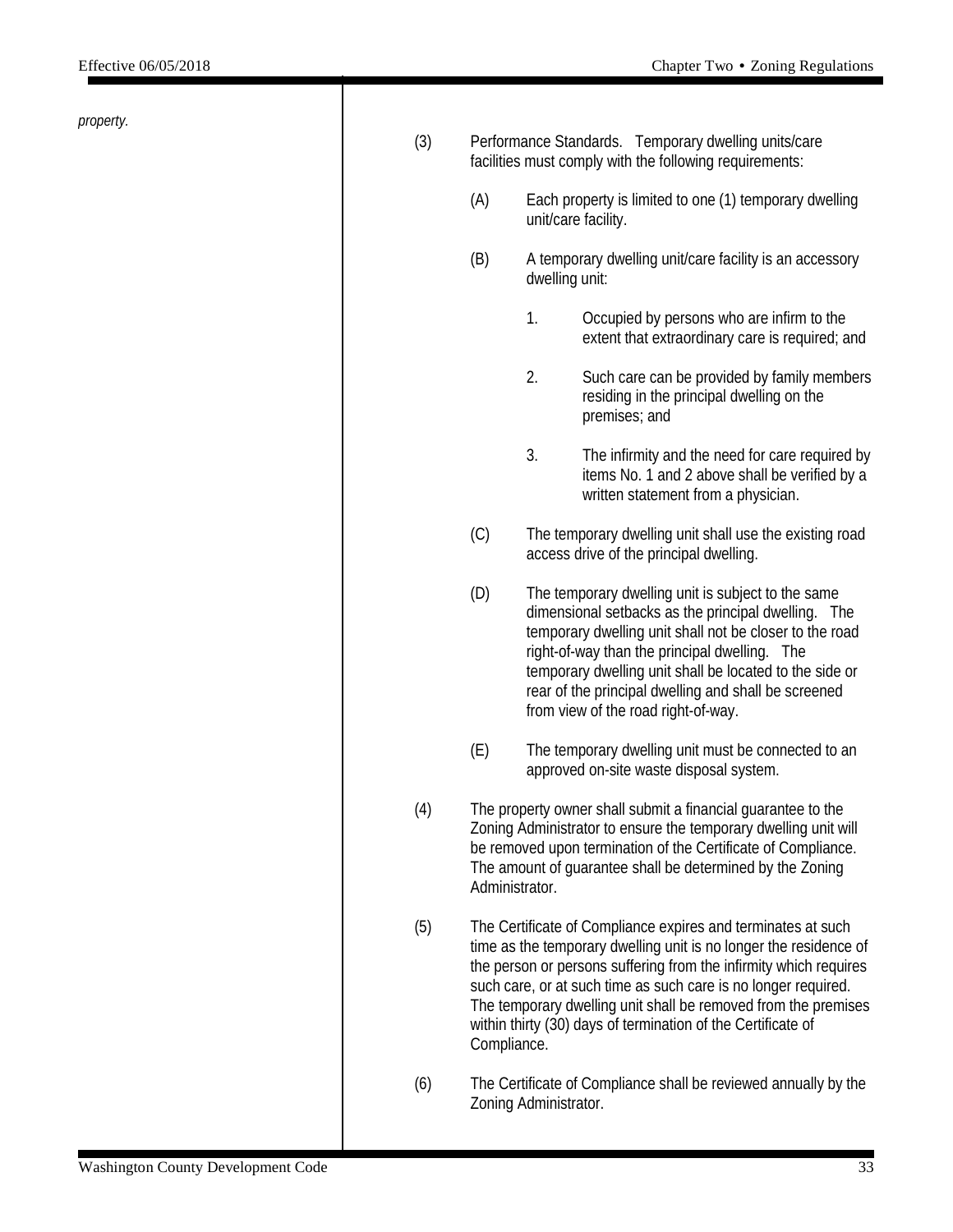*This section enables temporary dwelling units to be used by the present or potential occupant of a single family residence during the construction, reconstruction or alteration of said residency by the present or potential occupant.*

*A Temporary Dwelling Unit During Construction is defined as a mobile home which temporarily serves as a residence for the present or potential occupant while the primary single family residence is being constructed, reconstructed or altered.*

#### **2.9 Temporary Dwelling Unit During Construction**

- (1) Required Permit: A Temporary Dwelling Unit During Construction is allowed in the Shoreland Management Overlay District and the St. Croix River Management Overlay District with a Certificate of Compliance, provided that local ordinance allows Temporary Dwelling Units during construction within the underlying zoning district.
- (2) Other Requirements. Temporary dwelling units shall comply with all rules and regulations of Federal, State, County and local government agencies.
- (3) Performance Standards. Temporary dwelling units must comply with the following requirements.
	- (A) Each property is limited to one temporary dwelling unit during construction.
	- (B) A temporary dwelling unit shall only be occupied by persons who are the present or potential occupants of the single family residence being constructed, reconstructed or altered.
	- (C) A Certificate of Compliance is issued only after the building permit for the proposed construction has been obtained.
	- (D) A temporary dwelling unit shall use the existing or proposed road access drive of the principal dwelling that is under construction.
	- (E) The temporary dwelling unit must be connected to an approved on-site waste disposal system.
	- (F) The property owner shall submit a financial guarantee to the Zoning Administrator to ensure that the temporary dwelling unit will be removed upon termination of the Certificate of Compliance. The amount of the guarantee shall be determined by the Zoning Administrator.
	- (G) The Certificate of Compliance shall expire when construction is completed or within one hundred and eighty (180) days from the date of issuance, whichever is less. Renewal of the permit may be approved by the Zoning Administrator. The temporary dwelling unit shall be removed from the premises within thirty (30) days of termination of the Certificate of Compliance.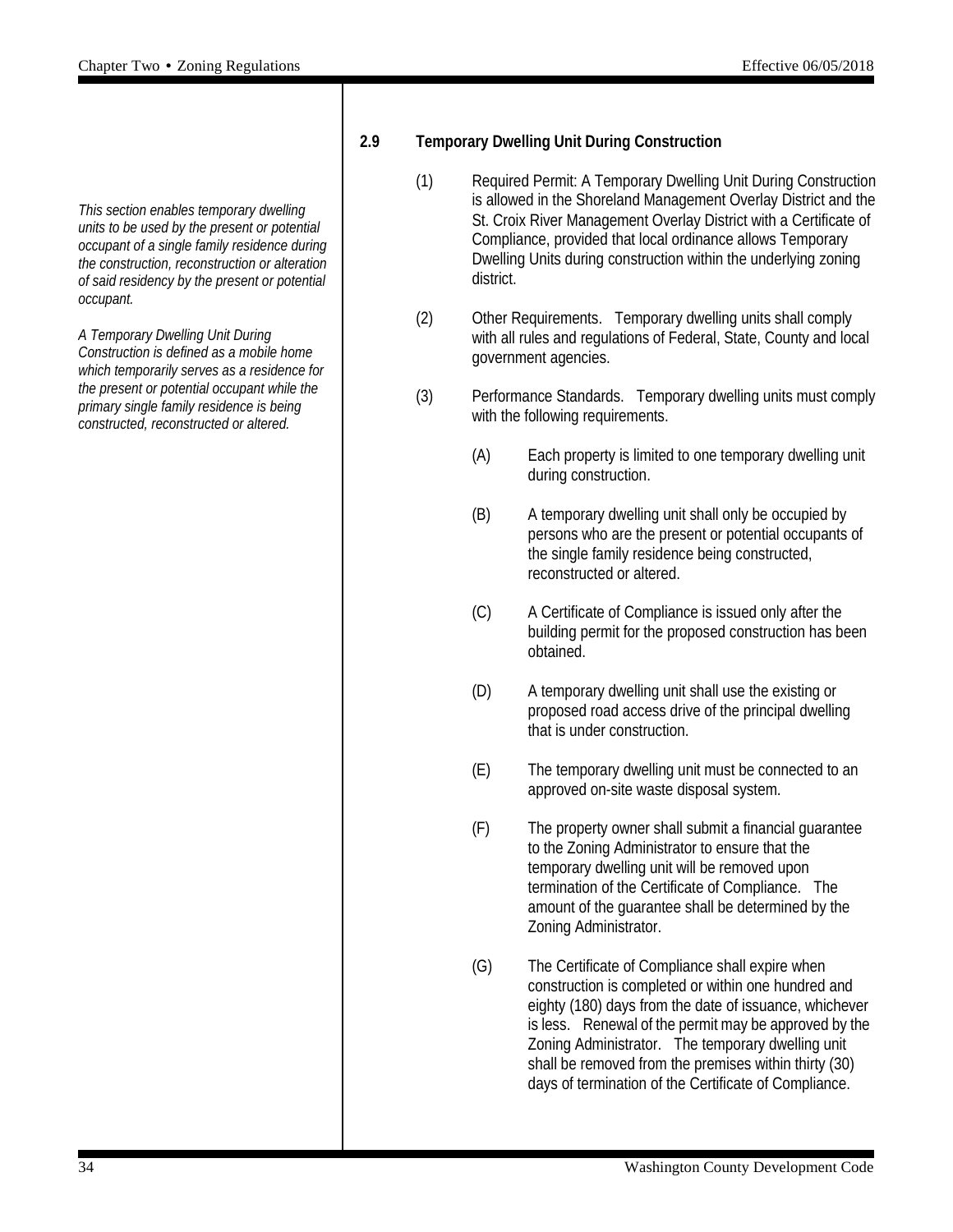*This section enables farmers to occupy dwelling units on a temporary basis.*

*A Temporary Farm Dwelling Unit is defined as a manufactured home located in an agricultural district which is an accessory dwelling unit occupied by persons engaged in farming on the premises and meeting other criteria as specified in the Development Code.*

#### **2.10 Temporary Farm Dwelling Unit**

- (1) Required Permit: A Temporary Farm Dwelling Unit is permitted in the Shoreland Management Overlay District and the St. Croix River Management Overlay District with a Certificate of Compliance, provided that local ordinance allows Temporary Farm Dwelling Units within the underlying zoning district.
- (2) Other Requirements. Temporary farm dwelling units shall comply with all rules and regulations of Federal, State, County and local agencies.
- (3) Performance Standards. Temporary farm dwelling units must comply with the following standards.
	- (A) A temporary farm dwelling unit is an accessory use to the principal dwelling and may only be located on a farm of at least seventy five (75) acres in size.
	- (B) Each farm is limited to one temporary farm dwelling unit.
	- (C) A temporary farm dwelling unit is subject to the same dimensional setbacks as the principal dwelling. The temporary farm dwelling unit shall not be located closer to the road right of way than the principal dwelling. The temporary farm dwelling unit shall be located to the side or rear of the principal dwelling and shall be screened from view from the road right of way.
	- (D) A temporary farm dwelling unit shall only be occupied by persons who are engaged in the occupation of farming on the premises as partners or other business associates of the persons living in the principal dwelling house on the premises; and who earn fifty (50) percent or more of their annual gross income for federal income tax purposes from such farming on the premises.
	- (E) The temporary farm dwelling unit shall use the existing road access drive of the principal dwelling.
	- (F) The temporary farm dwelling unit must be connected to an approved on-site waste disposal system.
- (4) The Certificate of Compliance will be reviewed annually. The owner shall obtain a Certificate of Compliance each year in the month of January for the duration of the use, presenting at the time of such renewal, proof in the form of an affidavit that the circumstances for which the Certificate of Compliance was issued have not changed.
- (5) The property owner shall submit a financial guarantee to the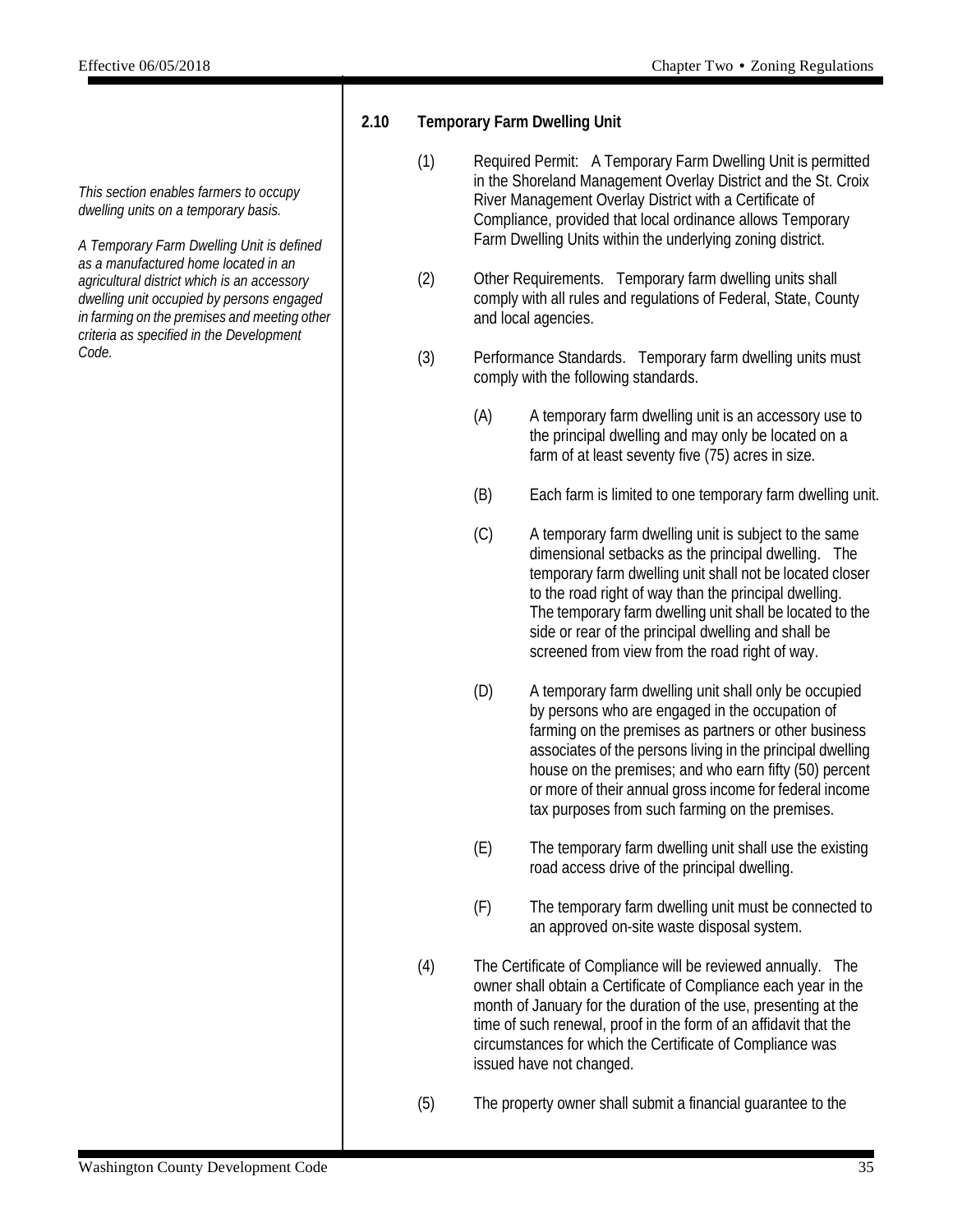|                                                                                                                                                                                                                                                                                                                                                |     |       |                          | Zoning Administrator to ensure that the temporary farm dwelling<br>unit will be removed upon termination of the Certificate of<br>Compliance. The amount of the guarantee shall be determined<br>by the Zoning Administrator.                                                                     |
|------------------------------------------------------------------------------------------------------------------------------------------------------------------------------------------------------------------------------------------------------------------------------------------------------------------------------------------------|-----|-------|--------------------------|---------------------------------------------------------------------------------------------------------------------------------------------------------------------------------------------------------------------------------------------------------------------------------------------------|
|                                                                                                                                                                                                                                                                                                                                                |     | (6)   |                          | Termination of Permit.                                                                                                                                                                                                                                                                            |
|                                                                                                                                                                                                                                                                                                                                                |     |       | (A)                      | The Certificate of Compliance expires and terminates<br>at such time as the persons occupying the temporary<br>farm dwelling unit are no longer engaged in farming on<br>the premises as required by paragraph 3 (D) above.                                                                       |
|                                                                                                                                                                                                                                                                                                                                                |     |       | (B)                      | The Certificate of Compliance shall expire and<br>terminate if the farm becomes less than seventy five<br>(75) acres in size.                                                                                                                                                                     |
|                                                                                                                                                                                                                                                                                                                                                |     |       | (C)                      | The temporary farm dwelling unit shall be removed<br>from the premises within thirty (30) days of termination<br>of the Certificate of Compliance.                                                                                                                                                |
|                                                                                                                                                                                                                                                                                                                                                |     |       |                          | <b>SECTION 3. OVERLAY DISTRICTS</b>                                                                                                                                                                                                                                                               |
|                                                                                                                                                                                                                                                                                                                                                | 3.1 |       |                          | St Croix River Management Overlay District                                                                                                                                                                                                                                                        |
| St. Croix River Management Overlay District                                                                                                                                                                                                                                                                                                    |     |       |                          | Properties and uses within this district are regulated in accordance with<br>the Lower St. Croix Bluffland & Shoreland Management Regulations,<br>Chapter Five of the Development Code.                                                                                                           |
|                                                                                                                                                                                                                                                                                                                                                | 3.2 |       |                          | <b>Shoreland Management Overlay District</b>                                                                                                                                                                                                                                                      |
| Shoreland Management Overlay District                                                                                                                                                                                                                                                                                                          |     | Code. |                          | Properties and uses within this district are regulated in accordance with<br>the Shoreland Management Regulations, Chapter Six of the Development                                                                                                                                                 |
|                                                                                                                                                                                                                                                                                                                                                |     |       |                          | SECTION 4. OPEN SPACE DEVELOPMENT                                                                                                                                                                                                                                                                 |
|                                                                                                                                                                                                                                                                                                                                                | 4.1 |       | <b>Purpose and Scope</b> |                                                                                                                                                                                                                                                                                                   |
|                                                                                                                                                                                                                                                                                                                                                |     |       |                          | Open Space Development (OSD) is established to encourage<br>development of rural housing clusters that meet the following purposes:                                                                                                                                                               |
| Open Space Development (OSD) is<br>designed to preserve open space and rural<br>character while creating compact<br>neighborhoods that have a strong visual and<br>physical access to the open space. This<br>method of development uses the size and<br>shape of the open space as the central<br>organizing element, rearranging the density |     | (1)   |                          | Provide efficient use of the land while maintaining contiguous<br>blocks of economically viable agricultural land, mature<br>woodlands, and open space, and preserving historical<br>features, scenic views, natural drainage systems and other<br>desirable features of the natural environment. |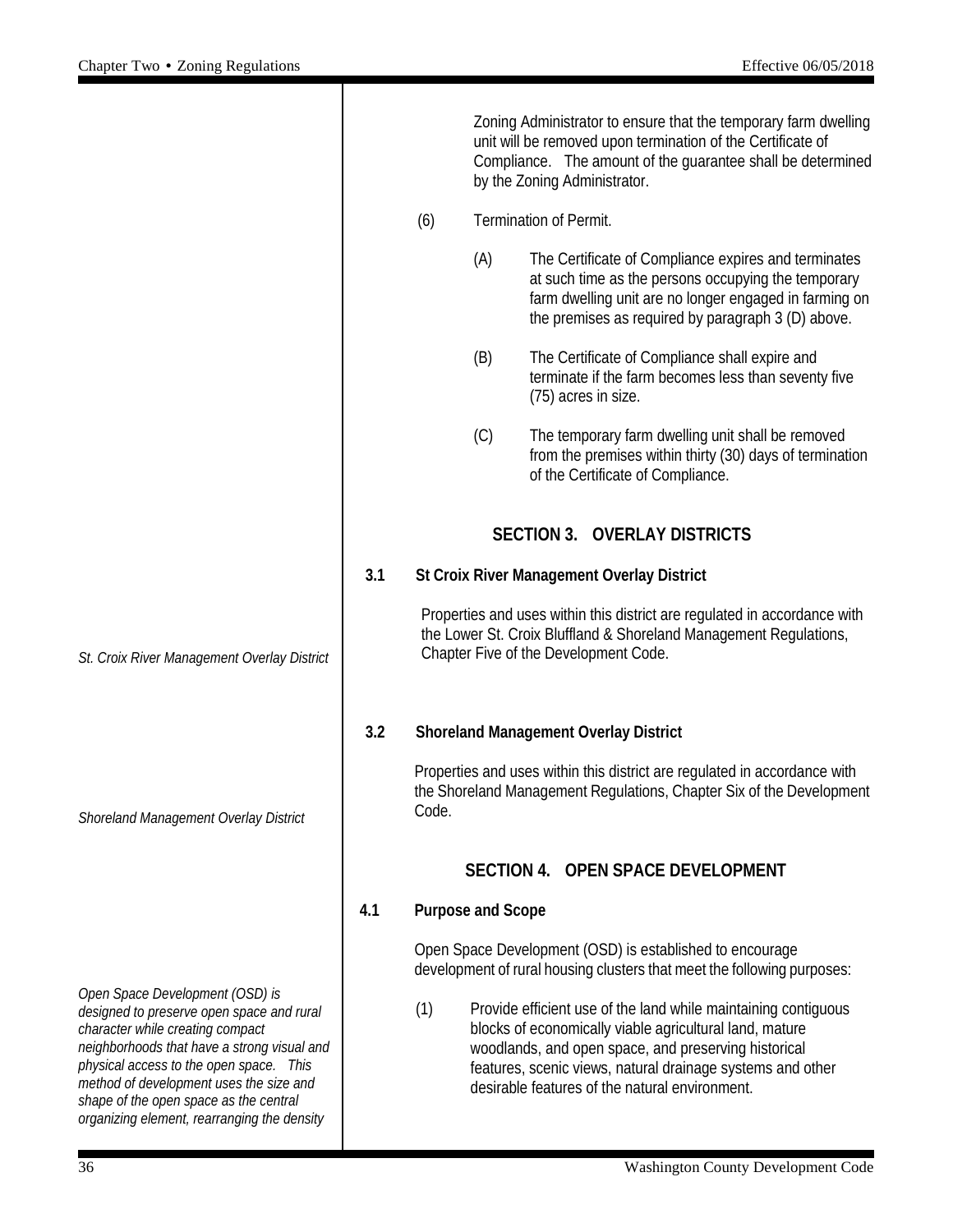*on each parcel so that less land is cleared, graded, and turned into driveways, streets, lawns and houses.*

- (2) Allow housing to be concentrated on sites that have low agricultural potential and/or high natural housing appeal.
- (3) Create neighborhoods with direct access to open space, distinct identities and sense of community.
- (4) To encourage innovation and promote flexibility, economy and creativity in residential development.
- (5) To provide commonly-owned open space areas for passive and/or active recreational use by residents of the development and, where specified, the larger community.
- (6) To provide for a diversity of lot sizes, housing choices and building densities to accommodate a variety of age and income groups.
- (7) To preserve scenic views and elements of the County's rural character by minimizing views of new development from existing roads.

#### **4.2 Definitions**

- (1) Community Garden: Land which is cultivated by the residents of the development for the production of trees, vegetables, fruits, flowers, herbs and grasses for the residents' use or to be sold directly to consumers through membership in the garden.
- (2) Conservation Easement: An interest in real property created in a manner that imposes limitations or affirmative obligations in regard to the use of property including the retention, protection and maintenance of natural resources, open space and agriculture.
- (3) Cultural Resource: The historic and archeological characteristics of the land, including buildings and landscapes, which provide information regarding the history of Washington County and its people.
- (4) Historic Building and Structure: A structure which has been identified by the Washington County Historical Society inventory or the State Historic Preservation Office as having public value due to their notable architectural features relating to the cultural heritage of the County.
- (5) Homeowners Association: A formally constituted non-profit association or corporation made up of the property owners and/or residents of the development for the purpose of owning, operating and maintaining the common open space and facilities.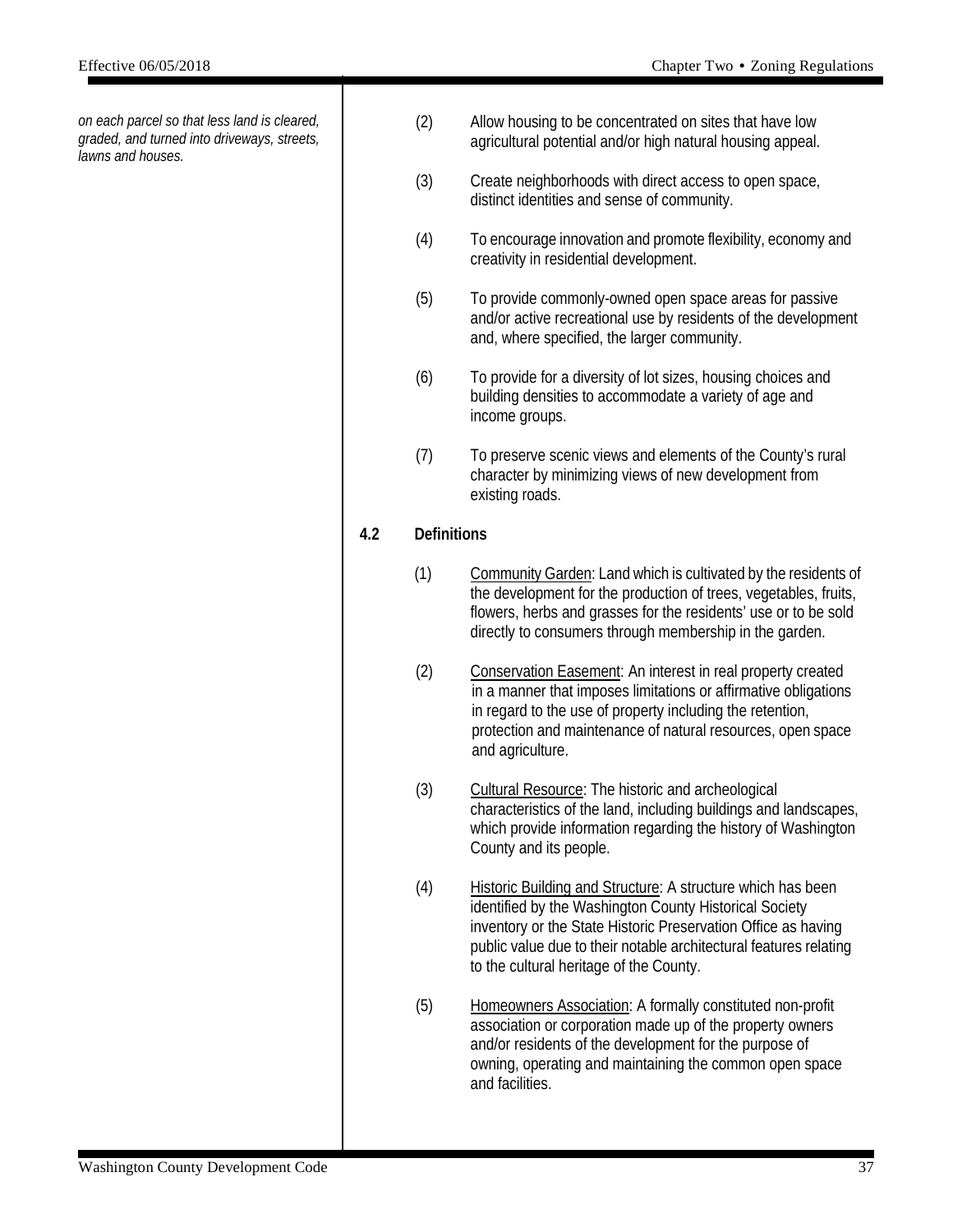*Open Space Development: Subdivision development which places residential dwelling units into compact groupings while providing dedicated open space.*

*Open Space Development is permitted as a conditional use in the St. Croix River Management Overlay District and the Shoreland Management Overlay District.*

*Applying for an Open Space Development Conditional Use Permit.*

- (6) Neighborhood: An area containing a contiguous group of residential lots where people live in close proximity to one another.
- (7) Open Space: Land used for agriculture, natural habitat pedestrian corridors and/or recreational purposes that is undivided and permanently protected from future development.
- (8) Open Space Development (OSD): A pattern of subdivision development which places residential dwelling units into compact groupings while providing a network of dedicated open space.
- (9) Perimeter Road: A road lying outside of and abutting the development parcel.
- (10) Plant Community: A grouping of plants with common environmental requirements living within the landscape, i.e. wetlands, grasslands, boreal forests.
- (11) Protective or Restrictive Covenant: A contract entered into between private parties which constitutes a restriction on the use of a particular parcel of property.
- (12) Resource Inventory: A survey of the land's features including its natural resources, cultural resources, scenic views and viewsheds, and physical characteristics.

#### **4.3 Applicability**

The Open Space Development (OSD) standards are an alternative set of standards for residential development. OSD is permitted with a Conditional Use Permit within the St. Croix River Management Overlay District and the Shoreland Management Overlay District, provided that local ordinance allows them within the underlying zoning district .

See the Development Code, Chapter Five, Lower St. Croix River Bluffland & Shoreland Management Regulations, Section 7.3 and Chapter Six, Shoreland Management Regulations, Section 20.2 for additional OSD standards and requirements.

The regulations of this Development Code are applicable only to Open Space Developments approved after the effective date of the Development Code.

#### **4.4 Application**

(1) A Conditional Use Permit is required for an Open Space Development in the St. Croix River Management Overlay District and the Shoreland Management Overlay District.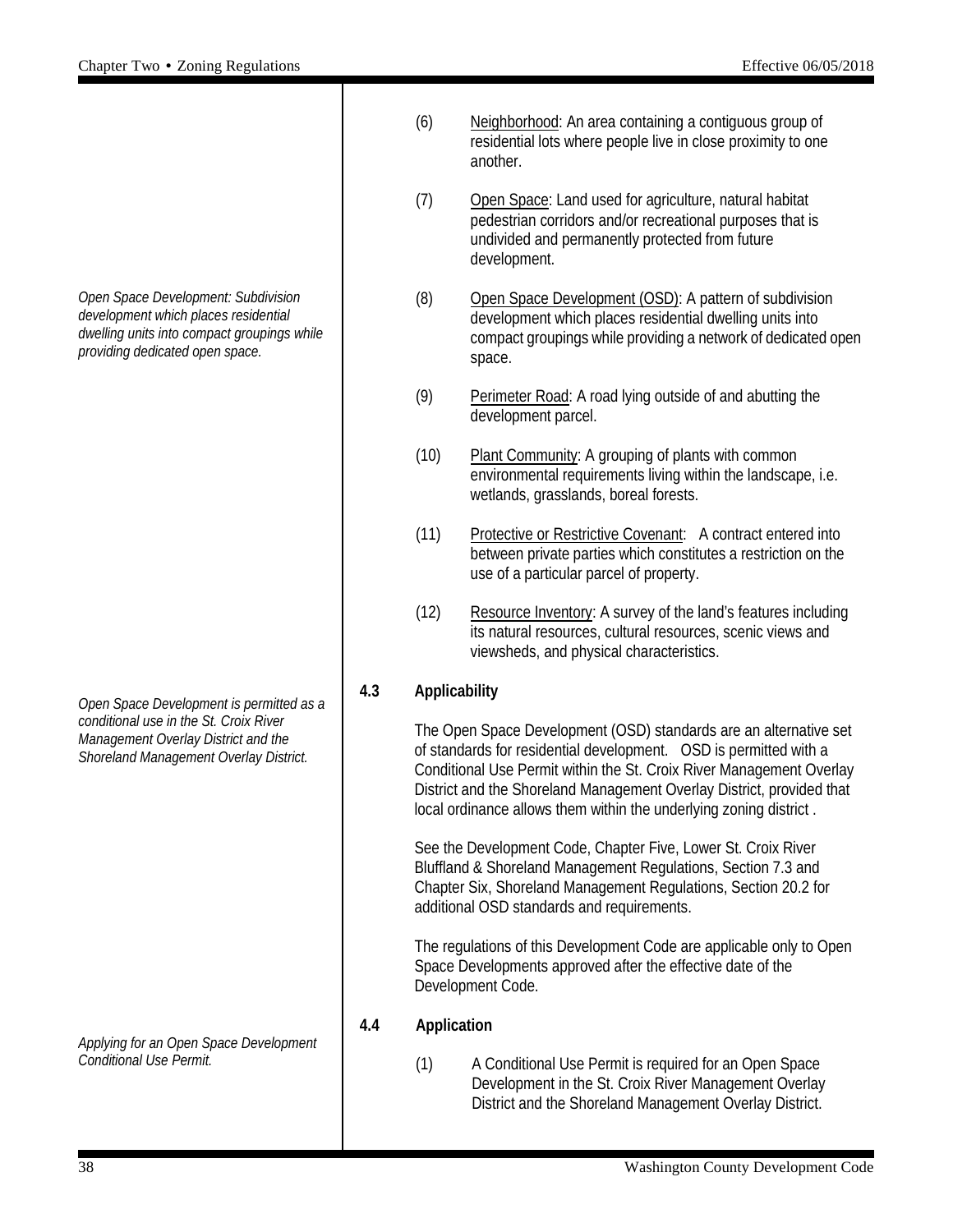| (2) | A Conditional Use Permit application shall be filed in writing<br>with the Zoning Administrator in accordance with the<br>Development Code Chapter One, Section 9, Conditional Uses. |                                                                                                                                                                                                         |                                                                                                                                                                                                                                                                                                                     |  |  |
|-----|--------------------------------------------------------------------------------------------------------------------------------------------------------------------------------------|---------------------------------------------------------------------------------------------------------------------------------------------------------------------------------------------------------|---------------------------------------------------------------------------------------------------------------------------------------------------------------------------------------------------------------------------------------------------------------------------------------------------------------------|--|--|
| (3) |                                                                                                                                                                                      | In addition to the criteria stated in Chapter One, Section 9.3 (2),<br>the Planning Advisory Commission shall consider the following:                                                                   |                                                                                                                                                                                                                                                                                                                     |  |  |
|     | (A)                                                                                                                                                                                  |                                                                                                                                                                                                         | The Open Space Development is designed to<br>preserve open space and the County's rural<br>character while creating compact residential<br>neighborhoods.                                                                                                                                                           |  |  |
|     | (B)                                                                                                                                                                                  | Code.                                                                                                                                                                                                   | The Open Space Development is designed in<br>accordance with the standards of the Development                                                                                                                                                                                                                       |  |  |
|     | (C)                                                                                                                                                                                  |                                                                                                                                                                                                         | The Open Space Development supports the goals<br>and policies of the County's Comprehensive Plan.                                                                                                                                                                                                                   |  |  |
| (4) |                                                                                                                                                                                      | In addition to the submittal requirements stated in Chapter<br>One, Section 9, the following items shall be submitted as part<br>of a Conditional Use Permit application for Open Space<br>Development: |                                                                                                                                                                                                                                                                                                                     |  |  |
|     | (A)                                                                                                                                                                                  |                                                                                                                                                                                                         | Resource Inventory                                                                                                                                                                                                                                                                                                  |  |  |
|     |                                                                                                                                                                                      |                                                                                                                                                                                                         | The plan for an Open Space Development shall<br>include a resource inventory, to include the following,<br>mapped at a scale of no less than 1 inch = 100 feet.                                                                                                                                                     |  |  |
|     |                                                                                                                                                                                      | 1.                                                                                                                                                                                                      | Topographic contours at ten (10) foot<br>intervals, showing rock outcrops and slopes of<br>more than fifteen (15) percent.                                                                                                                                                                                          |  |  |
|     |                                                                                                                                                                                      | 2.                                                                                                                                                                                                      | Soil type locations and identification of soil<br>type characteristics such as agricultural<br>capability, depth to bedrock, and suitability for<br>wastewater disposal systems.                                                                                                                                    |  |  |
|     |                                                                                                                                                                                      | 3.                                                                                                                                                                                                      | Hydrologic characteristics, including surface<br>water bodies, floodplains, wetlands, natural<br>swales and drainageways.                                                                                                                                                                                           |  |  |
|     |                                                                                                                                                                                      | 4.                                                                                                                                                                                                      | Vegetation of the site, according to general<br>cover type (pasture, woodland, etc.), defining<br>boundaries of woodland areas and<br>stand-alone trees with a caliper measurement<br>of more than eighteen (18) inches.<br>Vegetative types shall be classified as<br>generally deciduous, coniferous or mixed and |  |  |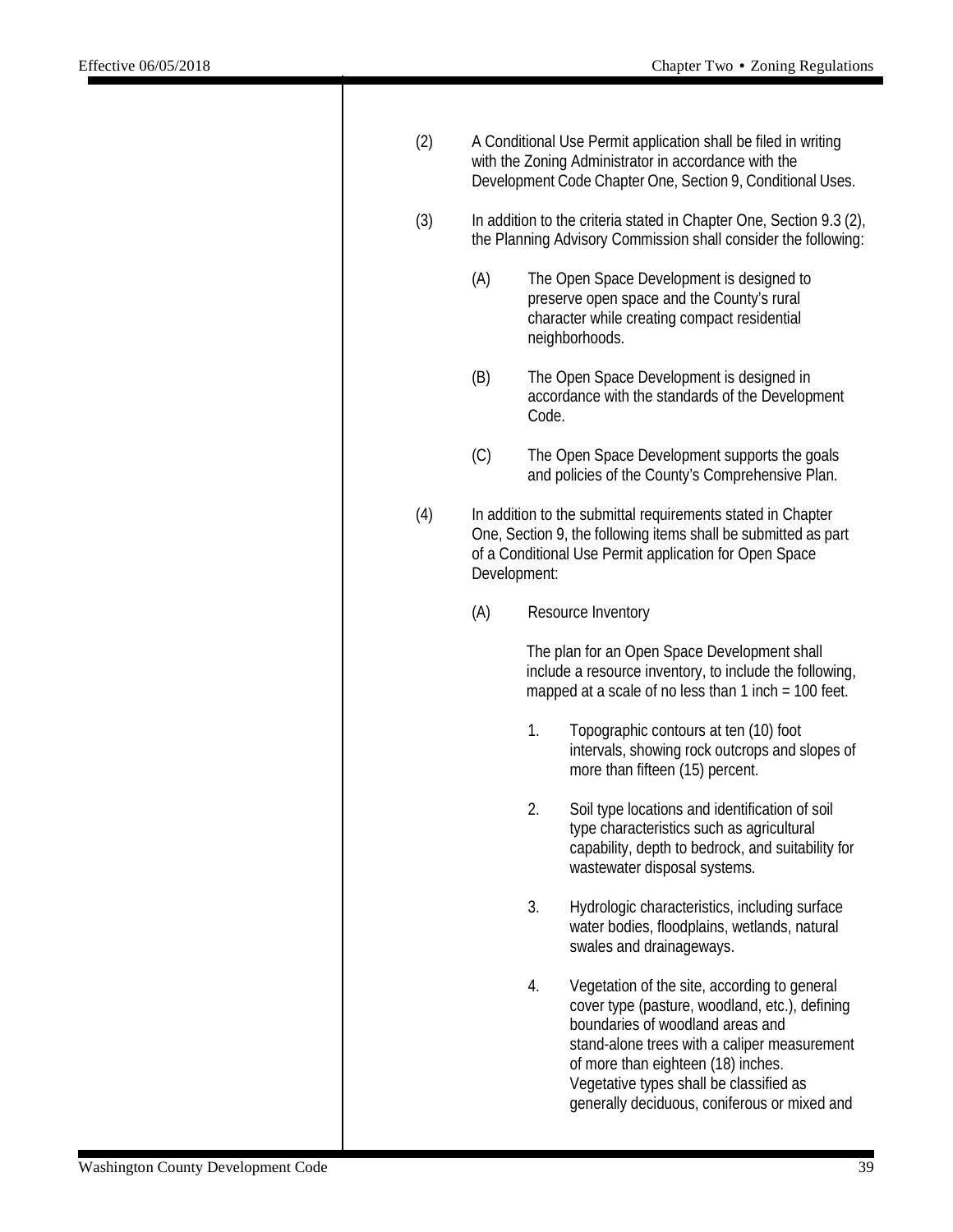|     |               |     |    | described by plant community, relative age<br>and condition.                                                                                                                                                                                                                                                                                                                            |
|-----|---------------|-----|----|-----------------------------------------------------------------------------------------------------------------------------------------------------------------------------------------------------------------------------------------------------------------------------------------------------------------------------------------------------------------------------------------|
|     |               |     | 5. | Current land use and land cover (cultivated<br>areas, paved areas, etc.), all buildings and<br>structures on the land and all encumbrances<br>of record such as easements or covenants.                                                                                                                                                                                                 |
|     |               |     | 6. | Visual resources showing views onto the tract<br>from surrounding roads and public areas as<br>well as views within the tract.                                                                                                                                                                                                                                                          |
|     |               |     | 7. | Cultural resources: brief description of historic<br>character of buildings and structures, historically<br>important landscapes, and archeological<br>features.                                                                                                                                                                                                                        |
|     |               |     | 8. | Context: general outlines of existing<br>buildings, land use and natural features such<br>as water bodies or wooded areas, roads and<br>property boundaries within five hundred (500)<br>feet of the tract. This information may be<br>presented on an aerial photograph at a scale<br>of no less than $1$ inch = 400 feet.                                                             |
| 4.5 | <b>Uses</b>   |     |    |                                                                                                                                                                                                                                                                                                                                                                                         |
|     | Developments. |     |    | See the Lower St. Croix Bluffland & Shoreland Management Regulations,<br>Chapter Five, Section 5 and the Shoreland Management Regulations,<br>Chapter Six, Section 4.5 for the uses permitted within Open Space                                                                                                                                                                         |
| 4.6 |               |     |    | <b>Ownership &amp; Management of Open Space</b>                                                                                                                                                                                                                                                                                                                                         |
|     | (1)           |     |    | The designated open space and common facilities may be<br>owned and managed by one or a combination of the following:                                                                                                                                                                                                                                                                   |
|     |               | (A) |    | Homeowners' Association                                                                                                                                                                                                                                                                                                                                                                 |
|     |               | (B) |    | Non-profit Organization                                                                                                                                                                                                                                                                                                                                                                 |
|     |               | (C) |    | The County or another governmental body empowered<br>to hold interest in real property (in accordance with<br>Minnesota Statutes Section 84C.01-.05)                                                                                                                                                                                                                                    |
|     | (2)           |     |    | An alternative ownership and management plan may be<br>proposed to the County. Upon consultation with the applicable<br>township, the County shall determine whether that alternative<br>plan is acceptable and meets the intent of the Development<br>Code, considering such factors as the size, dimension, allowable<br>use, management, and natural features of the open space. Any |

*Uses allowed within open space.*

*Ownership and Management of Open Space*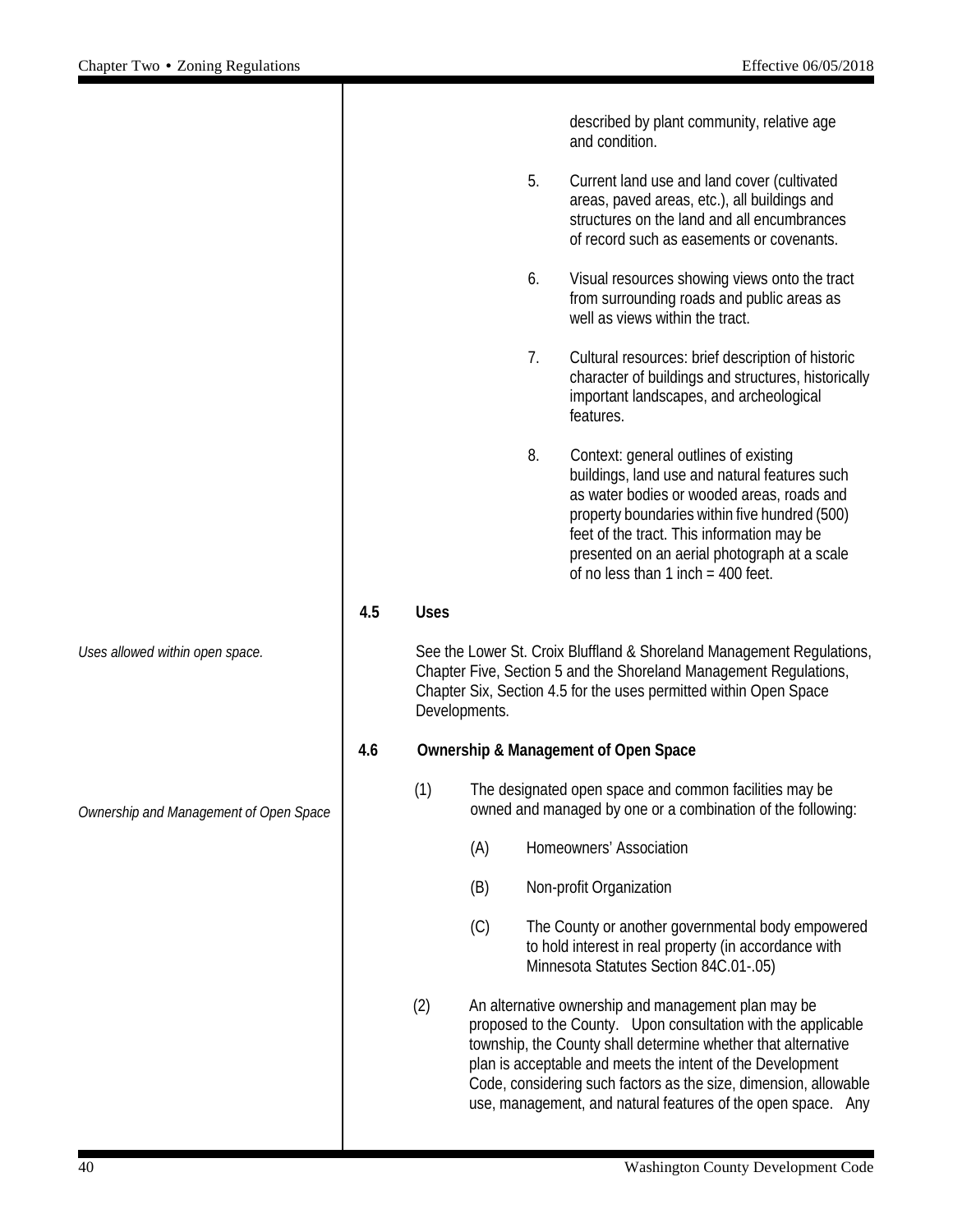*The designated open space is subject to a conservation easement restricting its use and development.*

*Homeowners' Associations*

proposed alternative plan may be rejected at the discretion of the County.

#### **4.7 Open Space**

- (1) The open space required per Section 4.10 (4) (A) is subject to a permanent conservation easement and shall be used for the purposes as defined by the Development Code. The conservation easement shall be dedicated to a land trustee or other similar organization approved by the County.
- (2) The uses within the open space shall be accessible to the residents of the development in accordance with Section 4.10 (4) (F). These uses may also be available to the general public provided the proper approvals are received.
- (3) A financial guarantee ensuring the construction and completion of the common facilities shall be submitted to the Zoning **Administrator**

#### **4.8 Homeowners' Associations**

A Homeowners' Association shall be formally established if the open space is owned by a Homeowners' Association. Membership in the Association is mandatory for all purchasers of homes in the development and their successors.

A Homeowners' Association Agreement, guaranteeing continuing maintenance, shall be submitted to the County as part of the data required for the Conditional Use Permit. The Homeowners' Association documents or the declaration of covenants, conditions and restrictions shall contain the following information:

- (1) The legal description of the common lands or facilities;
- (2) The restrictions placed upon the use and enjoyment of the lands or facilities including the persons or entities responsible for enforcing the restrictions;
- (3) A mechanism for resolving disputes among the owners or association members;
- (4) A mechanism to assess and enforce the common expenses for the land or facilities including upkeep and maintenance expenses, real estate taxes and insurance premiums.
- (5) The conditions and timing of the transfer of ownership and control of land or facilities to the association or to common ownership;
- (6) Any other matter the developer deems appropriate.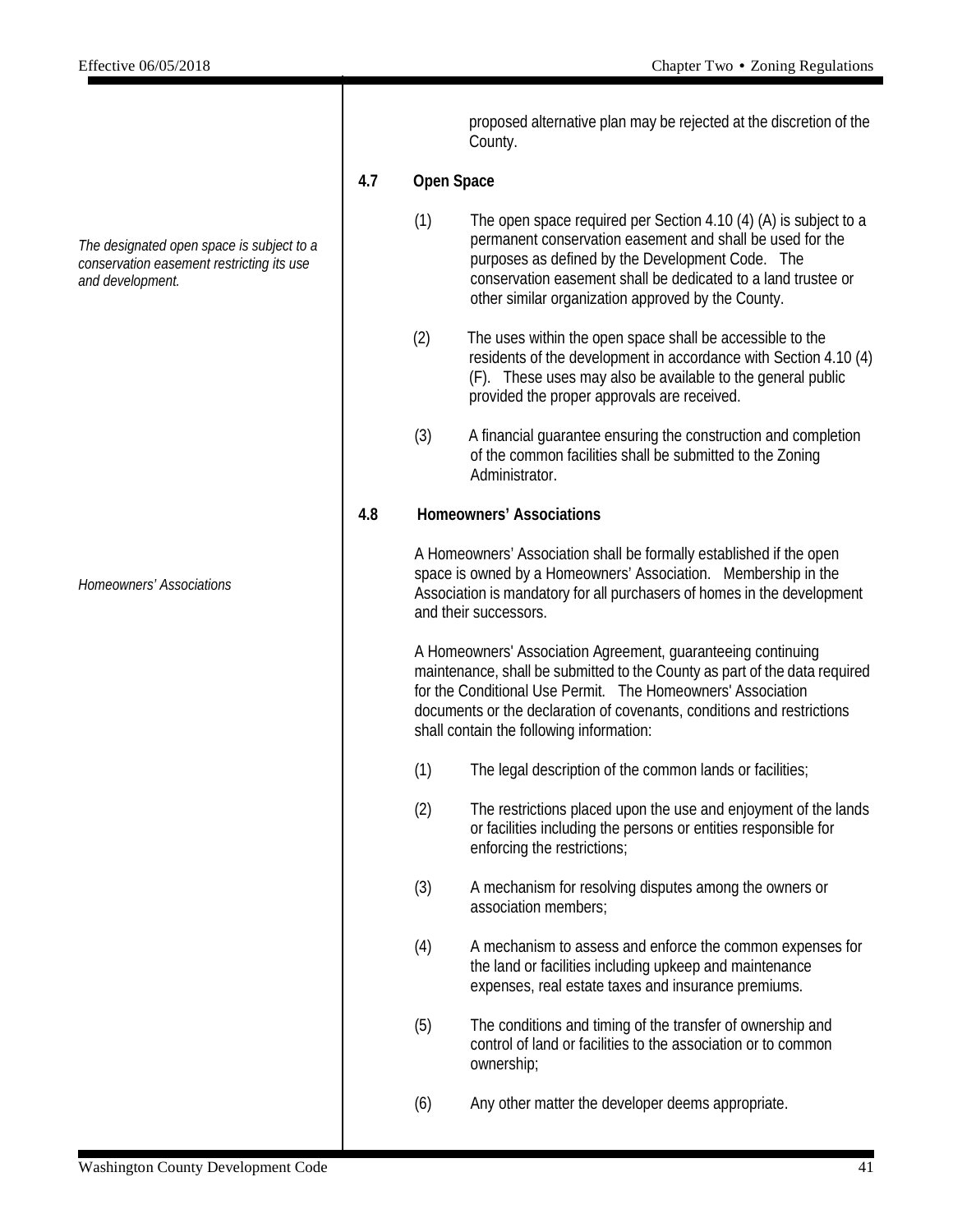*See the Lower St. Croix River Bluffland & Shoreland Management Regulations and the Shoreland Management Regulations for information regarding density.* 

*Performance Standards*

*The "focal point" ensures that the central feature of the development is always either a natural feature or "designed" open space such as a green or parkway.*

(7) The management of collector sewage treatment systems.

#### **4.9 Density Standards**

(1) See the Development Code, Chapter Five, Lower St. Croix River Bluffland & Shoreland Management Regulations and Chapter Six, Shoreland Management Regulations for density standards and regulations.

#### **4.10 Performance Standards**

- (1) General considerations
	- (A) For single-family attached structures, the maximum number of units per freestanding building is six (6).
	- (B) Each residential lot shall be large enough to accommodate a house and a two (2) car garage.
	- (C) All structures shall be setback a minimum of seventy five (75) feet from unclassified waterbodies.
	- (D) Multi-family structures shall be setback a minimum of fifty (50) feet from the lot line of a lot designated for single family detached dwelling units.
	- (E) A maximum of forty (40) percent of the residential dwelling units may be multi-family residential.
- (2) Residential Lot Requirements.
	- (A) See the Development Code, Chapter Five, Lower St. Croix River Bluffland & Shoreland Management Regulations and Chapter Six, Shoreland Management Regulations for additional residential lot requirements.
	- (B) All lots shall gain access from interior local streets.
	- (C) At least fifty (50) percent of the lots within a neighborhood shall abut open space on at least one side. A local street may separate lots from the open space.
	- (D) Lots shall be oriented around a central focal point. This may be one or more of the following:
		- 1. Central green or square.
		- 2. Physical amenity such as a meadow, a stand of trees, a stream or other water body, or other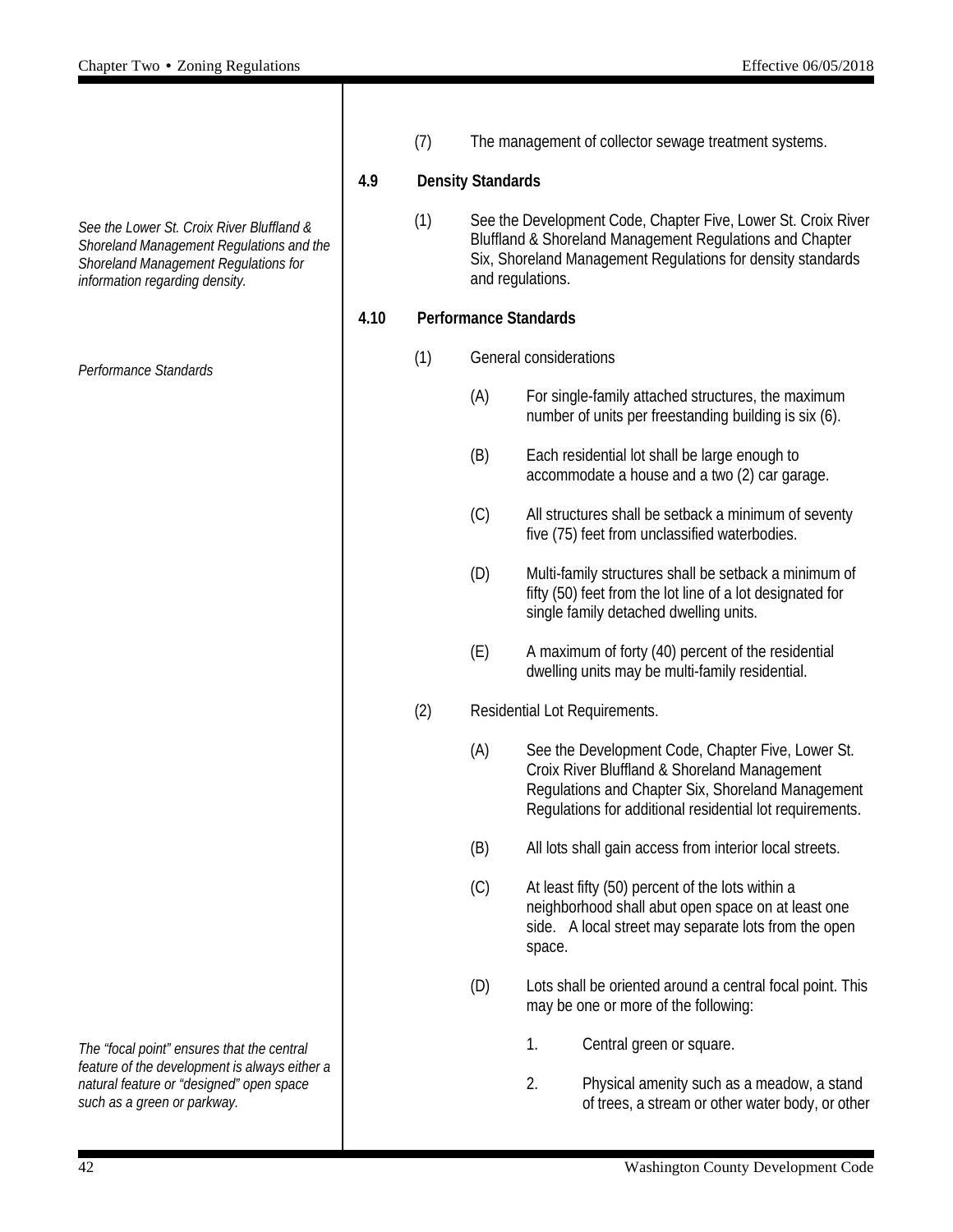*A neighborhood is a contiguous group of residential lots.*

natural feature.

- 3. Street designed with boulevards planted with shade trees and with a central "parkway" or median, at least twenty five (25) feet wide.
- (3) Neighborhood Siting Standards
	- (A) Neighborhoods shall be located to minimize their impacts on the natural, scenic and cultural resources of the site.
	- (B) Neighborhoods shall not encroach on rare plant communities or endangered species identified in the Department of Natural Resources' County Biological Survey for Natural Communities and Rare Species.
	- (C) Fragmentation of open space shall be minimized.
	- (D) Open space shall connect with existing or potential open space lands on adjoining parcels to the extent practicable.
	- (E) Neighborhoods shall be located and situated to achieve the following goals, to the extent practicable. In cases where impact on one or more of the following resource areas is unavoidable, the impact should be minimized through use of landscaping, topography, or other features.
		- 1. Avoid prime farmland soils and large tracts of land in agricultural use, and avoid interference with normal agricultural practices;
		- 2. Minimize disturbance to woodlands, hedgerows, mature trees or other significant vegetation;
		- 3. Protect scenic views of open land from adjacent roads.
		- 4. Protect existing historic buildings or incorporate them through adaptive reuse.
	- (F) The maximum number of residential lots permitted in a neighborhood is fifty (50).
	- (G) More than one (1) neighborhood may be developed if separated by a clear boundary comprised of a combination of two (2) or more of the following elements: street pattern, marked topographical changes,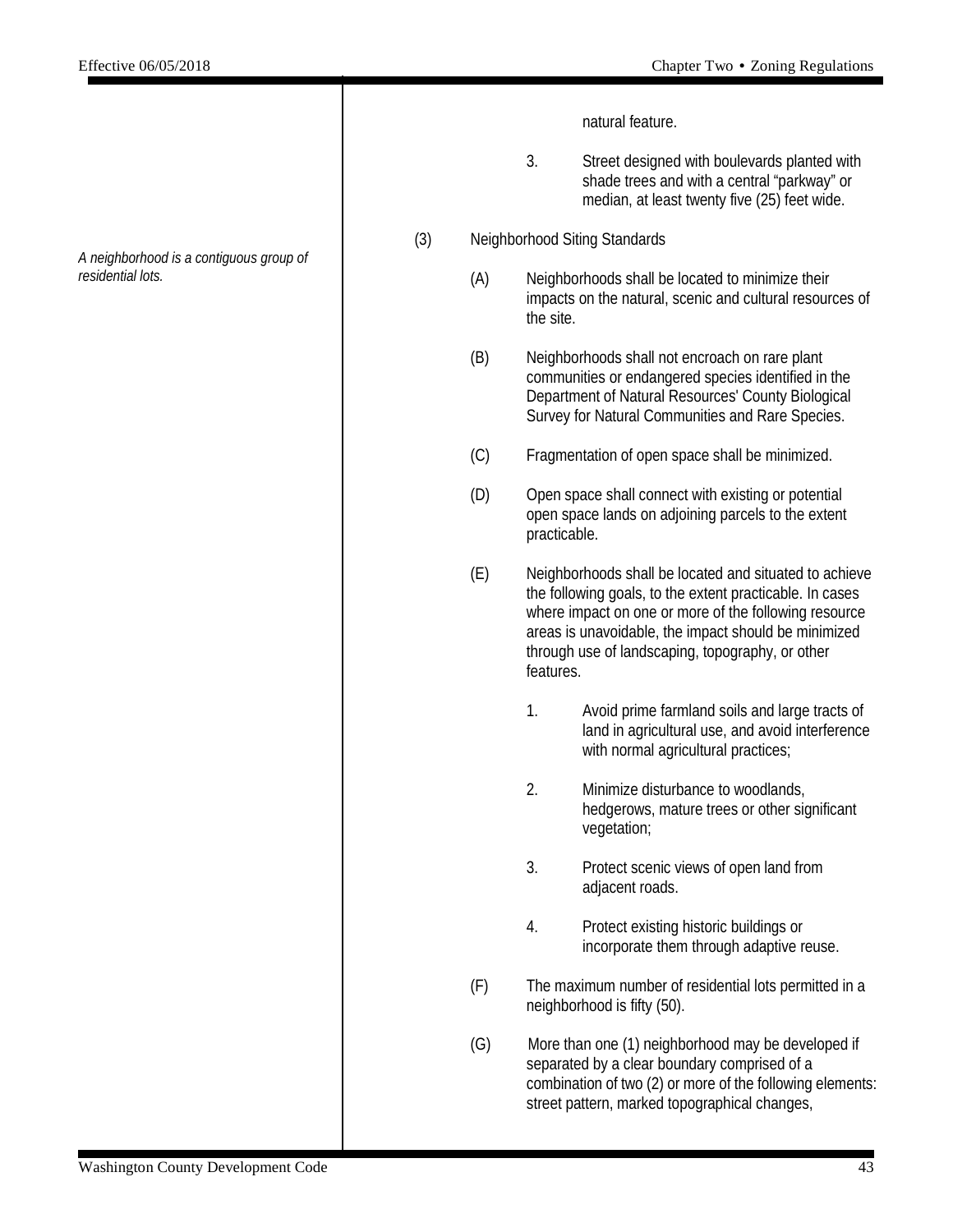|     |     |                                                                                                                                                           | drainageways, ponds, wetlands, streams, greenways<br>and woodlands.                                                                                                                                                                                                                  |  |
|-----|-----|-----------------------------------------------------------------------------------------------------------------------------------------------------------|--------------------------------------------------------------------------------------------------------------------------------------------------------------------------------------------------------------------------------------------------------------------------------------|--|
| (4) |     | Open Space Design                                                                                                                                         |                                                                                                                                                                                                                                                                                      |  |
|     | (A) |                                                                                                                                                           | Open space shall be designated as part of the<br>development. See the Development Code, Chapter<br>Five, Lower St. Croix River Bluffland & Shoreland<br>Management Regulations and Chapter Six, Shoreland<br>Management Regulations for the minimum area<br>required for open space. |  |
|     | (B) | Section 4.7.                                                                                                                                              | The required open space shall be undivided and<br>restricted from further development, as specified in                                                                                                                                                                               |  |
|     | (C) | The following areas or structures may be located within<br>the open space area and shall be counted toward the<br>overall open space percentage required: |                                                                                                                                                                                                                                                                                      |  |
|     |     | 1.                                                                                                                                                        | Parking areas for access to and use of the<br>open space.                                                                                                                                                                                                                            |  |
|     |     | 2.                                                                                                                                                        | Privately owned buildings or structures that are<br>accessory to the use of the open space.                                                                                                                                                                                          |  |
|     | (D) |                                                                                                                                                           | Road rights-of-way may not be located within the<br>required open space area, and shall not be counted<br>towards the required minimum open space.                                                                                                                                   |  |
|     | (E) |                                                                                                                                                           | No more than fifty (50) percent of the required open<br>space may consist of unclassified water bodies, ponds,<br>areas within the 100-year floodplain (or high water mark<br>as documented by County records), wetlands, or slopes<br>of greater than twenty five (25) percent.     |  |
|     |     | The area below the OHWL on public waterbodies shall<br>not count toward the designated open space.                                                        |                                                                                                                                                                                                                                                                                      |  |
|     | (F) | development.                                                                                                                                              | At least twenty five (25) percent of the open space shall<br>be accessible to the residents of the development and<br>shall be owned in common by all residents of the                                                                                                               |  |
|     |     | 1.                                                                                                                                                        | At least twenty five (25) percent of the<br>"accessible" open space, shall be suitable for<br>recreational uses such as trails, play fields, or<br>community gardens.                                                                                                                |  |
|     |     | 2.                                                                                                                                                        | The development plan shall include a pathway<br>system connecting all parts of the open space                                                                                                                                                                                        |  |

*The intent of these requirements is to ensure that residents can actively use or enjoy a reasonable proportion of the open space.*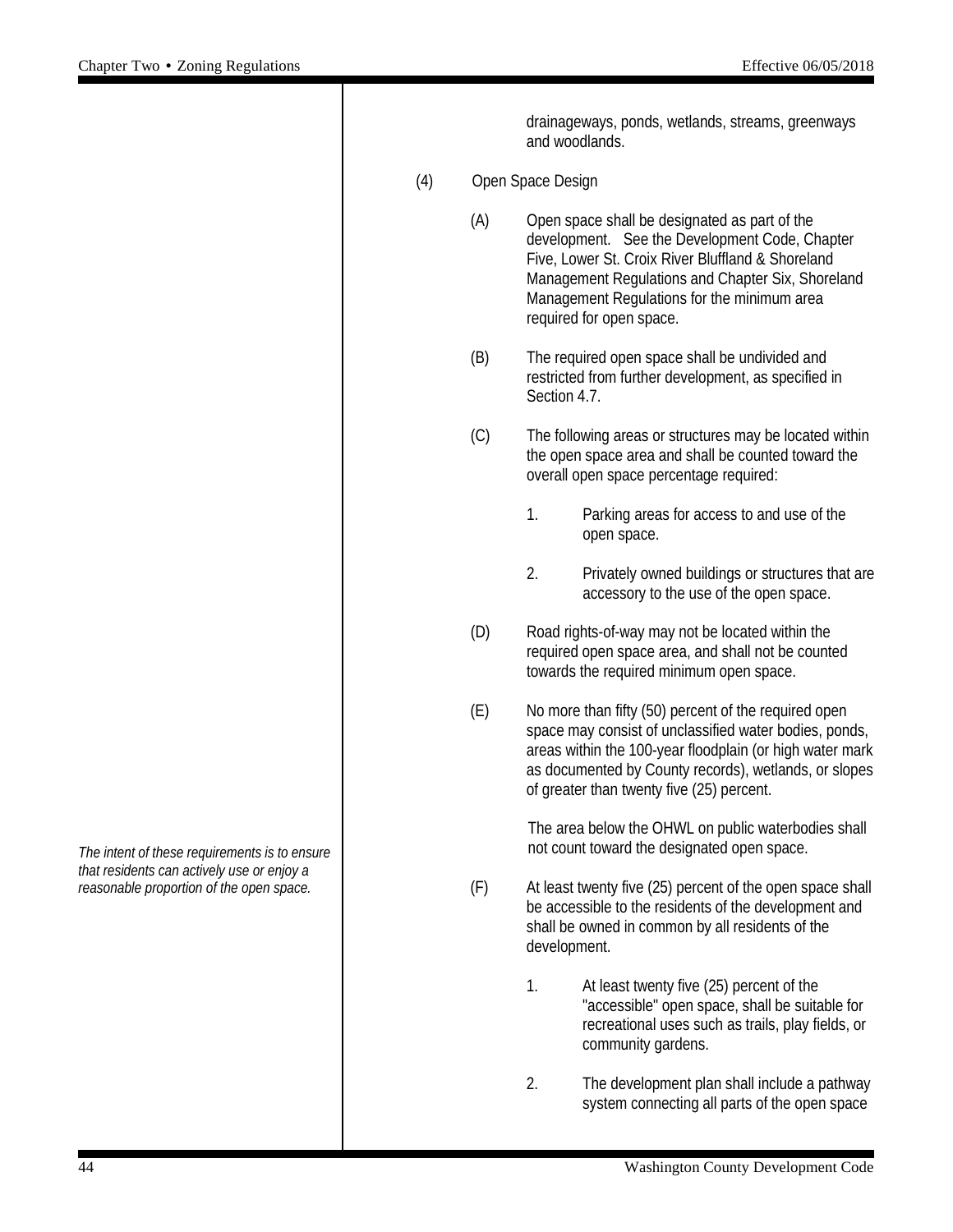areas accessible to neighborhood residents, and connecting those areas to neighborhood streets and to planned or developed trails on adjacent parcels.

- 3. That portion of the open space designated for the location of sewage treatment facilities shall not be included as part of this accessible open space.
- (5) Sewage and Water Facilities

Water for an OSD shall be provided by individual on-site wells or by one or more community wells meeting the requirements of the Minnesota Department of Health. The use of shared or community wells is encouraged.

All OSD's shall be provided with adequate sewage treatment facilities meeting the standards of the County Subsurface Sewage Treatment Standards Regulations and the permit requirements of the Minnesota Pollution Control Agency.

- (6) Golf Courses
	- (A) Golf courses located in the open space must comply with Chapter Two, Section 2.5 of the Development Code.
	- (B) The golf course shall be regulated by a development agreement that restricts any further development or subdivision of land and requires the land to be retained as open space use if the land is no longer used as a golf course.
	- (C) The golf course shall be constructed prior to the sale of any residential lots.
	- (D) A financial guarantee ensuring completion of the golf course in accordance with the approved plans and permits shall be submitted to the Zoning Administrator.

#### **SECTION 5. SEPARABILITY**

- **5.1** The several provisions of this regulation are separable in accordance with the following:
	- (1) If any court of competent jurisdiction adjudges any provision of this regulation to be invalid, such judgment does not affect any other provisions of this regulation not specifically included in said judgment.

*County SSTS Regulations include standards for common systems: groundwater monitoring, pretreatment, system management, etc.*

*Alternatives may include:*

- *Individual septic systems with drainfields located on the individual lot or in adjacent open space areas;*
- *Individual septic tanks with communal drainfields on individual lots or in open space areas.*
- *Alternative wastewater treatment and disposal systems that meet all MPCA permit requirements.*

*Drainfields may be located partially or completely within open space areas provided that:* 

- *Ground cover of regularly mowed turf or meadows is maintained;*
- *No agricultural activities are permitted within 50 feet of the drainfield area;*

*No trails or other recreational facilities are located in drainfield areas.*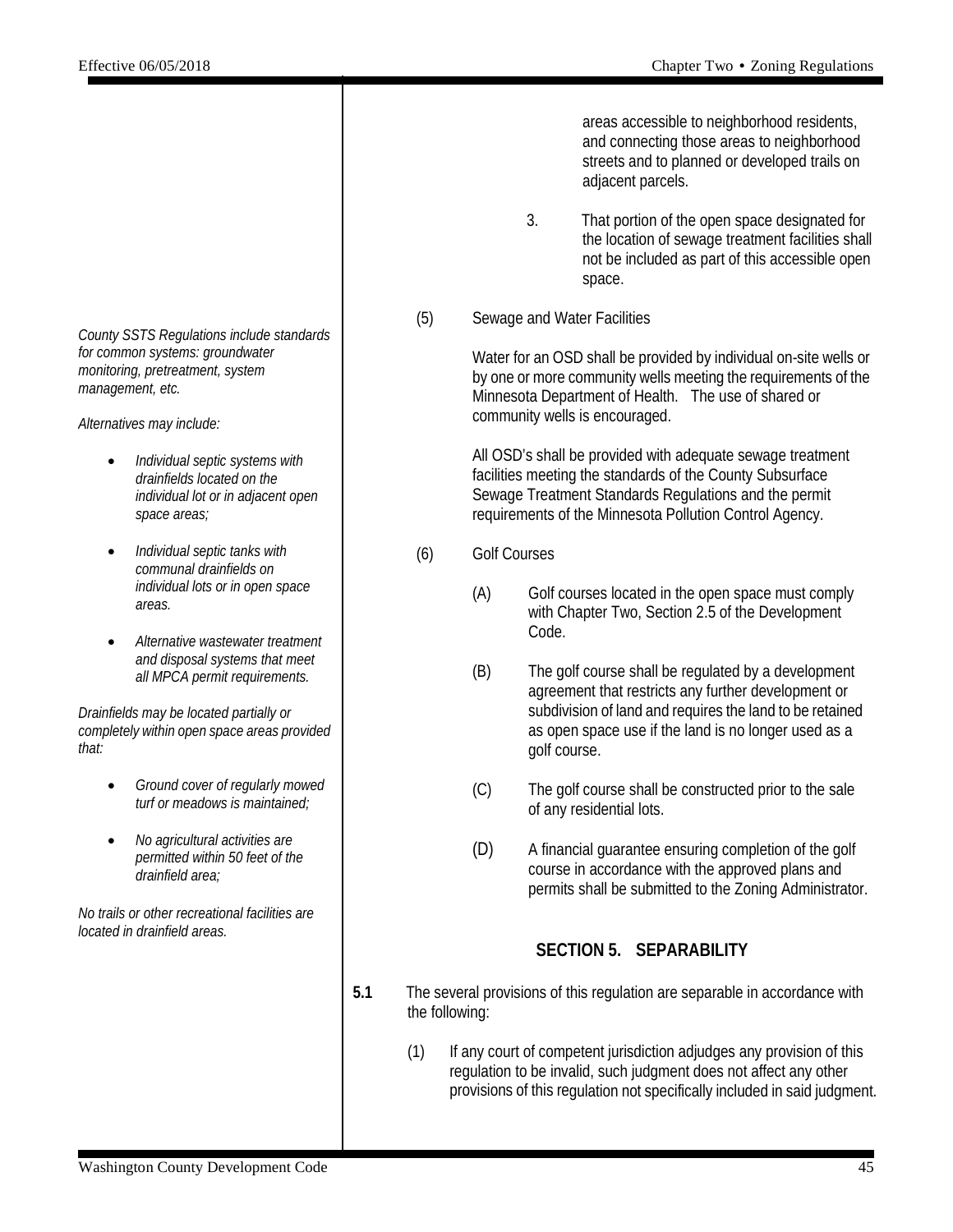$(2)$ 

If any court of competent jurisdiction adjudges invalid the application of any provision of this regulation to a particular property, building or structure, such judgment does not affect the application of said provision to any other property, building or structure not specifically included in said judgment.

#### SECTION 6. EFFECTIVE DATE

The regulations contained in this Ordinance shall become effective immediately upon passage by the County Board and upon publication according to law.

Passed by the Board of County Commissioners of Washington County, Minnesota, this 5<sup>16</sup> day of June 7018.

Gary Kriesel Chair **Board of County Commissioners** 

Attest:

Approved as to form:

Molly O'Rourke Washington County Administrator

Ordinance prepared by:

**Washington County Public Works Department** 11660 Myeron Road North Stillwater, MN 55082

George Kuprian Assistant Washington County Attorney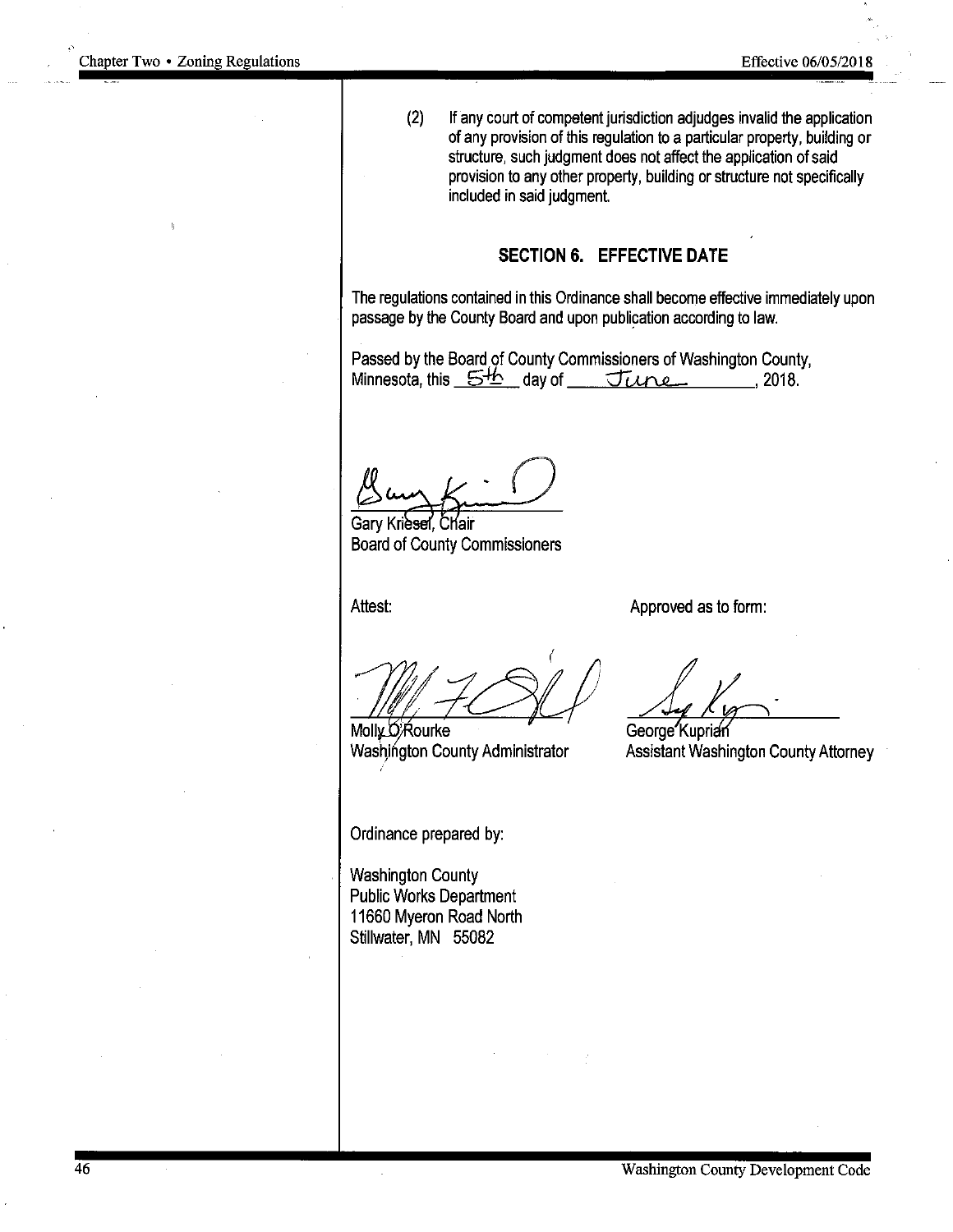#### STATE OF MINNESOTA **COUNTY OF WASHINGTON**

I, Molly F. O'Rourke, qualified County Administrator for the County of Washington, State of Minnesota, do hereby certify that I have compared the foregoing copy of Resolution No. 2018-054 \_\_\_\_\_\_\_\_\_\_\_ with the original minutes of the proceedings of the Board of Commissioners, Washington County, Minnesota, at its session on the 5th \_\_\_\_\_\_day of June, 2018, now on file in my office and have found the same to be a true and correct copy thereof.

).

Witness my hand and official seal at Stillwater, Minnesota, this 27th day of <u>June, 2018.</u>



O'Rourke Molw F ท<sub>ี</sub>ty Administrator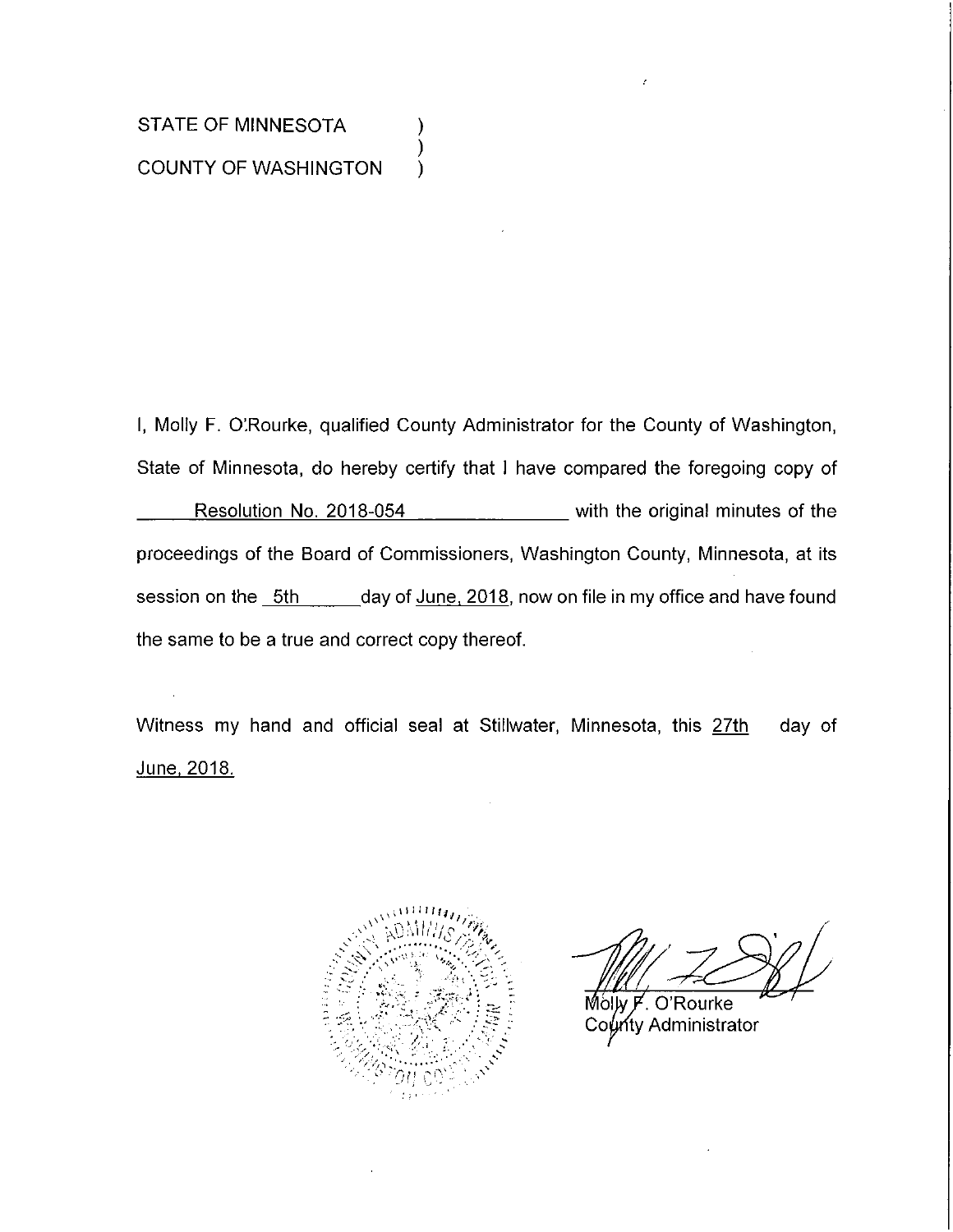DATE June 5, 2018 **MOTION** BY COMMISSIONER Miron

**Public Works DEPARTMENT SECONDED BY** Karwoski **COMMISSIONER** 

#### REPEAL OF CURRENT ZONING/LAND USE ORDINANCES AND ADOPTION OF NEW ZONING/LAND USE ORDINANCES. **AND**

#### REPEAL OF EXISTING DEVELOPMENT CODE AND ADOPTION OF THE REVISED DEVELOPMENT CODE

#### ZONING/LAND USE ORDINANCE NUMBERS 203, 204, 205, 206, 207, 208, 209, 210, 211 & 212

WHEREAS, Washington County is authorized to carry on County planning and zoning activities in the unincorporated areas of the County pursuant to Minn. Stat. Chapt. 394; and

WHEREAS, the Washington County Comprehensive Plan was adopted by the Washington County Board of Commissioners on April 22, 1997 and became effective October 1, 1997 as Washington County Ordinance No. 124, amended on September 7, 2010 to the Washington County Comprehensive Plan 2030 as Washington County Ordinance No. 184, and amended on August 16, 2016 as Washington County Ordinance 198; and

WHEREAS, pursuant to Minn. Stat. 473.865 the Washington County Comprehensive Plan is the implement by which the County's regulation of land use is devolved through adoption of official controls under Chapter 394.

**WHEREAS**, the current official controls as reflected in the Washington County Development Code were adopted by the Washington County Board of Commissioners and became effective on October 20, 1997 as Washington County Ordinance No. 127; and

WHEREAS, all the townships in Washington County have assumed regulatory control of land use through adoption of the Comprehensive Land Use Plans under the 2030 Regional Development Framework pursuant to the authority contained in Minn. Stat. 473.861 and the County's relinquishment of such controls; and

WHEREAS, such transformation has been found by the Metropolitan Council to conform to the regional system plans for transportation, water, resources management and parks; and

WHEREAS, the Township's plans are consistent with the Washington County 2030 Comprehensive Plan and are compatible with the plans of adjacent and affected jurisdictions; and

WHEREAS, the recasting of the County's official controls necessitate revision of the Washington County Development Code; and

WHEREAS, the forty-three (43) current zoning/land use ordinances, attached as Exhibit A, are determined to be anachronistic and must be repealed; and

WHEREAS, ten (10) new zoning/land use ordinances, attached as Exhibit B, must be enacted; and